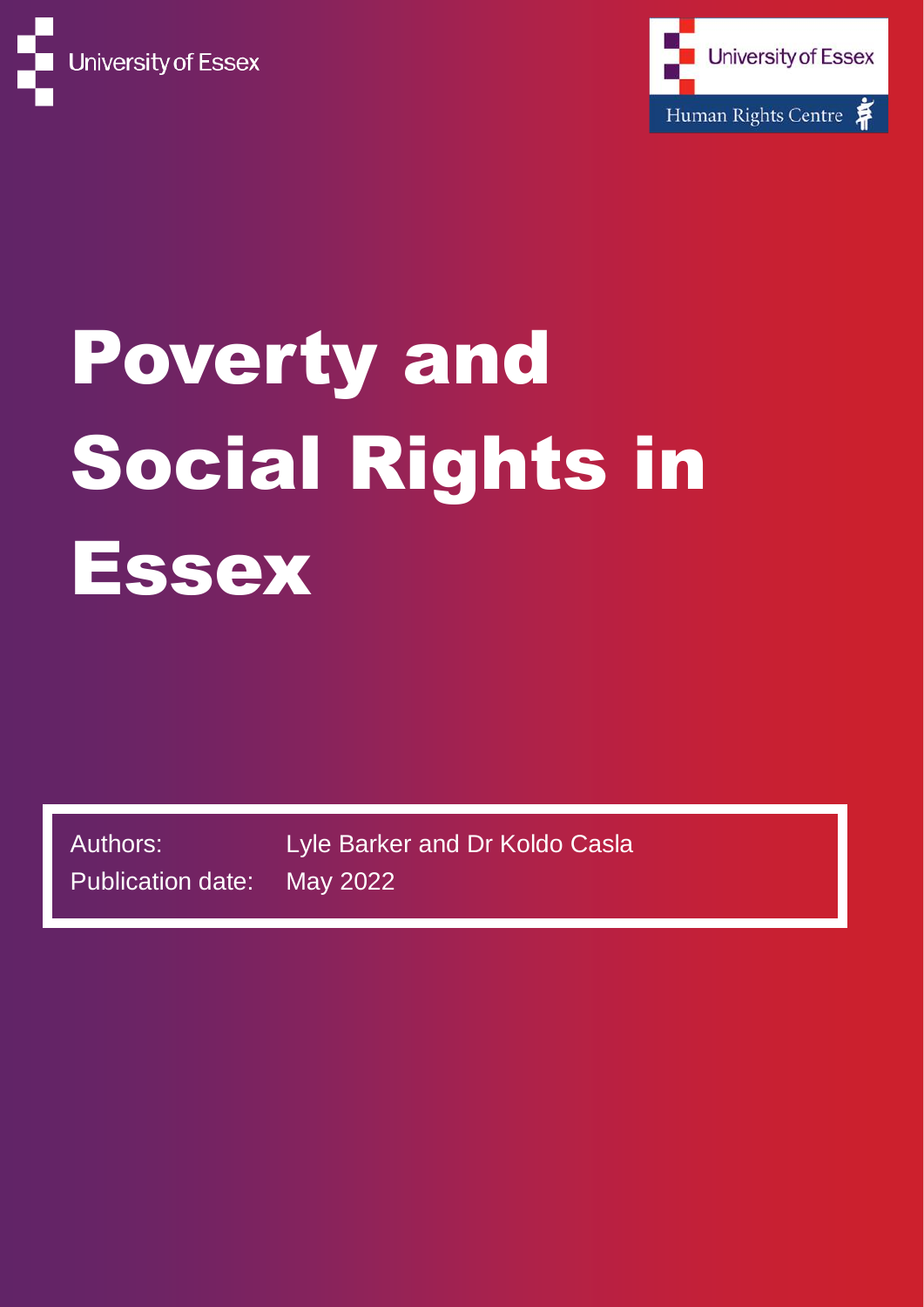# **Table of Contents**

| 1.1.    |  |
|---------|--|
| 1.2.    |  |
| 1.3.    |  |
| 1.4.    |  |
| $2^{2}$ |  |
| 2.1.    |  |
| 2.2.    |  |
| 2.3.    |  |
| 2.4.    |  |
| 2.5.    |  |
|         |  |
| 3.1.    |  |
| 3.2.    |  |
|         |  |
| 4.1.    |  |
| 4.2.    |  |
|         |  |
| 5.1.    |  |
| 5.2.    |  |
| 5.3.    |  |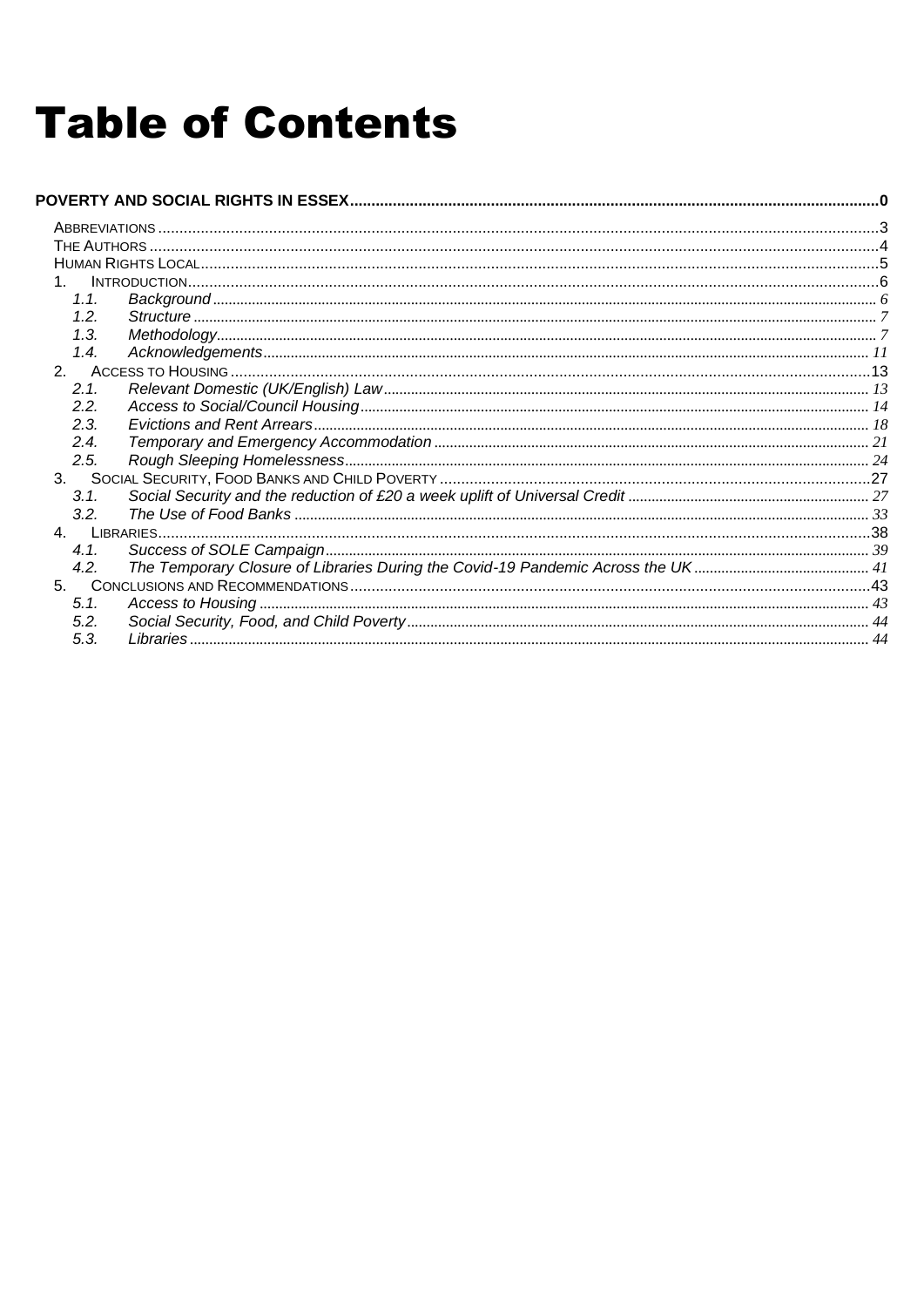# <span id="page-2-0"></span>Abbreviations

| <b>Broad Rental Market Area</b>                                          | <b>BRMA</b>   |
|--------------------------------------------------------------------------|---------------|
| Chartered Institute of Public Finance and<br>Accountancy                 | <b>CIPFA</b>  |
| <b>Colchester Borough Council</b>                                        | <b>CBC</b>    |
| <b>Colchester Borough Homes</b>                                          | <b>CBH</b>    |
| <b>Colchester Emergency Night Shelter</b>                                | <b>CENS</b>   |
| Committee on Economic, Social and Cultural<br><b>Rights</b>              | <b>CESCR</b>  |
| Department of Work and Pensions                                          | <b>DWP</b>    |
| <b>Essex County Council</b>                                              | <b>ECC</b>    |
| Economic, Social and Cultural Rights                                     | <b>ESCR</b>   |
| Joseph Rowntree Foundation                                               | <b>JRF</b>    |
| International Covenant on Economic, Social and<br><b>Cultural Rights</b> | <b>ICESCR</b> |
| <b>Local Housing Allowance</b>                                           | <b>LHA</b>    |
| <b>Resolution Foundation</b>                                             | <b>RF</b>     |
| <b>United Nations</b>                                                    | <b>UN</b>     |
| <b>Universal Credit</b>                                                  | <b>UC</b>     |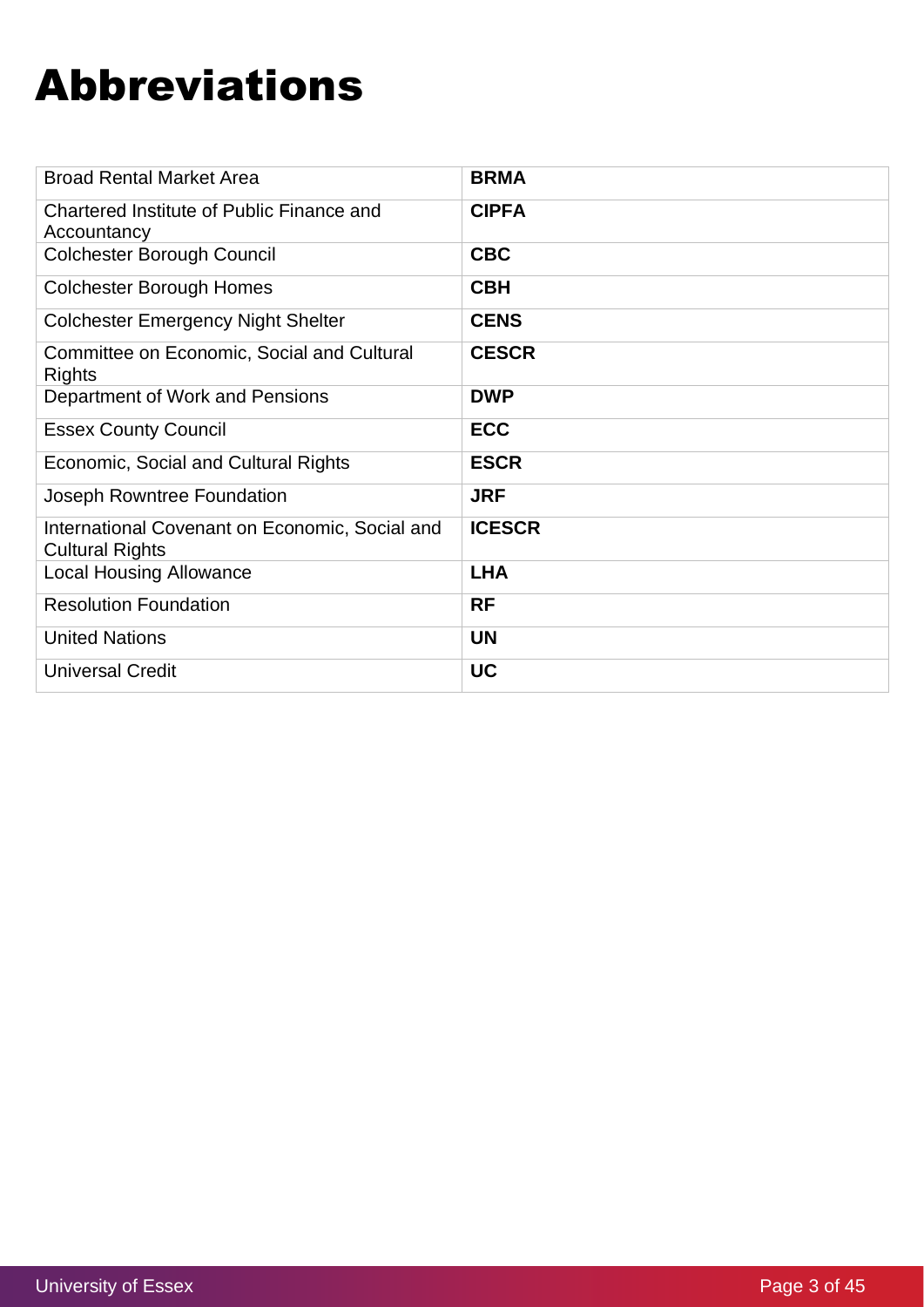# <span id="page-3-0"></span>The Authors

**Lyle Barker** is a Research Officer at the School of Law and Human Rights Centre at the University of Essex, providing human rights research under the project Human Rights Local. He is a former student of the LL.M. in International Human Rights Law programme (2020-2021) at the University of Essex. He was also a member of the University of Essex Human Rights Centre Clinic, where he worked with Amnesty International UK to produce a report on the human rights implications of policing protests in the UK.

<span id="page-3-1"></span>**Dr Koldo Casla** leads the Human Rights Local project of the Human Rights Centre at the University of Essex. He is a Lecturer in Law and the Director of the Human Rights Centre Clinic. Previously, he was Research Associate at the Institute of Health & Society at Newcastle University (2017-19), Policy Director of the UK social rights NGO Just Fair (2016-19), independent researcher on social rights for Amnesty International Spain (2013-19), and Chief of Staff for the Human Rights Commissioner of the Parliament of the Basque Country, Spain (2011-13). Casla is the author of *Politics of International Human Rights Law Promotion in Western Europe: Order versus Justice* (Routledge 2019), and *Spain and Its Achilles' Heels: The Strong Foundations of a Country's Weaknesses* (Rowman & Littlefield 2021), and co-editor of *Social Rights and the Constitutional Moment: Learning from Chile and International Experiences* (Hart 2022).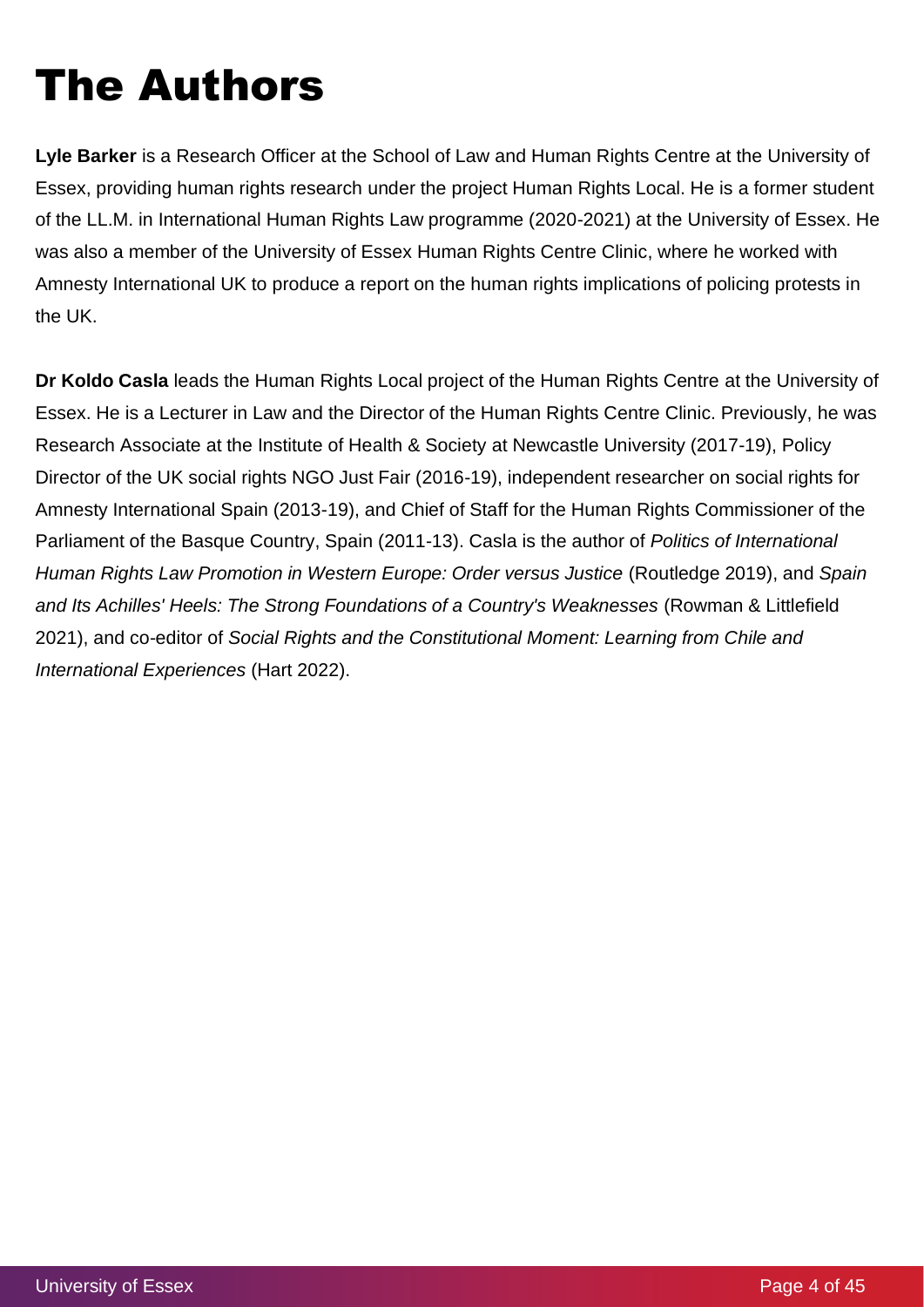# Human Rights Local

**Connecting, driving change locally and building bridges through human rights to equality, freedom, dignity and respect.** 

Launched in 2020, Human Rights Local is a project of the Human Rights Centre of the University of Essex to make human rights locally relevant.

Human Rights Local seeks to identify opportunities to make human rights locally relevant. Human rights are closely linked to everyday life. By establishing effective relationships with local and community groups, local authorities, and national and international partners, we aim to channel a positive vision of rights for the local community, one that is empowering, protective, enabling and problem-solving through research, partnerships, advice and support. We believe that this brings human rights closer to the ground, adapting international standards and principles to the local context. By identifying local priorities and needs, we support local communities to translate their concerns into rights-based demands for change while creating avenues for dialogue and participation.

Published in October 2021, the report "Human Rights and Local Government – Lessons from Human Rights Cities in Europe",<sup>1</sup> written by Irem Arf and Dr Koldo Casla, looked at nine European cities, three of them in England, to see how they use human rights to have a positive impact on the local community. Seven of the cities have declared themselves as Human Rights Cities, where businesses, organisations and local authorities refer to the Universal Declaration of Human Rights in everyday activities and policies. The report identifies some of the common characteristics among these cities, as well as the potential benefit of becoming a Human Rights City. It also draws on the experience of both Brighton & Hove and Newcastle, which have not yet self-declared as Human Rights Cities but have adopted certain human rights principles in specific areas, in particular housing and homelessness.

In 2021/22, Human Rights Local was funded by ESRC Impact Acceleration Account. This report is also funded by the same scheme.

<sup>1</sup> Irem Arf and Koldo Casla, 'Human Rights and Local Government – Lessons from Human Rights Cities in Europe' (University of Essex Human Rights Centre, 2021) [<https://www.essex.ac.uk/research-projects/human-rights-local>](https://www.essex.ac.uk/research-projects/human-rights-local) accessed 4 February 2022.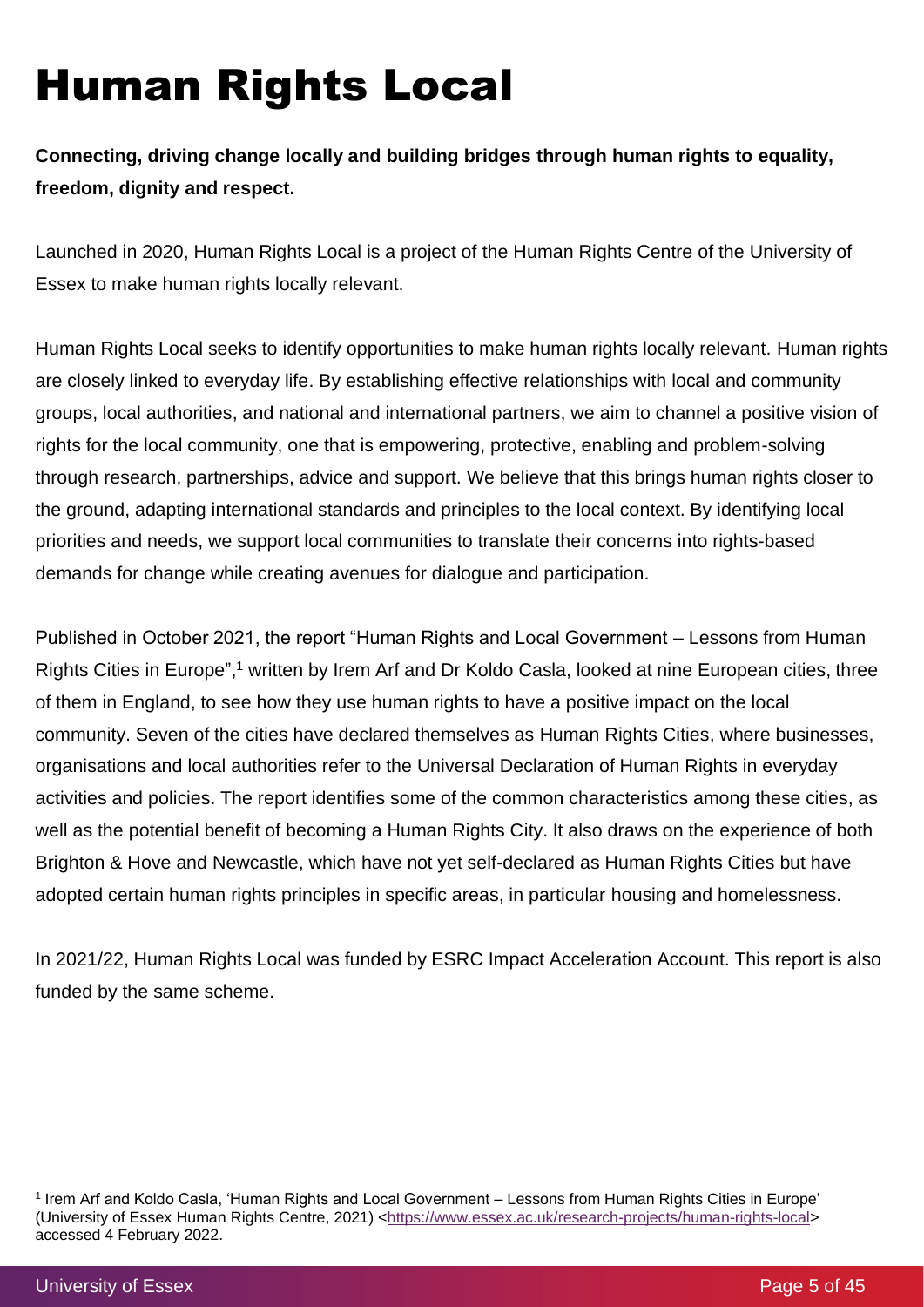# <span id="page-5-0"></span>1. Introduction

Drawing on quantitative and qualitative desk research and interviews, this report analyses the relationship between poverty and the state of Economic, Social and Cultural Rights (ESCR) in and near Colchester, in accordance with the International Covenant on Economic, Social and Cultural Rights (ICESCR).

# <span id="page-5-1"></span>1.1.Background

The ICESCR includes the right to work and rights at work (Articles 6 and 7), the right to social security (Article 9), protection of family (Article 10), the right to an adequate standard of living, including food, water, clothing and housing (Article 11), the right to the highest attainable level of mental and physical health (Article 12), the right to education (Article 13), and the right to take part in cultural life and to enjoy the benefits of scientific progress and its applications (Article 15).

The UK is a signatory to the ICESCR,<sup>2</sup> meaning it has made a legally binding commitment to respect, protect and fulfil the rights contained within this treaty. <sup>3</sup> However, the UK has historically been opposed to the legislative incorporation and justiciability of  $ESCR<sub>1</sub><sup>4</sup>$  and therefore, the ICESCR is not directly enforceable in domestic courts. Furthermore, the UK is not a party to the Optional Protocol to ICESCR,<sup>5</sup> which would allow individuals to submit complaints to the UN Committee on Economic, Social and Cultural Rights (CESCR). The UK has generally failed to meaningfully acknowledge and fulfil recommendations from the CESCR's last six reviews on the UK's compliance with ICESCR.<sup>6</sup>

In November 2018, then UN Special Rapporteur on Extreme Poverty and Human Rights, Philip Alston, visited Essex as part of his official UN mission to the UK. At the end of this mission, he issued a series of recommendations to local and national authorities in relation to evictions, access to social housing, social services, and the legal recognition of ESCR.<sup>7</sup>

<sup>6</sup> Aveendra Khare, Ada Romero Pastor, Chloe Goldthorpe and Laura Grob, 'Thrive, Not Survive: A Review of Economic, Social and Cultural Rights in the UK (SOAS, University of London and Just Fair 2022) [<https://justfair.org.uk/wp](https://justfair.org.uk/wp-content/uploads/2022/03/Thrive-Not-Survive-Just-Fair-22-February-2022.pdf)[content/uploads/2022/03/Thrive-Not-Survive-Just-Fair-22-February-2022.pdf>](https://justfair.org.uk/wp-content/uploads/2022/03/Thrive-Not-Survive-Just-Fair-22-February-2022.pdf) accessed 10 March 2022.

<sup>2</sup> 'United Kingdom of Great Britain and Northern Ireland Ratification Status' (*United Nations Treaty Bodies | Body Database*, 2022) [<https://tbinternet.ohchr.org/\\_layouts/15/TreatyBodyExternal/Treaty.aspx?Treaty=CESCR&Lang=en>](https://tbinternet.ohchr.org/_layouts/15/TreatyBodyExternal/Treaty.aspx?Treaty=CESCR&Lang=en) accessed 4 February 2022.

<sup>&</sup>lt;sup>3</sup> Vienna Convention on the Law of Treaties (adopted 23 May 1969, entered into force 27 January 1980) 1155 UNTS 331 art 26; UNGA, 'Report of the United Nations High Commissioner for Human Rights' (2016) UN Doc E/2015/59 para 16 – 30. <sup>4</sup> Katie Boyle, *Economic and Social Rights Law Incorporation, Justiciability and Principles of Adjudication* (Routledge 2020) 104 - 111.

<sup>5</sup> United Kingdom of Great Britain and Northern Ireland Ratification Status (n 2).

 $7$  UN Special Rapporteur on Extreme Poverty and Human Rights, 'Visit to the United Kingdom of Great Britain and Northern Ireland: Report' (2019) UN Doc A/HRC/41/39/Add.1 paras 94 – 97.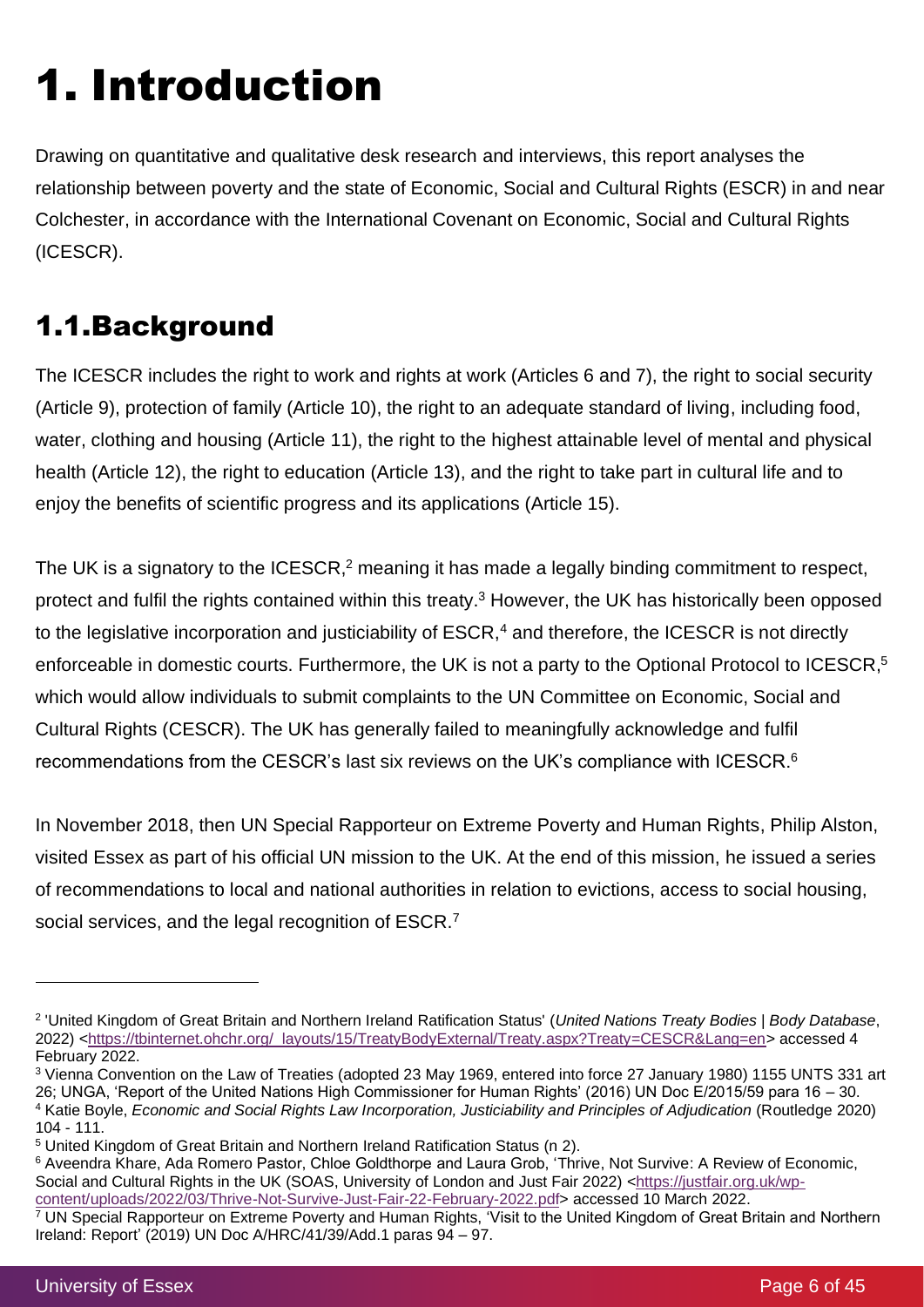The purpose of this report is twofold. First, to provide a snapshot of the state of ESCR in and near Colchester. Secondly, to make sure that the situation in and near Colchester is brought to the attention of the UN CESCR for its forthcoming 7<sup>th</sup> review of the UK in 2022-24.

# <span id="page-6-0"></span>1.2.Structure

Chapter 2 analyses the issue of access to housing, specifically looking at social and private housing, rent arrears and evictions, temporary and emergency accommodation, and rough sleeping homelessness, as matters relating to Article 11 ICESCR. Chapter 3 examines social security and social assistance, briefly discussing cuts and freezes to welfare benefits throughout the 2010s, with a specific focus on the UK Government's decision to reduce the £20 a week uplift of Universal Credit in October 2021, and the adverse impact this has on people's standard of living, issues relating to Articles 9 and 11 ICESCR. Chapter 3 also examines access to food banks, looking at the rising use of food banks and how this relates to Article 11 ICESCR, and data around child poverty rates and how the eradication of child poverty must be more readily pursued by local and national authorities for the realisation of various articles contained in ICESCR. Finally, Chapter 4 presents a case study around libraries as an issue relevant to the right to take part in cultural life under Article 15 ICESCR, demonstrating the importance and effectiveness of human rights advocacy and campaigning in protecting this right. Chapter 4 also looks at the temporary closure of libraries during the pandemic and a possible reduction of services to libraries in Essex.

# <span id="page-6-1"></span>1.3.Methodology

The research was carried out between October 2021 and April 2022. It consisted of desk-based literature review on access to housing, social security, food banks, child poverty and library closures, as well as field research involving interviews concerning these issues with stakeholders from the local community. Interviewees were representatives and officials from Colchester Borough Council, local community groups, local charity and non-profit organisations and academics.

The desk-based research included a review of publicly available, international, national and local, reports, data and statistics on access to housing, social security, foodbanks, child poverty and library closures, and the rights contained in ICESCR.

There were 13 interviews, all lasting approximately one hour, held online via Zoom. Interviews adhered to safe and ethical practices, going over issues of consent and data anonymity at the beginning of each interview. Interviewees were free to withdraw their consent at any point during the interview, or indeed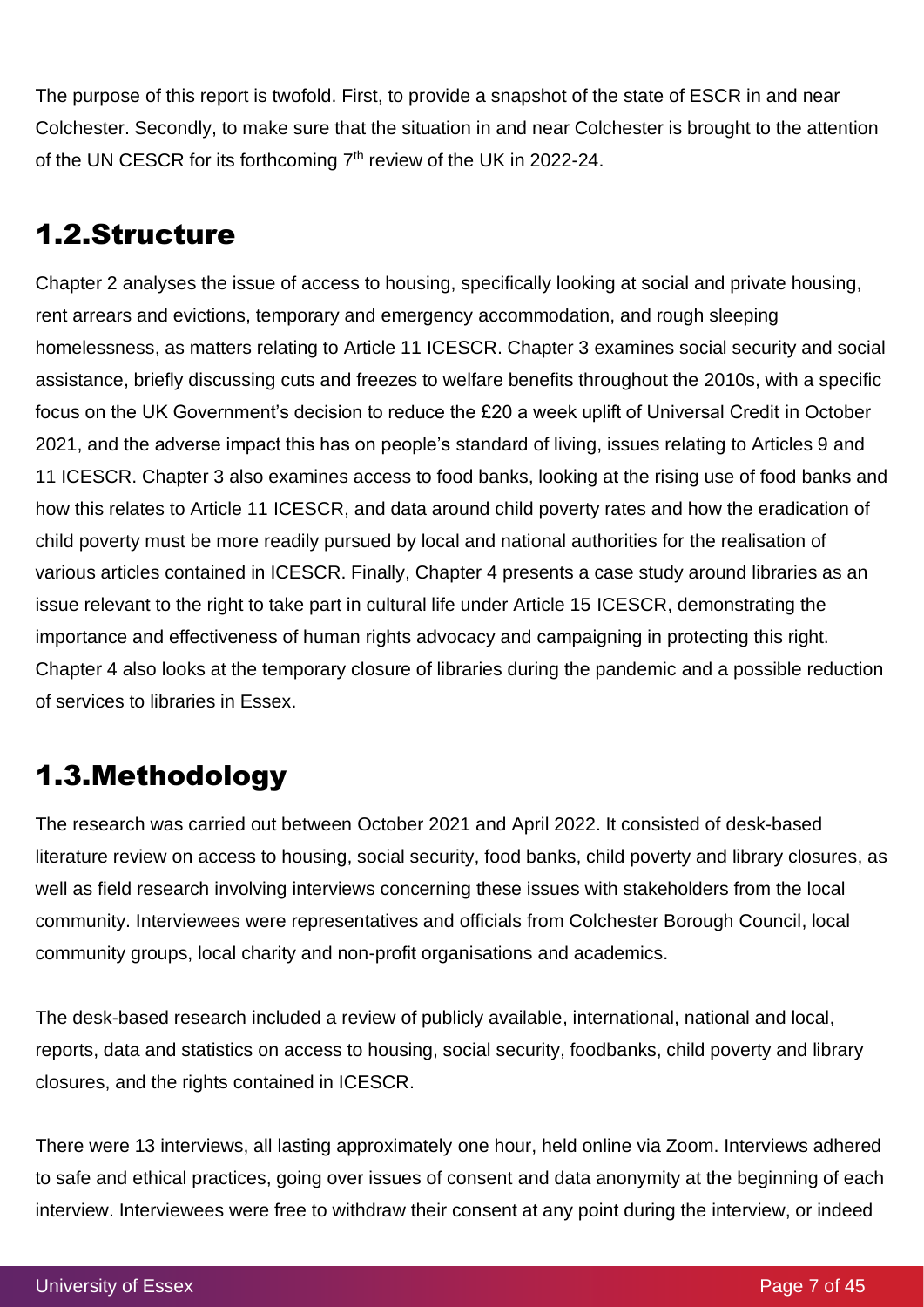after the interview until the moment of publication. Interviewees would remain anonymous, unless they expressly stated that they wanted to provide their name. We did not record the interviews, but we did take notes. We are extremely grateful to the interviewees for their time and participation, and for all the information they shared with us.

Additional information was received via email from Colchester Borough Council and Essex County Council in May 2022 in relation to a number of points in this report.

This report frames the research issue by issue to interpret these matters through the prism of the rights contained in ICESCR. The report analyses the documentation, data and statistics in light of the local and national authorities' obligation to respect, protect and fulfil the rights contained within the Covenant, subject to the principles of progressive realisation and non-retrogression, maximum available resources and minimum core obligations under Article 2(1) ICESCR.<sup>8</sup>

#### Maximum Available Resources

"The obligation to use the maximum of available resources (MAR) means that a government must do all that it can to mobilise resources within the country in order to have funds available to progressively realise ESC rights. While any country typically has a range of potential resources (human, natural, etc.), the financial resources represented by the government's budget are key to realising ESC rights. The MAR obligation means that, as long as fuller realisation of ESC rights requires that more government resources be devoted to it, the government must make all possible efforts to raise as much revenue domestically as it can, without, of course, undermining the long-term viability of the economy. This means that the government must make every effort to collect all taxes and other revenue due it, all the while complying with the obligations of progressive realisation and nondiscrimination, and ensuring that people have access to the relevant information."<sup>9</sup>

#### Progressive Realisation

"The concept of "progressive realisation" describes a central aspect of States' obligations in connection with economic, social and cultural rights under international human rights treaties. At its core is the obligation to take appropriate measures towards the full realisation of economic, social and cultural rights to the maximum of their available resources. The reference to "resource availability" reflects a recognition that the realization of these rights can be hampered by a lack of

<sup>&</sup>lt;sup>8</sup> Report of the United Nations High Commissioner for Human Rights (n 3).

<sup>9</sup> International Budget Partnership. 'The Use of Maximum Available Resources' (International Budget Partnership 2014) 3 [<https://www.internationalbudget.org/wp-content/uploads/Maximum-Available-Resources-booklet.pdf>](https://www.internationalbudget.org/wp-content/uploads/Maximum-Available-Resources-booklet.pdf) accessed 30 March 2022.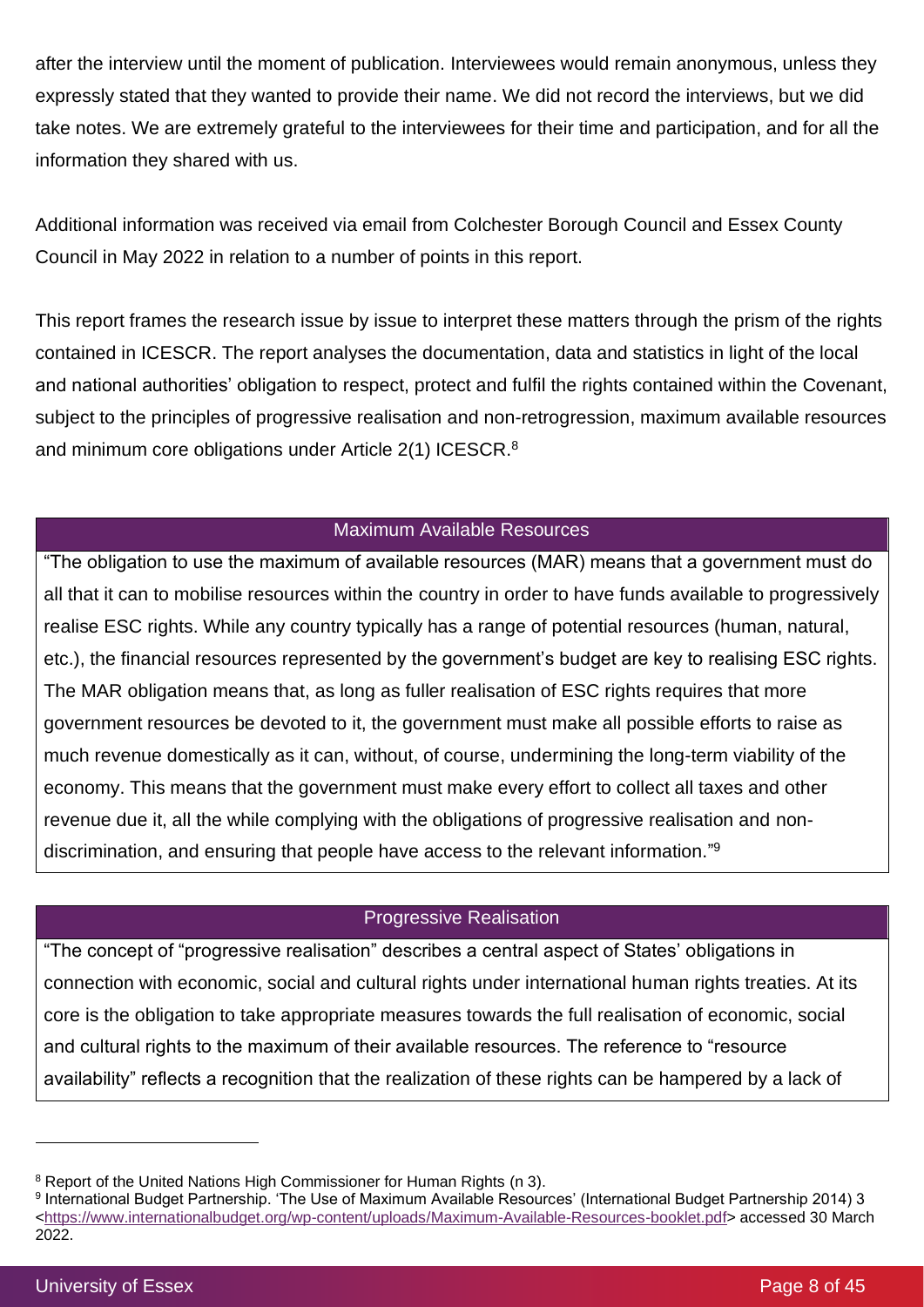resources and can be achieved only over a period of time. Equally, it means that a State's compliance with its obligation to take appropriate measures is assessed in the light of the resources—financial and others—available to it."<sup>10</sup>

"The concept of progressive realisation is sometimes misinterpreted as if States did not have to protect economic, social and cultural rights until they have sufficient resources. On the contrary, the treaties impose an immediate obligation to take appropriate steps towards the full realisation of economic, social and cultural rights. A lack of resources cannot justify inaction or indefinite postponement of measures to implement these rights. States must demonstrate that they are making every effort to improve the enjoyment of economic, social and cultural rights, even when resources are scarce. For example, irrespective of the resources available to it, a State should, as a matter of priority, seek to ensure that everyone has access to, at the very least, minimum levels of rights, and target programmes to protect the poor, the marginalized and the disadvantaged."<sup>11</sup>

#### Non-Retrogression

"Retrogression should be avoided even in extreme economic conditions. Measures that would result in a deterioration in economic social and cultural rights are only permissible if they meet certain criteria. They must be temporary, legitimate in the sense that they are designed to contribute to the ultimate realization of human rights, reasonable, necessary, proportionate, non-discriminatory, protective of the minimum core content of economic, social and cultural rights, and designed and adopted consistent with the requirements of transparency, participation and accountability."<sup>12</sup>

#### Minimum Core Obligations

"Under the ICESCR, there are obligations considered to be of immediate effect to meet the minimum essential levels of each of the rights. They are called minimum core obligations. If a State fails to meet these because it does not have the resources, it must demonstrate that it has made every effort to use all available resources to satisfy, as a matter of priority, these core obligations. Even if a State has clearly inadequate resources at its disposal, the Government must still introduce low-cost and

<sup>10</sup> OHCHR, 'Human Rights, Fact Sheet No. 33: Frequently Asked Questions on Economic, Social and Cultural Rights' (OHCHR 2008) 13 [<https://www.ohchr.org/sites/default/files/documents/publications/factsheet33en.pdf>](https://www.ohchr.org/sites/default/files/documents/publications/factsheet33en.pdf) accessed 22nd March 2022.

<sup>11</sup> Ibid 14.

<sup>12</sup> UN Human Rights Special Procedures, Special Rapporteurs, Independent Experts & Working Groups, 'How to Make Economic Reforms Consistent with Human Rights Obligations: Guiding Principles on Human Rights Impact Assessment of Economic Reforms' (OHCHR 2020) 6 [<https://www.ohchr.org/sites/default/files/GuidePrinciples\\_EN.pdf>](https://www.ohchr.org/sites/default/files/GuidePrinciples_EN.pdf) accessed 17 April 2022.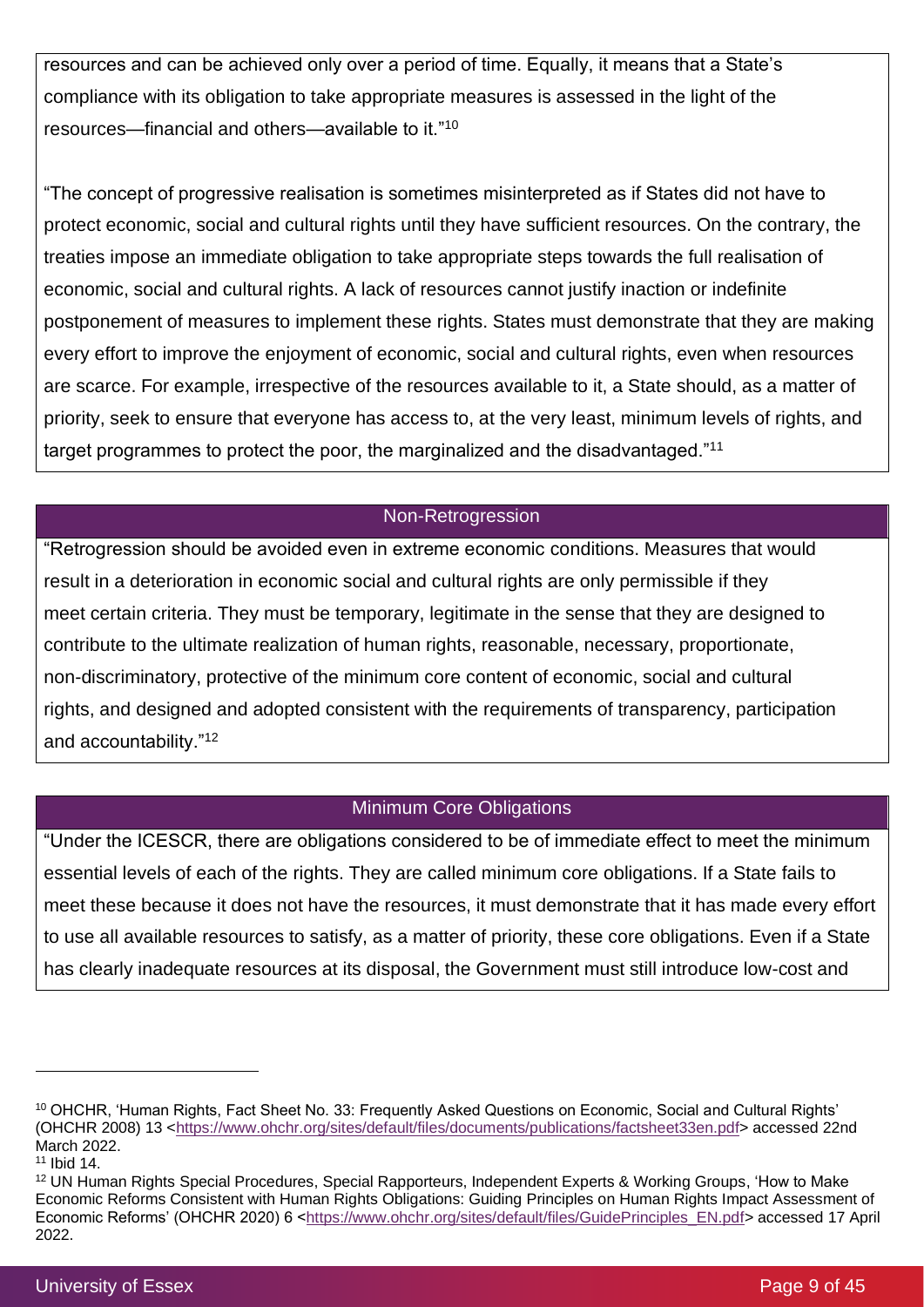targeted programmes to assist those most in need so that its limited resources are used efficiently and effectively."<sup>13</sup>

#### **Poverty**

"When a person's resources (mainly their material resources) are not sufficient to meet their minimum needs (including social participation)."<sup>14</sup>

In other words, "poverty means not being able to heat your home, pay your rent, or buy the essentials for your children. It means waking up every day facing insecurity, uncertainty, and impossible decisions about money. It means facing marginalisation – and even discrimination – because of your financial circumstances. The constant stress it causes can lead to problems that deprive people of the chance to play a full part in society."<sup>15</sup>

"Existing alongside the more familiar privations relating to lack of decent work, insufficient and insecure income and material and social deprivation, three dimensions are relational. These draw attention to the way that people who are not confronting poverty affect the lives of those who are: social maltreatment; institutional maltreatment and unrecognised contributions. The three dimensions that constitute the core experience of poverty place the anguish and agency of people at the centre of the conceptualisation of poverty: suffering in body, mind, and heart; disempowerment; and struggle and resistance."<sup>16</sup>

In light of ICESCR, the CESCR has stated that "poverty may be defined as a human condition characterised by sustained or chronic deprivation of the resources, capabilities, choices, security and power necessary for the enjoyment of an adequate standard of living and other civil, cultural, economic, political and social rights. While acknowledging that there is no universally accepted definition, the Committee endorses this multi-dimensional understanding of poverty, which reflects the indivisible and interdependent nature of all human rights."<sup>17</sup>

[<https://www.jrf.org.uk/file/45780/download?token=zjlY4i-J&filetype=full-report>](https://www.jrf.org.uk/file/45780/download?token=zjlY4i-J&filetype=full-report) accessed 22 March 2022.

[content/uploads/sites/5/2019/05/Dim\\_Pauvr\\_eng\\_FINAL\\_July.pdf>](https://www.atd-fourthworld.org/wp-content/uploads/sites/5/2019/05/Dim_Pauvr_eng_FINAL_July.pdf) accessed 17 April 2022.

<sup>13</sup> Human Rights, Fact Sheet No. 33: Frequently Asked Questions on Economic, Social and Cultural Rights (n 10) 16. <sup>14</sup> Chris Goulden and Conor D'Arcy, 'A Definition of Poverty' (JRF 2014) 1 – 10

<sup>&</sup>lt;sup>15</sup> Joseph Rowntree Foundation, 'What Is Poverty?' (JRF, 2022) [<https://www.jrf.org.uk/our-work/what-is-poverty>](https://www.jrf.org.uk/our-work/what-is-poverty) accessed 22 March 2022.

<sup>&</sup>lt;sup>16</sup> ATD Fourth World and University of Oxford, 'The Hidden Dimensions of Poverty: International Participatory Research' (ATD Fourth World 2019) 8 [<https://www.atd-fourthworld.org/wp-](https://www.atd-fourthworld.org/wp-content/uploads/sites/5/2019/05/Dim_Pauvr_eng_FINAL_July.pdf)

<sup>&</sup>lt;sup>17</sup> CESCR 'Substantive Issues Arising in the Implementation of the International Covenant on Economic, Social and Cultural Rights: Poverty and the International Covenant on Economic, Social and Cultural Rights' (2001) UN Doc E/C.12/2001/10 para 8.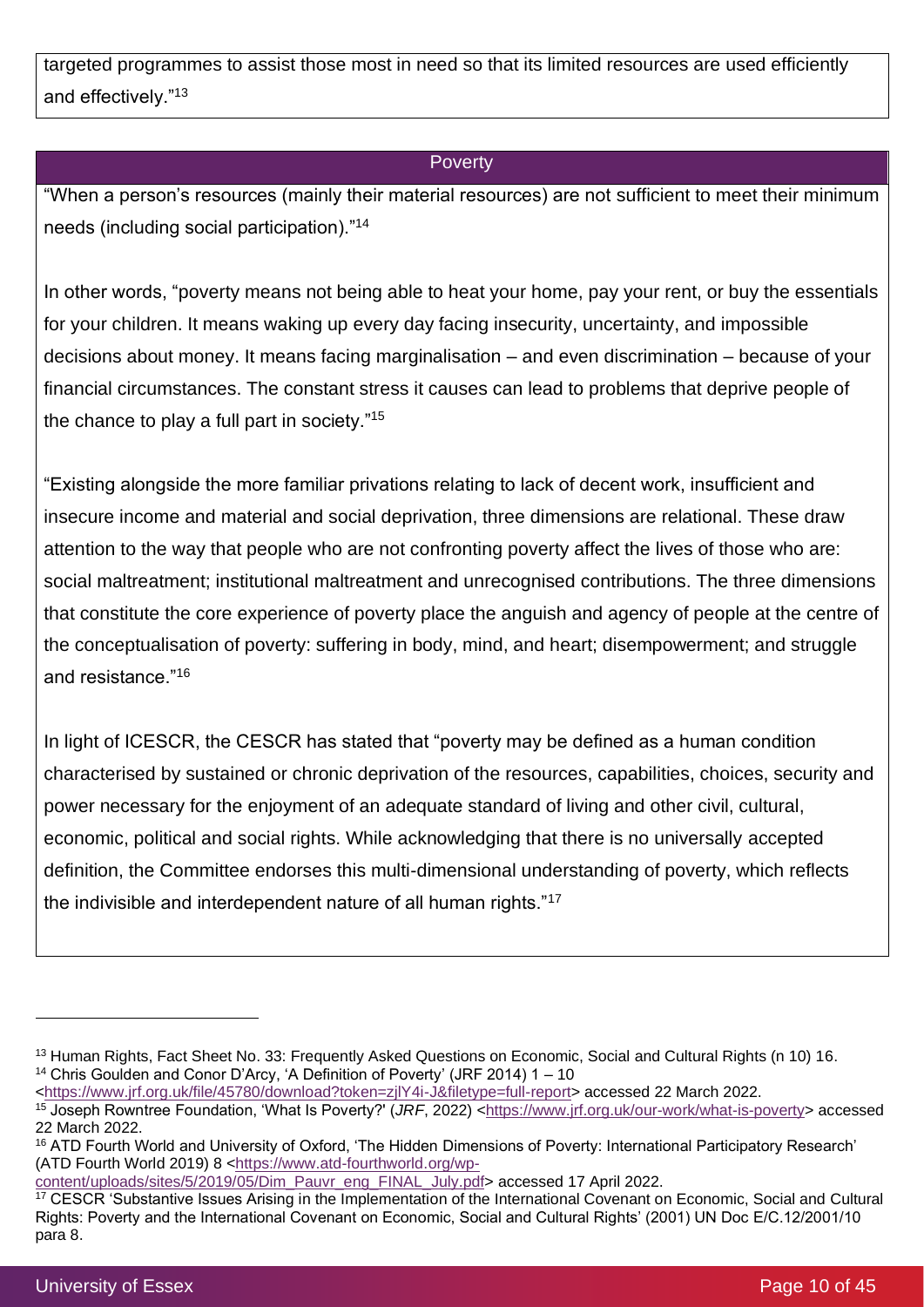The issues covered in this report were selected based on relevancy to the local community, the need to highlight such issues to the CESCR and the limit in the scope of this report. This report does not suggest that other ESCR, and other related issues, are of less importance. Further national and local research on matters involving the right to education, health and work would be welcomed to portray a fuller understanding of the state of ESCR in and near the Colchester area.

### <span id="page-10-0"></span>1.4.Acknowledgements

University of Essex, School of Law and Human Rights Centre

ESRC Impact Acceleration Account

Andy Abbot, Save Our Libraries Essex (SOLE), Colchester

Colchester Emergency Night Shelter, Colchester

Councillor Julie Young, Labour Borough Councillor for Greenstead, Colchester

Councillor Martin Goss, Liberal Democrat Group Leader and Borough Councillor for Mile End, **Colchester** 

Les Nicoll, Founder at North Essex Support Team (NEST)

Liz Miles, Save Our Libraries Essex (SOLE), Colchester

Louise Willsher, Senior Engagement Officer at Community 360, Colchester

Lucy Davies, Lecturer in Law and Clinic Supervisor at Essex Law Clinic, School of Law at University of Essex

Michael Beckett, CEO at Colchester Foodbank, Colchester

Nikki Taylor, Community Domestic Abuse Practitioner Service Manager at The Next Chapter, **Colchester** 

Pam Donnelly, Chief Executive at Colchester Borough Council (CBC)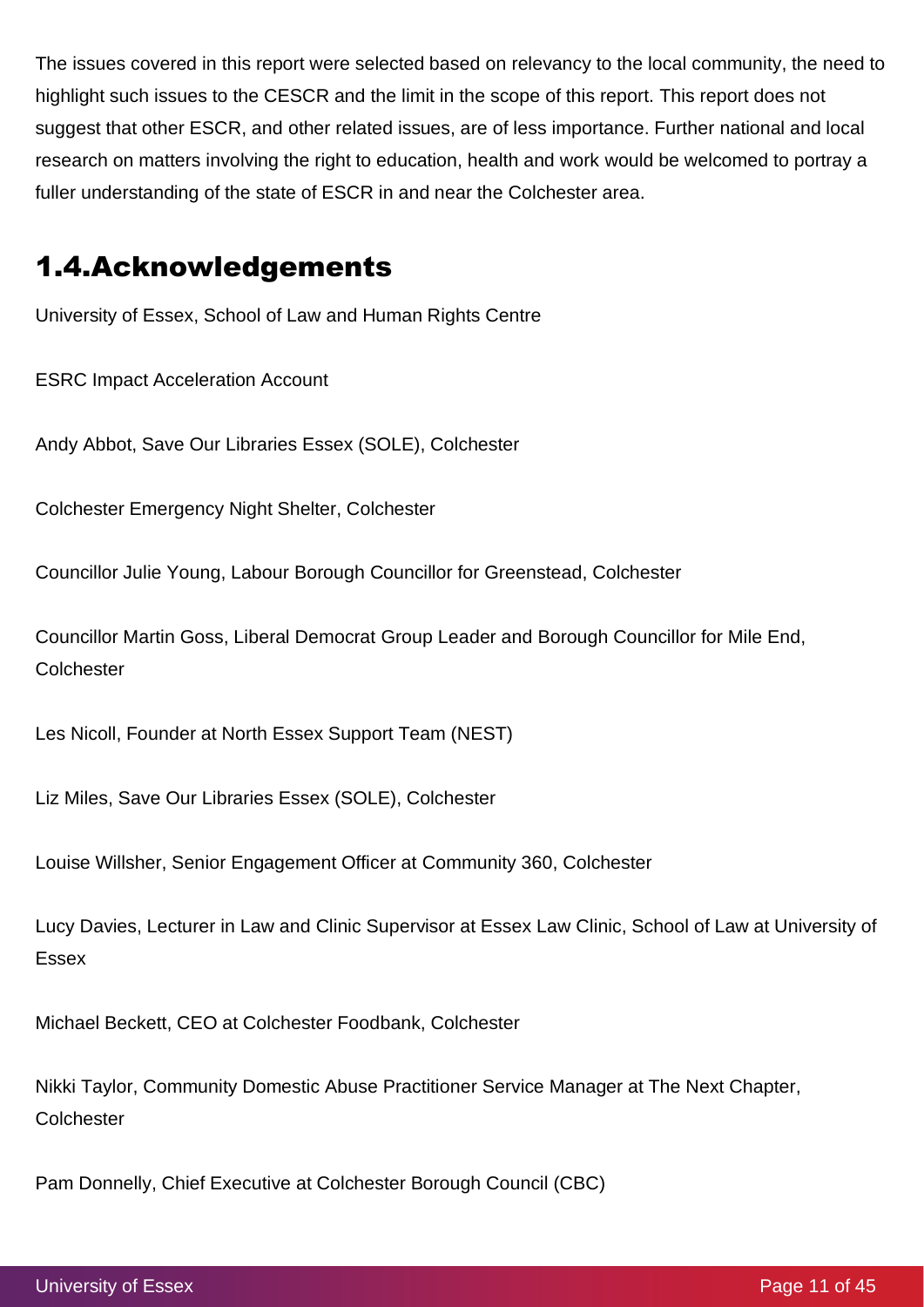Paula Goddard, Colchester CAP (Christians Against Poverty) Debt Centre

Sophie Mattei, Head of Housing at YMCA Colchester, Colchester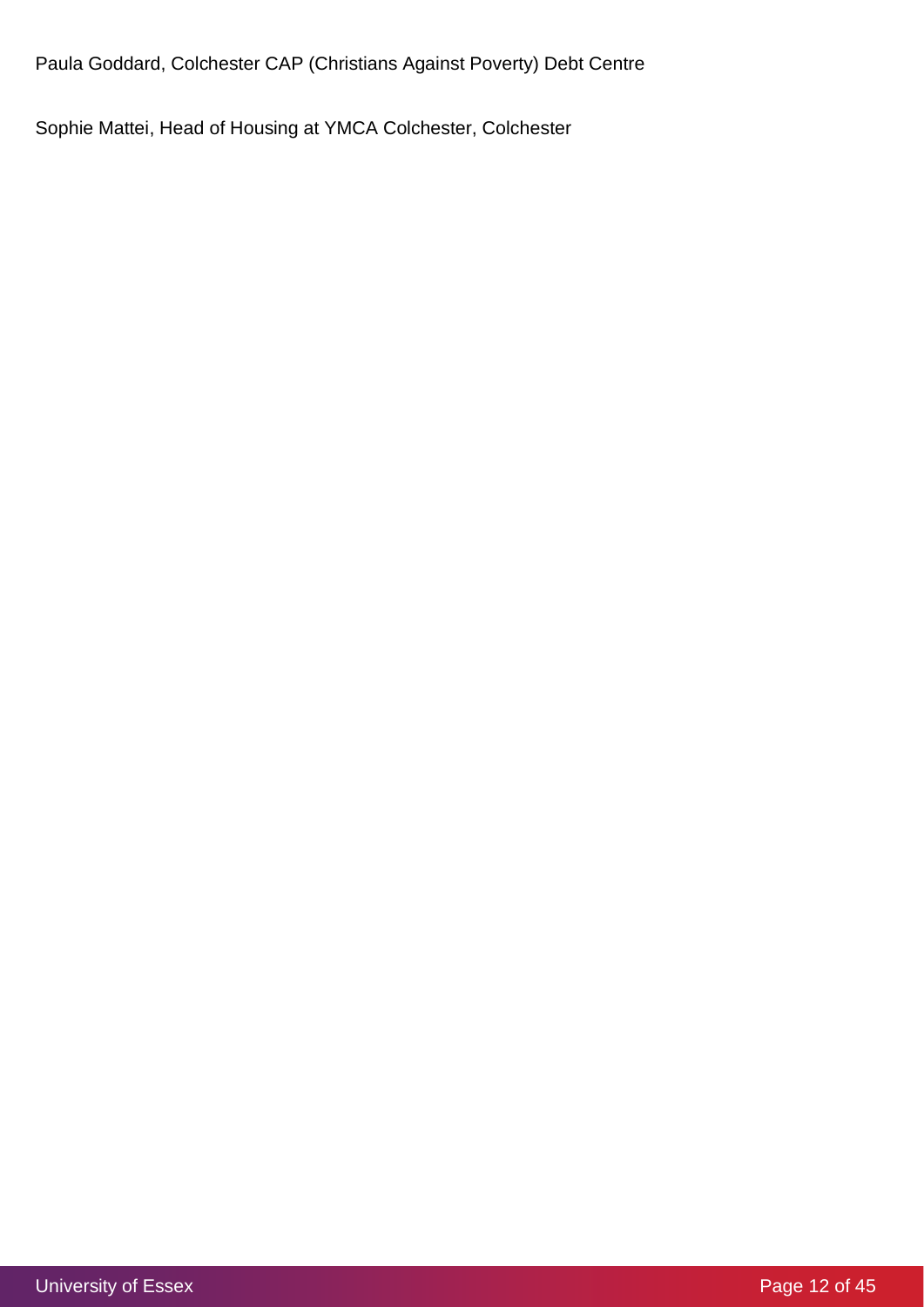# <span id="page-12-0"></span>2. Access to Housing

According to the Joseph Rowntree Foundation (JRF), "almost half (46%, 1.9 million people) of private renters pulled into poverty by their housing costs; compared with a third (33%) of social renters dragged into poverty by housing cost."<sup>18</sup> The unaffordability of the private and social rental sectors not only increases levels of poverty and deprivation in itself, but can ultimately result in a chain of possible further struggles, such as getting into rent arrears that may result in evictions, being placed in temporary or emergency accommodation, or becoming homeless.<sup>19</sup> Moreover, these issues have only been further exacerbated due to the effects of the Covid-19 pandemic.

This unaffordability problem is in direct contradiction of the UK's obligation to ensure the realisation of the right to adequate housing under Article 11(1) ICESCR.<sup>20</sup> "The right to housing should be defined as the right to live in a home in peace, security and dignity, and include security of tenure, availability of services, affordability, habitability, accessibility, appropriate location and cultural adequacy."<sup>21</sup> This chapter examines access to social/council housing, no-fault evictions and rent arrears, temporary and emergency accommodation, and rough sleeping homelessness, presenting conclusions and recommendations to the local and national authorities on how best to address these issues to ensure the realisation of the right to adequate housing.

# <span id="page-12-1"></span>2.1.Relevant Domestic (UK/English) Law

There are various domestic laws and policies that are relevant to the issues of social/council housing, no-fault evictions and rent arrears, temporary and emergency accommodation, and homelessness. Under the Housing and Regeneration Act 2008, social/council housing must be "made available to people whose needs are not adequately served by the commercial housing market"<sup>22</sup> by the local authority, and such housing is regulated by the Regulating the Standards guidance.<sup>23</sup> Moreover, part 6 of the Housing Act 1996 states that local authorities must have regard to guidance set under Allocation of Accommodation Guidance for Local Housing Authorities in England in relation to the allocation of

[restoring-local-housing-allowance-rates-to-prevent-homelessness/>](https://www.crisis.org.uk/ending-homelessness/homelessness-knowledge-hub/benefits-and-employment/cover-the-cost-restoring-local-housing-allowance-rates-to-prevent-homelessness/) accessed 22 March 2022.

<sup>&</sup>lt;sup>18</sup> Joseph Rowntree Foundation, 'UK Poverty 2022: The Essential Guide to Understanding Poverty in the UK' (JFR 2022) 44 [<https://www.jrf.org.uk/report/uk-poverty-2022>](https://www.jrf.org.uk/report/uk-poverty-2022) accessed 22 March 2022.

<sup>&</sup>lt;sup>19</sup> Crisis, 'Cover the Cost: Restoring Local Housing Allowance Rates to Prevent Homelessness (Crisis 2019) 8 – 9 [<https://www.crisis.org.uk/ending-homelessness/homelessness-knowledge-hub/benefits-and-employment/cover-the-cost-](https://www.crisis.org.uk/ending-homelessness/homelessness-knowledge-hub/benefits-and-employment/cover-the-cost-restoring-local-housing-allowance-rates-to-prevent-homelessness/)

 $20$  ICESCR art 11(1); CESCR 'General Comment No. 4: The Right to Adequate Housing' (1991) UN Doc E/1992/23 para 8. <sup>21</sup> Ibid paras  $8(a) - (q)$ .

 $22$  Housing and Regeneration Act 2008, ss 68 – 71.

<sup>23</sup> UK Government, 'Regulating The Standards (Accessible Version)' (*GOV.UK*, 2022)

[<sup>&</sup>lt;https://www.gov.uk/government/publications/regulating-the-standards/regulating-the-standards-march-2022>](https://www.gov.uk/government/publications/regulating-the-standards/regulating-the-standards-march-2022) accessed 30 March 2022.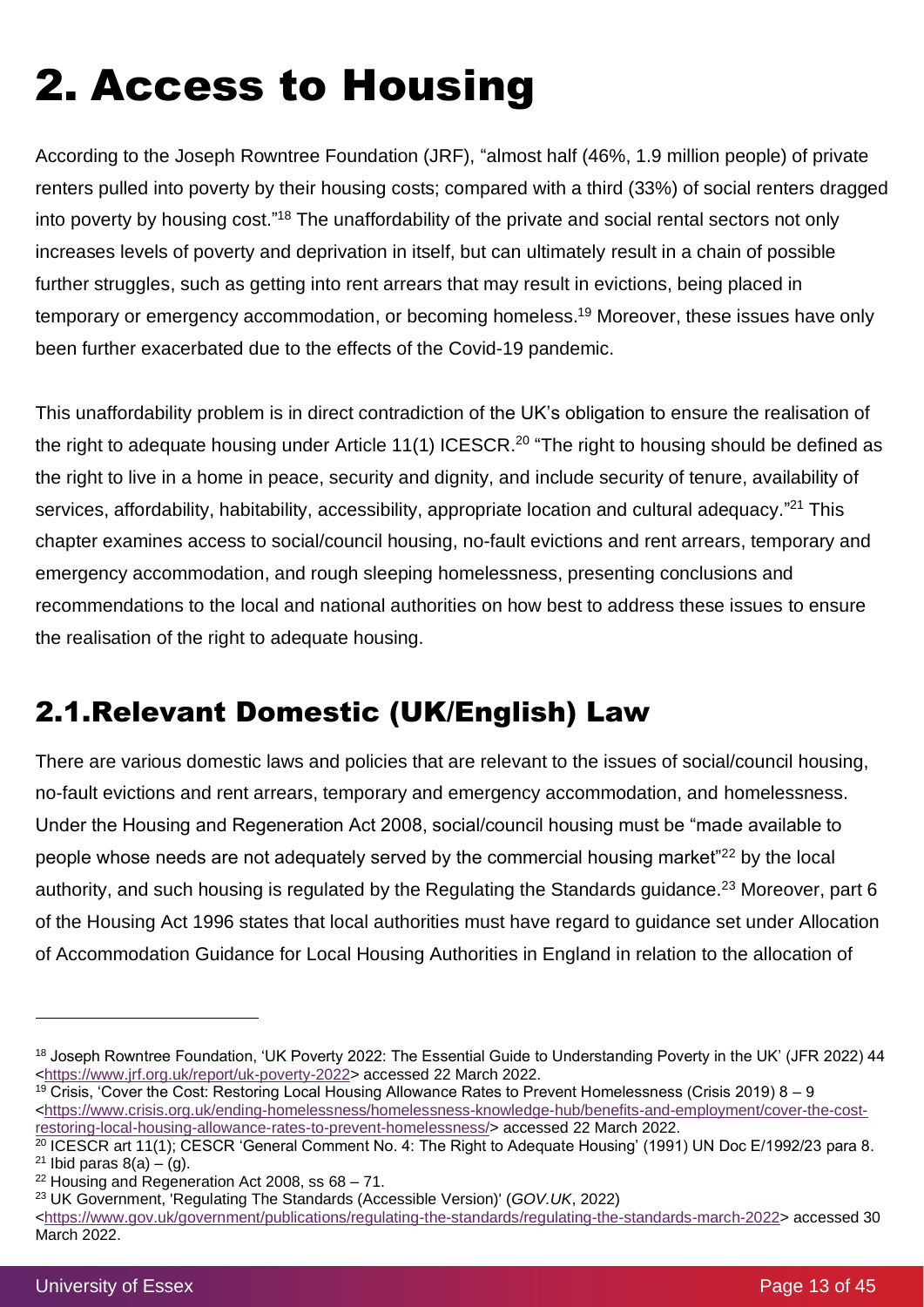social/council housing.<sup>24</sup> In regard to no-fault evictions, section 21 of the Housing Act 1988 allows for landlords in England and Wales to give notice and end a person's tenancy without giving any reason.<sup>25</sup> During pandemic lockdowns and restrictions, the Coronavirus Act 2020 provided protection to social/council and private housing tenants by preventing bailiff enforcement of evictions and delaying when landlords could evict tenants under section  $21.^{26}$  Under Part VII of the Housing Act 1996, as amended by the Homeless Reduction Act 2017, local authorities, across the UK, also have a 56 day prevention duty (meaning that they must take reasonable steps to prevent individuals and households from becoming homeless within 56 days) and relief duty (meaning that they must take reasonable steps to help individuals and households secure suitable accommodation within 56 days) to relieve and prevent homelessness.<sup>27</sup> In England, local authorities also have a legal duty to assess whether an individual or household has become homeless intentionally under section 191 of the Housing Act 1996 before awarding the full housing duty under section 193. 28

# <span id="page-13-0"></span>2.2.Access to Social/Council Housing

There is no statutory definition of 'affordable housing', which has resulted in a great deal of ambiguity of what is meant by this term.<sup>29</sup> The UK Government has stated that affordable housing "includes social rented, affordable rented and intermediate housing, provided to specified eligible households whose needs are not met by the market… [i]t can be a new-build property or a private sector property that has been purchased for use as an affordable home."<sup>30</sup> This understanding of 'affordable housing' includes various types of accommodation, such as "social/council rent housing (low rent, secure housing prioritised by need); affordable rent housing (higher rent, less secure housing prioritised by need); shared ownership (housing that you buy part of and rent part of); and intermediate rent homes (80% market rate housing)."<sup>31</sup> However, this report will primarily consider social/council housing (built or bought by local authorities), meaning low-cost rental and low-cost homeownership accommodation that

<sup>&</sup>lt;sup>24</sup> Housing Act 1996, pt VI; Ministry of Housing Communities & Local Government, 'Allocation of Accommodation: Guidance for Local Housing Authorities in England 1 – 37

[<sup>&</sup>lt;https://assets.publishing.service.gov.uk/media/60df2d0de90e0771784b991f/Current\\_allocation\\_of\\_accommodation\\_guidan](https://assets.publishing.service.gov.uk/media/60df2d0de90e0771784b991f/Current_allocation_of_accommodation_guidance.pdf) [ce.pdf>](https://assets.publishing.service.gov.uk/media/60df2d0de90e0771784b991f/Current_allocation_of_accommodation_guidance.pdf) accessed 30 March 2022.

 $25$  Housing Act 1988, s 21.

<sup>26</sup> Coronavirus Act 2020, s 81, sch 29.

<sup>27</sup> Homelessness Reduction Act 2017.

<sup>28</sup> Housing Act 1996, s 196.

<sup>&</sup>lt;sup>29</sup> Wendy Wilson and Cassie Barton, 'Research Briefing: What is Affordable Housing?' (House of Commons Library 2022) 5, 16 – 17 [<https://researchbriefings.files.parliament.uk/documents/CBP-7747/CBP-7747.pdf>](https://researchbriefings.files.parliament.uk/documents/CBP-7747/CBP-7747.pdf) accessed 22 March 2022.

<sup>30</sup> UK Government, 'Affordable Housing Supply' (*GOV.UK*, 2021) [<https://www.gov.uk/government/collections/affordable](https://www.gov.uk/government/collections/affordable-housing-supply)[housing-supply>](https://www.gov.uk/government/collections/affordable-housing-supply) accessed 22 March 2022.

<sup>31</sup> John Bibby, 'What Is 'Affordable Housing'? – Shelter' (*Blog.shelter.org.uk*, 2015)

[<sup>&</sup>lt;https://blog.shelter.org.uk/2015/08/what-is-affordable-housing/>](https://blog.shelter.org.uk/2015/08/what-is-affordable-housing/%3e) accessed 22 March 2022; What is Affordable Housing (n 29) 5 - 16.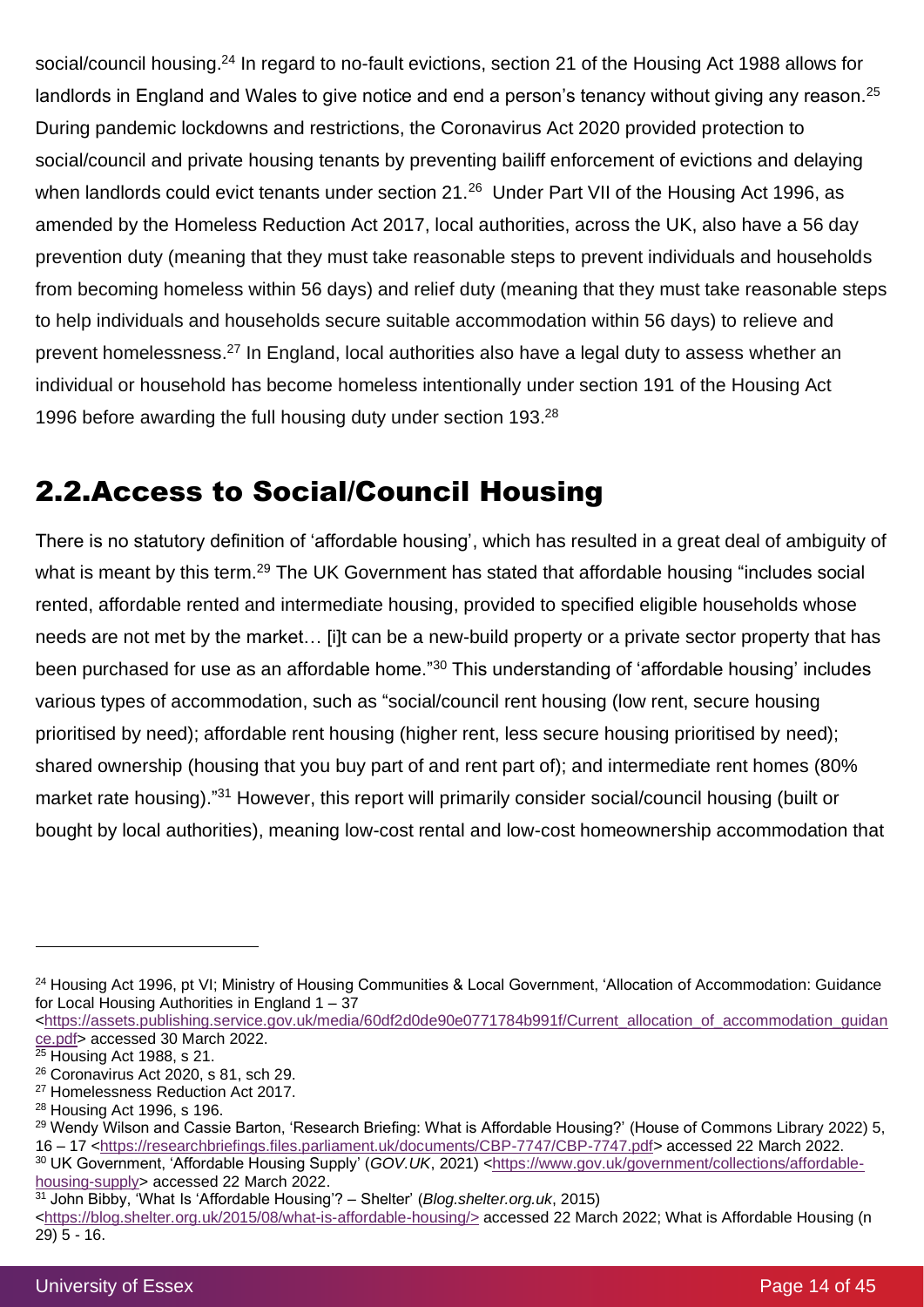must be "made available to people whose needs are not adequately served by the commercial housing market" by the local authority.<sup>32</sup>

### 2.2.1. National Perspective

Due to social homes being sold or demolished, and not enough being built, people are being forced into renting privately.

Between 2020 and 2021, over 21,000 social homes were sold (through the right to buy scheme) or demolished,<sup>33</sup> with less than 6,000 being built. <sup>34</sup> This is consistent with a trend in less social/council housing being built since the 1990s.<sup>35</sup> Moreover, according to Shelter, "over one million households, in England, are waiting for social homes in 2021… [with] many households have been forced into renting in the private sector which has more than doubled in this time." <sup>36</sup> The UK Government has also reported that "[a]n estimated 11 million people rent privately in England, and the sector has doubled in size in the last 20 years… [o]n average, private tenants spend 32% of their income on housing, more than those living in their own properties (18%) or in social housing (27%)."<sup>37</sup> With "low-income private renting households paying much higher housing costs and spending a higher proportion of income on housing costs" than those in social renting or paying off a mortgage,<sup>38</sup> this national social housing deficit is likely to result in further struggles for low-income earners, such as rent arrears, evictions, temporary housing or homelessness for those unable to obtain social housing. To tackle this deficit and fulfil its obligations under Article 11 ICESCR, the UK Government must considerably increase the supply of social/council housing.<sup>39</sup> The homelessness charity Crisis estimates that "100,000 social homes a year must be built across Great Britain over the next 15 years, with 90,000 a year of these built in England."<sup>40</sup>

<sup>33</sup> UK Government, 'Social Housing Sales and Demolitions 2020-21' (*GOV.UK*, 2022)

<sup>34</sup> UL Government, 'Live Tables On Housing Supply: Indicators Of New Supply' (*GOV.UK*, 2022)

<sup>35</sup> Shelter, 'Social Housing Deficit - Shelter England' (*Shelter England*, 2021)

<sup>&</sup>lt;sup>32</sup> Human and Regeneration Act (n 22) s 69(c).

[<sup>&</sup>lt;https://www.gov.uk/government/statistics/social-housing-sales-and-demolitions-2020-21-england/social-housing-sales-and](https://www.gov.uk/government/statistics/social-housing-sales-and-demolitions-2020-21-england/social-housing-sales-and-demolitions-2020-21)[demolitions-2020-21>](https://www.gov.uk/government/statistics/social-housing-sales-and-demolitions-2020-21-england/social-housing-sales-and-demolitions-2020-21) accessed 30 March 2022.

[<sup>&</sup>lt;https://www.gov.uk/government/statistical-data-sets/live-tables-on-house-building>](https://www.gov.uk/government/statistical-data-sets/live-tables-on-house-building) accessed 30 March 2022.

[<sup>&</sup>lt;https://england.shelter.org.uk/support\\_us/campaigns/social\\_housing\\_deficit>](https://england.shelter.org.uk/support_us/campaigns/social_housing_deficit) accessed 30 March 2022.  $36$  Ibid.

<sup>37</sup> Committee Of Public Accounts, *Regulation of Private Renting* (HC 2021 – 2022, 996) 8 [<https://committees.parliament.uk/publications/9608/documents/163793/default/>](https://committees.parliament.uk/publications/9608/documents/163793/default/)accessed 5 May 2022. 38 Robert Joyce, Mathew Mitchell and Agnes Norris Keiller, 'The Cost of Housing for Low-Income Renters' (Institute for Fiscal Studies 2017) 2, 12 – 41 [<https://ifs.org.uk/uploads/publications/comms/R132.pdf>](https://ifs.org.uk/uploads/publications/comms/R132.pdf) accessed 30 March 2022. <sup>39</sup> Crisis, 'Cover the Cost: Restoring Local Housing Allowance Rates to Prevent Homelessness' (Crisis 2019) 9 – 10 [<https://www.crisis.org.uk/ending-homelessness/homelessness-knowledge-hub/benefits-and-employment/cover-the-cost](https://www.crisis.org.uk/ending-homelessness/homelessness-knowledge-hub/benefits-and-employment/cover-the-cost-restoring-local-housing-allowance-rates-to-prevent-homelessness/)[restoring-local-housing-allowance-rates-to-prevent-homelessness/>](https://www.crisis.org.uk/ending-homelessness/homelessness-knowledge-hub/benefits-and-employment/cover-the-cost-restoring-local-housing-allowance-rates-to-prevent-homelessness/) accessed 30 March 2022.

 $40$  Ibid 47.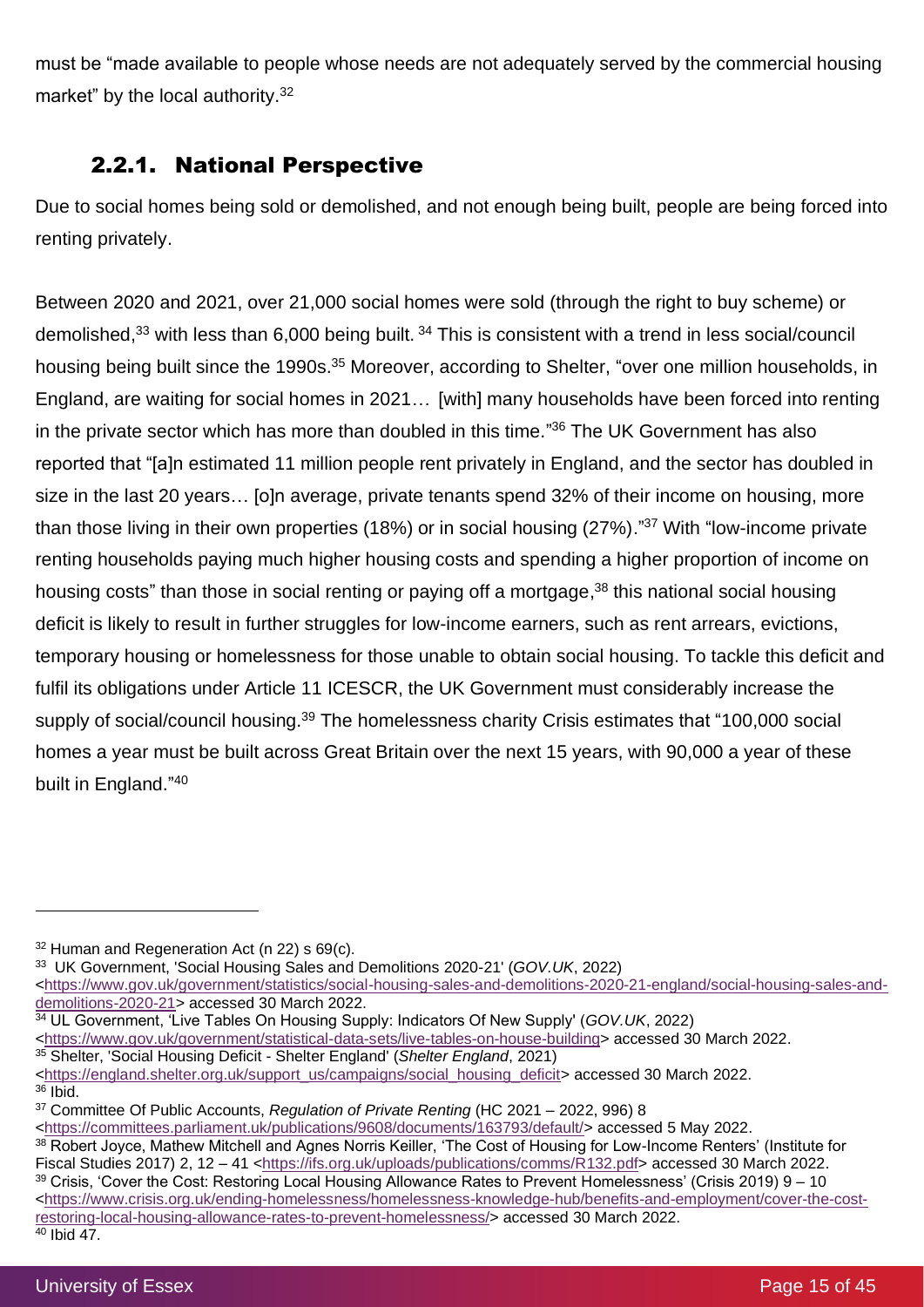### 2.2.2. Local (Colchester and Essex) Perspective

Between the period of April 2020 and March 2021, Colchester Borough Homes (CBH), which is a subsidiary of Colchester Brough Council (CBC), built no new social/council homes.<sup>41</sup> However, during this period, according to information provided by Pam Donnelly, the Chief Executive of CBC,<sup>42</sup> CBH did acquire 34 social/council homes through the Housing Acquisitions Programme and 25 other properties through the 100 Homes Project, a total of 59 social/council homes bought.<sup>43</sup> On the other hand, 741 new homes were built by private developers in the Colchester area,<sup>44</sup> with only 42 of these new builds being affordable housing units built by private developers and transferred to registered providers.<sup>45</sup> Colchester Borough Council reports that "the number of affordable homes delivered during this year has decreased due to Covid and specifically around access to construction materials and the impact on the market."<sup>46</sup>

CBH stated that the Covid-19 pandemic resulted in the "lowest number of new build affordable housing units delivered in the last four vears", <sup>47</sup> during the period of April 2020 and March 2021.

It is the role of central government to ensure that local authorities "have the necessary financial, human and other resources effectively to discharge responsibilities for the implementation",<sup>48</sup> but local authorities also have obligations under Article 11 ICESCR<sup>49</sup> to ensure a "sufficient supply of social/council housing for the most disadvantaged and marginalised individuals and groups, such as those in low-income individuals and households and those in poverty." 50

According to CBC, as of 28 January 2022, the average price of a privately rented three bed property in Colchester was £1,036 per month,<sup>51</sup> whilst the average price of a social/council house rented three bed property in Colchester was £437.97 per month.<sup>52</sup> Hence, with a lack of social/council housing being

<sup>41</sup> Colchester Brough Council, 'Authority Monitoring Report 2021' (CBC 2021) 25 – 26

[<sup>&</sup>lt;https://cbccrmdata.blob.core.windows.net/noteattachment/CBC-planning-Authority-monitoring-report-2021-](https://cbccrmdata.blob.core.windows.net/noteattachment/CBC-planning-Authority-monitoring-report-2021-2021%20AMR.pdf) [2021%20AMR.pdf>](https://cbccrmdata.blob.core.windows.net/noteattachment/CBC-planning-Authority-monitoring-report-2021-2021%20AMR.pdf) accessed 30 March 2022.

 $42$  Pam Donnelly, Chief Executive of Colchester Borough Council via email (28 January 2022).  $43$  Ibid.

<sup>44</sup> Authority Monitoring Report 2021 (n 41).

<sup>45</sup> Information provided by Colchetser Borough Council via email (18 May 2022).

<sup>&</sup>lt;sup>46</sup> Information provided by Colchester Borough Council via email (17 May 2022).

<sup>&</sup>lt;sup>47</sup> Authority Monitoring Report 2021 (n 41).

<sup>48</sup> UN Special Rapporteur on Adequate Housing, 'Guidelines for the Implementation of the Right to Adequate Housing' UN Doc A/HRC/43/43 (2020) para 63(b).

<sup>49</sup> Koldo Casla, 'Making the Right to Housing Real in Newcastle: How can Newcastle City Council Implement the Internationally Recognised Right to Adequate Housing to end Homelessness?' (NCC-Crisis Partnership, 2021) 3 – 7 [<https://essexlawresearch.files.wordpress.com/2021/08/koldo-casla-june2021-crisis-and-ncc-right-to-housing-v2.pdf>](https://essexlawresearch.files.wordpress.com/2021/08/koldo-casla-june2021-crisis-and-ncc-right-to-housing-v2.pdf) accessed 4 February 2022; UN Special Rapporteur on Adequate Housing, 'Report on the Roles of Local and Other Subnational Levels of Government' UN Doc A/HRC/28/62 (2014) para 70.

<sup>50</sup> CESCR, 'Concluding Observations on the Sixth Periodic Report of the United Kingdom of Great Britain and Northern Ireland' (2016) UN Doc E/C.12/GBR/CO/6 para 50(a).

<sup>51</sup> Pam Donnelly via email (n 42).

 $52$  Ibid.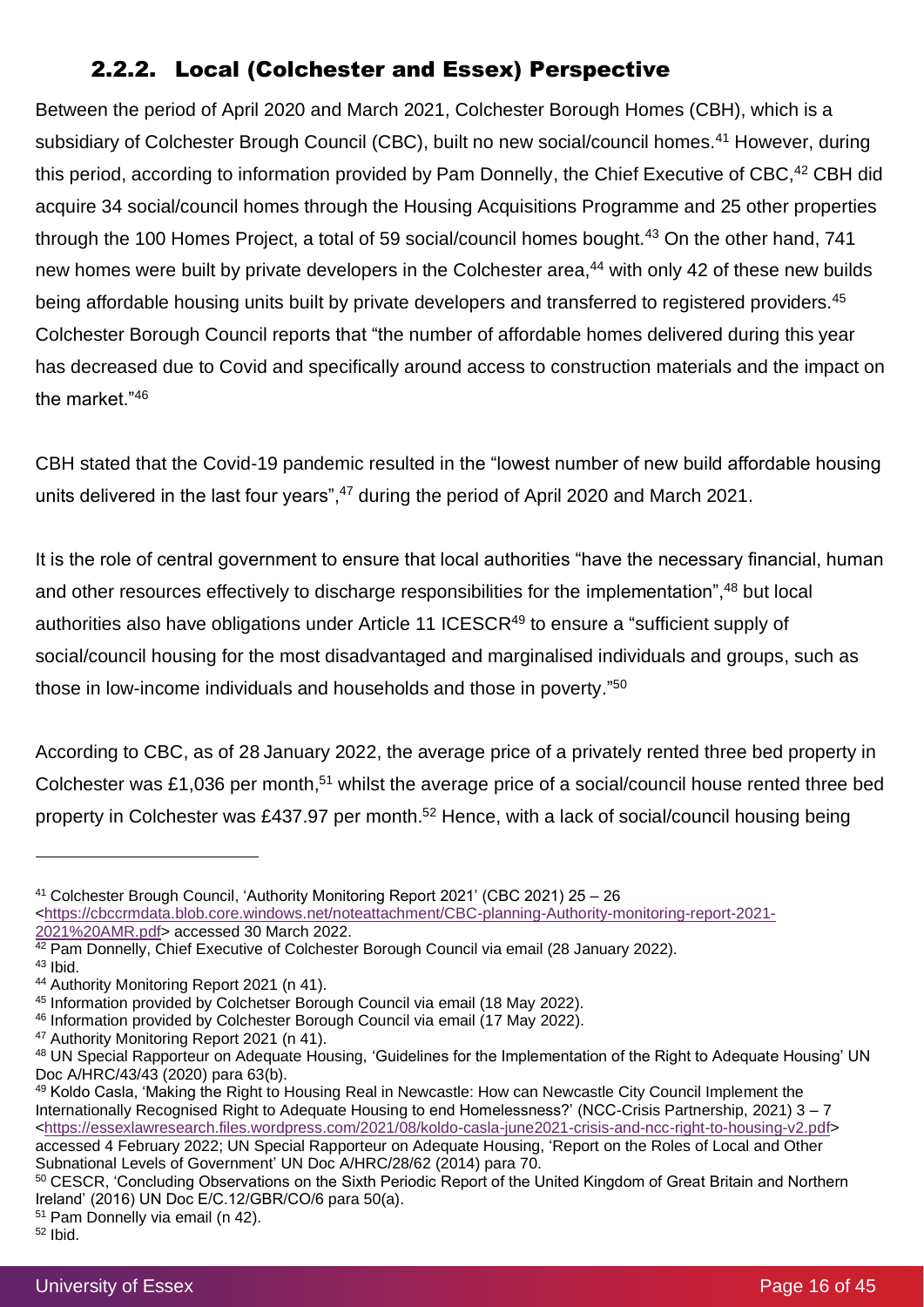built in the Colchester area, those seeking to gain social/council housing will be forced into the rental sector where the rent appears to be 2.4 times higher. In 2021, the median salary for Colchester during this period was £29,300, compared to the UK median salary for this period which was £31,300.<sup>53</sup> This means that, on average, renting a three-bed private property in Colchester would take up 42.4% of the median salary in Colchester in 2021. Furthermore, in the same period, the female median salary for Colchester was £26,800, similar to but still lower than the UK female median salary for this period (£26,900).<sup>54</sup> This means that, on average, renting a three-bed private property in Colchester would take up 46.3% of the female median salary in Colchester in 2021, which is significantly more than the generally used benchmark of 30% of household income pre-tax devoted to housing cost. Although, we do not have data on other groups at greater risk of harm or discrimination, such as single-parent households, migrants, and Black, Asian and Minority Ethnic individuals and households, the insufficiency of social/council housing is a concerning factor in forcing people into a private property market that is taxing for even median salary earners.

| Average Length of Wait in Months for Social/Council Housing in |               |               |               |  |
|----------------------------------------------------------------|---------------|---------------|---------------|--|
| Colchester (March 2022) <sup>55</sup>                          |               |               |               |  |
|                                                                | <b>Band A</b> | <b>Band B</b> | <b>Band C</b> |  |
| <b>Studio</b>                                                  |               | 5.7           | 10.7          |  |
| 1 Bed                                                          | 7.3           | 7.2           | 16.4          |  |
| 2 Bed                                                          | 8.7           | 9             | 21.2          |  |
| 3 Bed                                                          | 24.8          | 34.3          | 133.9         |  |
| 4 Bed                                                          |               | 46.2          |               |  |

As of 31 March 2022, 2,880 people were on the waiting list for a social/council house in the Colchester area, compared to 3,009 in March 2021. 56

The waiting list for social/council housing in Colchester is organised into five main categories, or 'bands', of need (from A to F) under the Gateway to Homechoice online system.<sup>57</sup> These extensive waiting times for social/council housing are again indicative of the need for more social/council housing supply in Colchester. These long waits for individuals and households to find appropriate social/council

<sup>53</sup> Plumplot, 'Colchester Average Salary and Unemployment Rates in Graphs and Numbers.' (*Plumplot.co.uk*, 2021) [<https://www.plumplot.co.uk/Colchester-salary-and-unemployment.html>](https://www.plumplot.co.uk/Colchester-salary-and-unemployment.html) accessed 30 March 2022.

 $54$  Ibid.

<sup>55</sup> Information provided by Colchester Borough Council via email (17 May 2022).

<sup>56</sup> Ibid.

<sup>57</sup> Gateway to Homechoice, 'Prioritising Applications - Homechoice' (*Gatewaytohomechoice.org.uk*, 2021) [<https://www.gatewaytohomechoice.org.uk/content/Information/PrioritisingApplications>](https://www.gatewaytohomechoice.org.uk/content/Information/PrioritisingApplications) accessed 30 March 2022.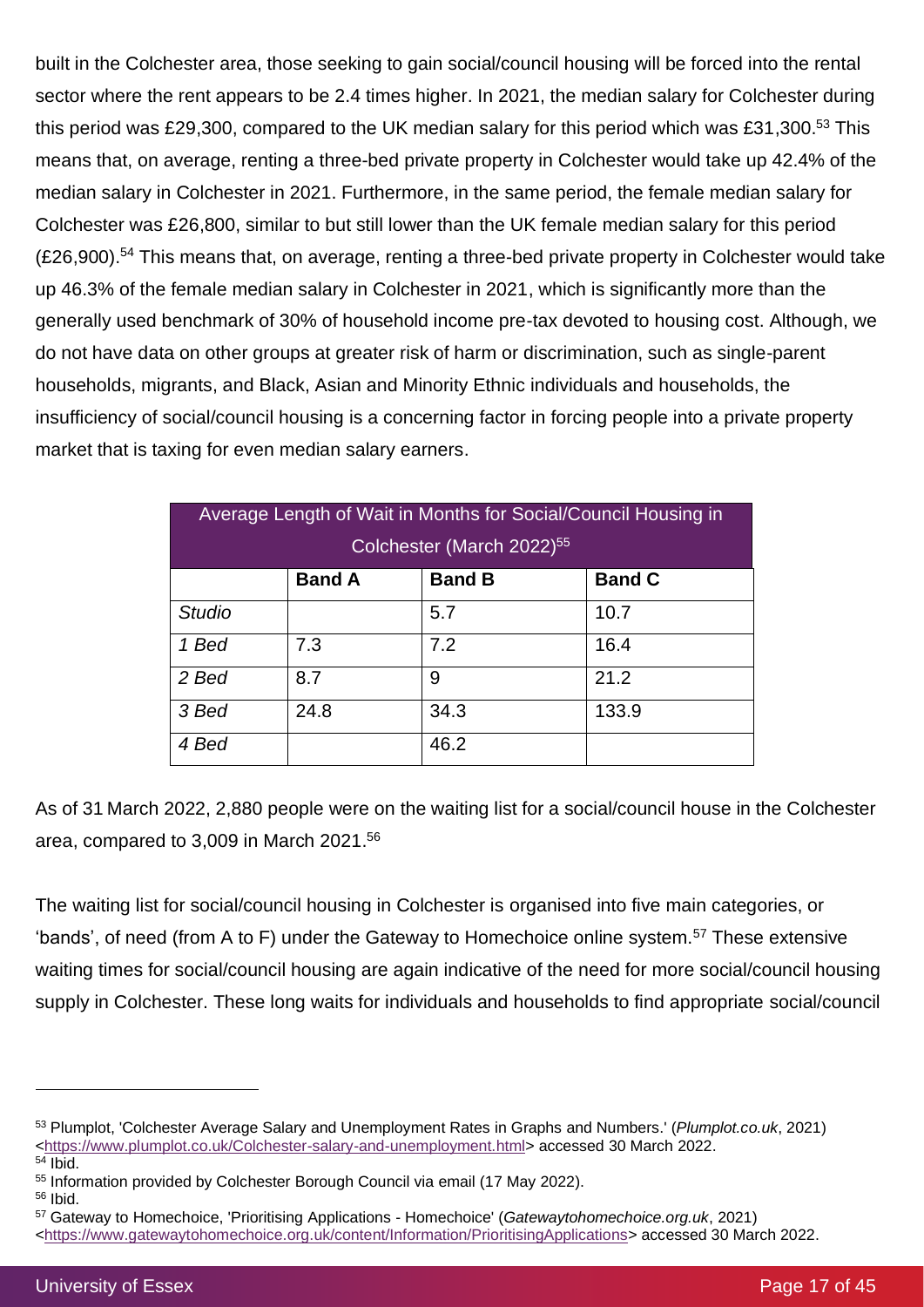housing accommodation are likely to result in amplifying and prolonging already overcrowded or inaccessible housing conditions.

Representatives from a Colchester-based domestic-abuse relief charity, Next Chapter, told us that they were sceptical that recently introduced Domestic Abuse Act<sup>58</sup> would help survivors of domestic abuse gain priority (band A) access to social/council housing. They state that "it's not easier than it used to be" for domestic abuse survivors to gain priority from the Act due to there being many other groups in the band A priority list, including people with mental and physical health conditions.<sup>59</sup> However, this Act only came into force in 2021; therefore its full impact is yet to be understood and assessed. Nonetheless, as recommended by the UN Special Rapporteur on Adequate Housing, the UK and its local authorities should "ensure that emergency shelters are available and accessible to women, and that women who are victims of domestic violence are specifically able to benefit from transitional housing programmes and social housing."<sup>60</sup>

CBH and CBC should do as much as possible, within the financial, human and other resources provided for by central government, to contribute to the 90,000 social/council homes that Crisis has estimated are required in England to address the social/council housing deficit and realise the right to adequate housing under Article 11 ICESCR. In the same vein, CBH and CBC should also ensure that a sufficient supply of social housing is built so that low-income individuals and households, and those in poverty, can access their right to genuinely affordable housing and are not forced into an unaffordable private property market. Likewise, to prevent such lengthy waiting times and fulfil their obligations to provide adequate housing, CBH and CBC should build and buy more social/council housing so that individuals and households at greater risk of harm, disadvantage or discrimination are not living in unsafe, overcrowded or unfit housing conditions for unreasonable extended periods.

### <span id="page-17-0"></span>2.3.Evictions and Rent Arrears

Forced evictions (evictions that occur against the person's will and without provisions and access to legal and other forms of protection)<sup>61</sup> are incompatible with Article 11 ICESCR.<sup>62</sup> The Coronavirus Act 2020 provided protection to social/council and private housing tenants through preventing bailiff

<sup>58</sup> Domestic Abuse Act 2021.

<sup>59</sup> 'Prioritising Applications – Homechoice' (n 57).

<sup>&</sup>lt;sup>60</sup> UN Special Rapporteur on Adequate Housing, 'Report of the Special Rapporteur on Adequate Housing as a Component of the Right to an Adequate Standard of Living, and on the Right to Non-Discrimination in this Context, Raquel Rolnik' (2011) Un Doc A/HRC/19/53 para 67.

<sup>&</sup>lt;sup>61</sup> Guidelines for the Implementation of the Right to Adequate Housing (n 48) para 34; CESCR 'General Comment No. 7: The Right to Adequate Housing and Forced Evictions' (1997) Un Doc E/1998/22 paras 3, 15 and 16.

<sup>&</sup>lt;sup>62</sup> Guidelines for the Implementation of the Right to Adequate Housing (n 48) para 38 (a), (b); General Comment No. 4: The Right to Adequate Housing' (n 20) para 18; CESCR 'General Comment No. 7 (n 61) para 1.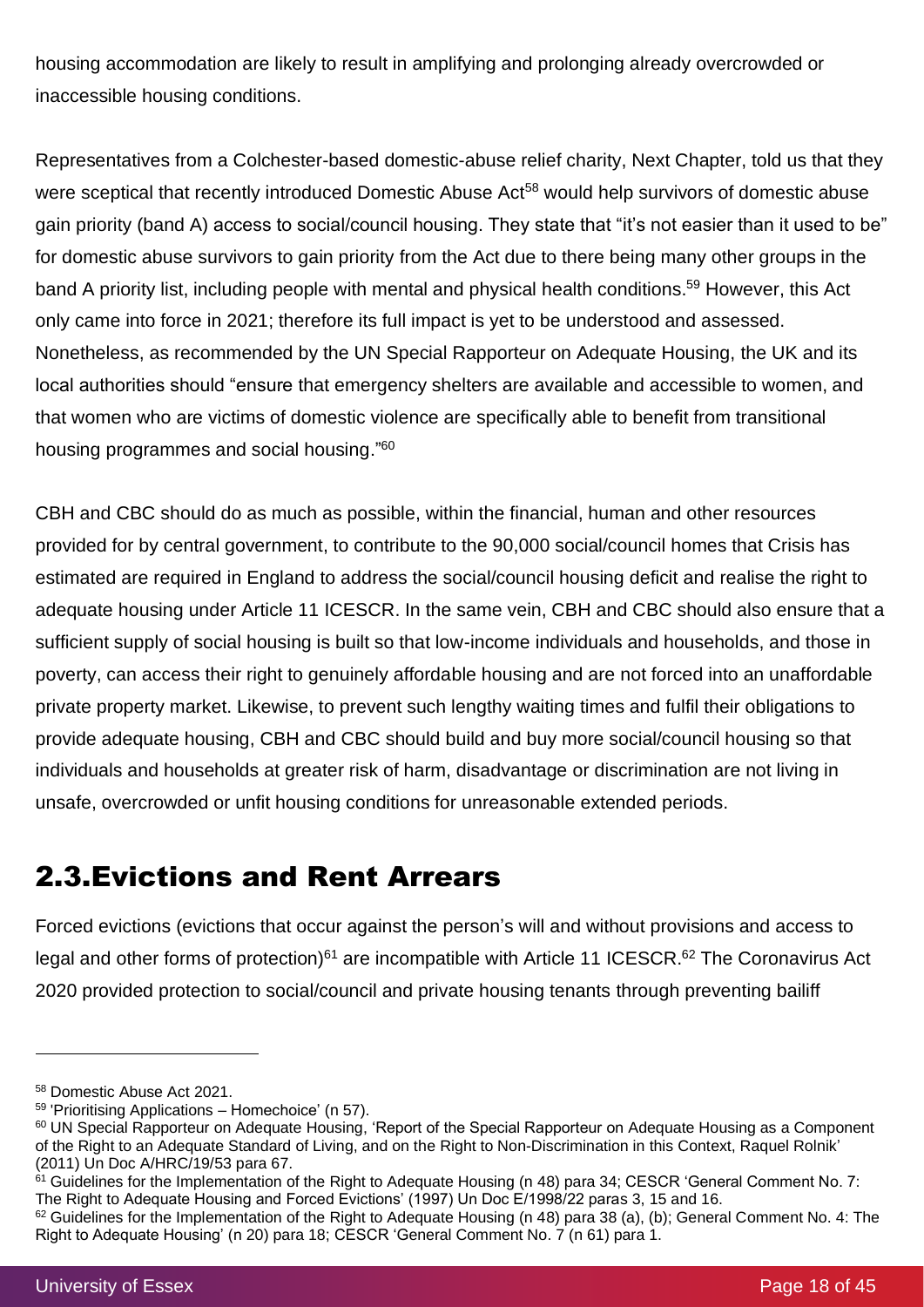enforcement of evictions and delaying when landlords could evict tenants under section 21.<sup>63</sup> This protection from evictions only lasted during periods of lockdowns and restrictions. <sup>64</sup> Although there was some help for people struggling with rent arrears (Discretionary Housing Payments and £65 million through the Homelessness Prevention Grant provided to local authorities), <sup>65</sup> according to the Joseph Rowntree Foundation the pandemic has resulted in 950,000 of the 11.6 million households, with an income below £24,752 in rent arrears across the whole of the UK.<sup>66</sup>

#### 2.3.1. National Perspective

Section 21 of the Housing Act 1988, which allows landlords in England and Wales to give notice and end a person's tenancy without giving any reason, has been widely contested to be against Article 11 ICESCR.<sup>67</sup> The National Audit Office reported in 2017 that the ending of private sector tenancies under section 21 was the biggest single driver of statutory homelessness in England.<sup>68</sup>

On the matter of security of tenure, the CESCR has established that, "where some evictions may be justifiable, such as in the case of the persistent non-payment of rent or of damage to rented property without any reasonable cause, it is incumbent upon the relevant authorities to ensure that those evictions are carried out in a manner warranted by a law which is compatible with the (ICESCR) and that all the legal recourses and remedies are available to those affected."<sup>69</sup> In this regard, the CESCR stated that tenants must be able "to object or lodge an appeal so that the judge might consider the consequences of the eviction and its compatibility" with Article 11 ICESCR.<sup>70</sup>

Although the UK Government has made a commitment to abolishing no-fault eviction under section 21 through the Renters Reform Bill,<sup>71</sup> the Bill has been continuously delayed.<sup>72</sup> Thus, the UK Government must urgently abolish no-fault evictions under section 21 of the Housing Act 1988, to comply with Article 11 ICESCR.

 $69$  General Comment No. 7: The Right to Adequate Housing and Forced Evictions (n 61) para 11.

<sup>63</sup> Coronavirus Act 2020, s 81, Sch 29; UK Government, '[Withdrawn] Guidance for Landlords And Tenants' (GOV.UK, 2022) [<https://www.gov.uk/government/publications/covid-19-and-renting-guidance-for-landlords-tenants-and-local](https://www.gov.uk/government/publications/covid-19-and-renting-guidance-for-landlords-tenants-and-local-authorities/coronavirus-covid-19-guidance-for-landlords-and-tenants)[authorities/coronavirus-covid-19-guidance-for-landlords-and-tenants>](https://www.gov.uk/government/publications/covid-19-and-renting-guidance-for-landlords-tenants-and-local-authorities/coronavirus-covid-19-guidance-for-landlords-and-tenants) accessed 17 April 2022.

<sup>&</sup>lt;sup>64</sup> Ibid.  $65$  Ibid.

<sup>66</sup> Rachelle Earwaker and Morgan Bestwick, 'Dragged Down By Debt: Millions Of Low-Income Households Pulled Under By Arrears While Living Costs Rise' (JRF 2021) 9 [<https://www.jrf.org.uk/report/dragged-down-debt-millions-low-income](https://www.jrf.org.uk/report/dragged-down-debt-millions-low-income-households-pulled-under-arrears-while-living-costs-rise)[households-pulled-under-arrears-while-living-costs-rise>](https://www.jrf.org.uk/report/dragged-down-debt-millions-low-income-households-pulled-under-arrears-while-living-costs-rise) accessed 17 April 2022.

<sup>67</sup> Koldo Casla, 'Unpredictable and Damaging? A Human Rights Case for the Proportionality Assessment of Evictions in the Private Rental Sector' (2022) (3) European Human Rights Law Review [<http://repository.essex.ac.uk/32694/>](http://repository.essex.ac.uk/32694/) accessed 17 April 2022.

<sup>68</sup> National Audit Office, 'Department for Communities and Local Government: Homelessness' (NAO 2017) 6 <E**rror! Hyperlink reference not valid.**[https://www.nao.org.uk/wp-content/uploads/2017/09/Homelessness.pdf>](https://www.nao.org.uk/wp-content/uploads/2017/09/Homelessness.pdf) 17 April 2022.

<sup>70</sup> CESCR 'MBD et al v. Spain' Communication No 5/12015 (5 July 2017) UN Doc E/C.12/61/D/5/2015 paras 13.4, 21.a. <sup>71</sup> Renters Reform HC Bill (2019-2020).

<sup>72</sup> Meera Chindooroy, 'Rental Reform White Paper Pushed Back To 2022 | NRLA' (*Nrla.org.uk*, 2021) [<https://www.nrla.org.uk/news/rental-reform-white-paper-pushed-back>](https://www.nrla.org.uk/news/rental-reform-white-paper-pushed-back) accessed 17 April 2022.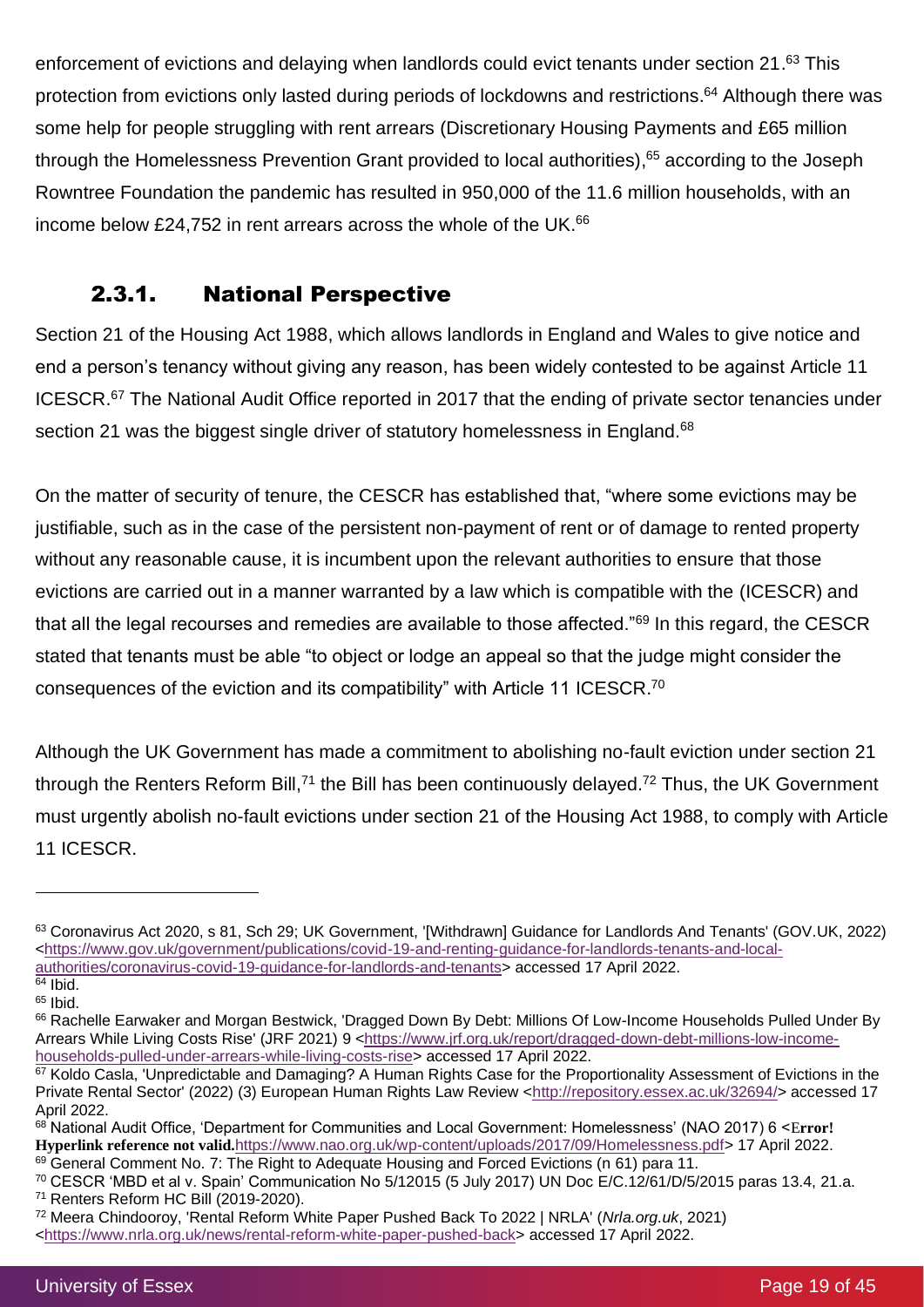Whilst there were only 4,853 repossessions by landlords from July 2021 to September 2021 due to protection from evictions granted by the Coronavirus Act,<sup>73</sup> this figure represents a postponement of people that will face no-fault evictions after the extensions of notice on evictions has stopped.

The number of people facing and owing more money in rent arrears has exponentially increased. A survey of 2,000 private renters in England and Wales by the National Residential Landlords Association found average rent debt owed as a result of the pandemic had increased by 41% between May 2021 and December 2021, with the affected tenants' average debt increasing to £1,270, up from £900, during this period.<sup>74</sup>

While it is the State's duty to take necessary measures to prevent evictions occurring as a result of rent arrears,<sup>75</sup> the UK Government has not provided enough Local Housing Allowance rates (LHA; housing benefits for private renters) to prevent the worsening of this crisis.

In April 2011, the Government made reforms which reduced the LHA rates to below the 30<sup>th</sup> percentile of rents in each Broad Rental Market Area (BRMA), and absolute caps were placed on rates depending on property sizes.<sup>76</sup> This trend has generally been continued by subsequent governments, whilst rent in the private and social/council housing sectors has continuously risen.<sup>77</sup> This reduction to the coverage of the 30<sup>th</sup> percentile of local rents has resulted in a significant reduction of homes that are affordable to housing benefit recipients.<sup>78</sup> Evidence from Shelter and the Institute for Fiscal Studies indicates that in order to deal with the low levels of LHA, households are compromising on the size of the property they live in, raising concerns about overcrowding and health and safety issues.<sup>79</sup> Organisations such as Crisis are campaigning to restore the coverage of LHA rates of the 30<sup>th</sup> percentile of local rents in order

<sup>73</sup> UK Government**,** 'Mortgage and Landlord Possession Statistics: July To September 2021' (*GOV.UK*, 2022) [<https://www.gov.uk/government/statistics/mortgage-and-landlord-possession-statistics-july-to-september-2021/mortgage-](https://www.gov.uk/government/statistics/mortgage-and-landlord-possession-statistics-july-to-september-2021/mortgage-and-landlord-possession-statistics-july-to-september-2021#overview-of-landlord-possession)

[and-landlord-possession-statistics-july-to-september-2021#overview-of-landlord-possession>](https://www.gov.uk/government/statistics/mortgage-and-landlord-possession-statistics-july-to-september-2021/mortgage-and-landlord-possession-statistics-july-to-september-2021#overview-of-landlord-possession) accessed 17 April 2022. <sup>74</sup> Wendy Wilson, 'Research Briefing: Coronavirus: Support for Landlords and Tenants' (House of Commons Library 2021) 6 [<https://researchbriefings.files.parliament.uk/documents/CBP-8867/CBP-8867.pdf>](https://researchbriefings.files.parliament.uk/documents/CBP-8867/CBP-8867.pdf) accessed 17 April 2022.

 $75$  Guidelines for the Implementation of the Right to Adequate Housing (n 48) para 38(c).

<sup>&</sup>lt;sup>76</sup> Amy Clair, 'The Effect of Local Housing Allowance Reductions on Overcrowding in the Private Rented Sector in England' (2021) 22 International Journal of Housing Policy [<https://www.tandfonline.com/doi/full/10.1080/19491247.2021.1964253>](https://www.tandfonline.com/doi/full/10.1080/19491247.2021.1964253) accessed 17 April.

<sup>77</sup> Crisis, 'Cover the Cost: Restoring Local Housing Allowance rates to Prevent Homelessness' (Crisis 2019) 14 [<https://www.crisis.org.uk/media/240986/crisis-cover-the-cost-solutions-report.pdf>](https://www.crisis.org.uk/media/240986/crisis-cover-the-cost-solutions-report.pdf) accessed 17 April 2022.

 $78$  The Effect of Local Housing Allowance Reductions on Overcrowding in the Private Rented Sector in England (n 76) 121 – 122.

<sup>79</sup> Ibid; Stephanie Kleynhans and Thomas Weekes, 'From the Frontline: Universal Credit and the Broken Housing Safety Net' (Shelter 2019) 18 – 20

[<sup>&</sup>lt;https://assets.ctfassets.net/6sxvmndnpn0s/63B9kQyFebsosxvKm7MuWD/c360e97c7d1809bf8d68cdb4152b31f5/From\\_th](https://assets.ctfassets.net/6sxvmndnpn0s/63B9kQyFebsosxvKm7MuWD/c360e97c7d1809bf8d68cdb4152b31f5/From_the_frontline_Universal_Credit_and_the_broken_housing_safety_net.pdf) [e\\_frontline\\_Universal\\_Credit\\_and\\_the\\_broken\\_housing\\_safety\\_net.pdf>](https://assets.ctfassets.net/6sxvmndnpn0s/63B9kQyFebsosxvKm7MuWD/c360e97c7d1809bf8d68cdb4152b31f5/From_the_frontline_Universal_Credit_and_the_broken_housing_safety_net.pdf) accessed 17 April.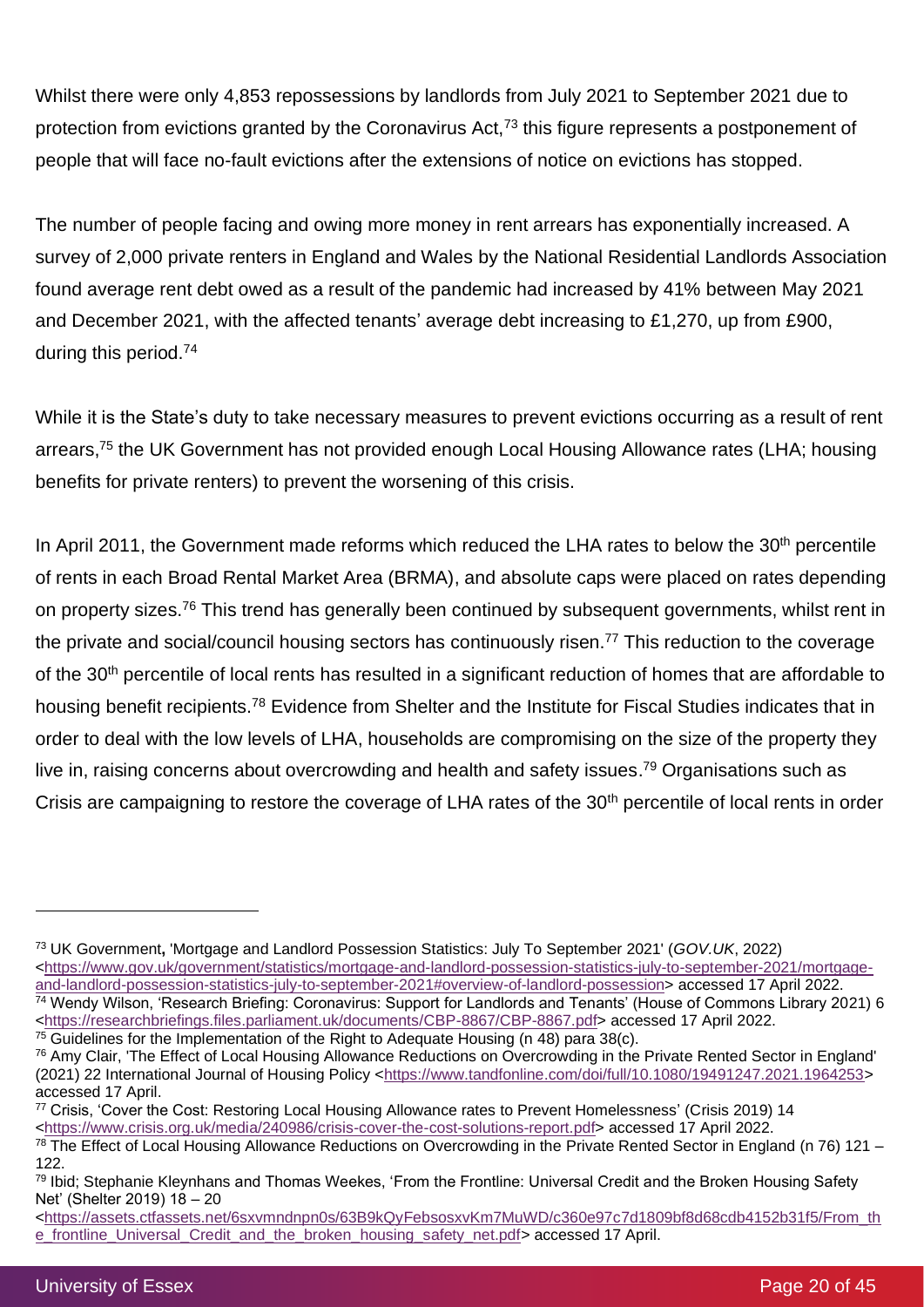to combat unaffordability and subsequent overcrowding and the negative effects this has on people's standard of living and health.<sup>80</sup>

### 2.3.2. Local (Colchester and Essex) Perspective

As of April 2021, the rate of LHA in Colchester is: £71.34 for category A housing (a dwelling where the tenant has exclusive use of only one bedroom with shared use of other facilities); £120.82 in category B housing (a dwelling where the tenant has exclusive use of only one bedroom with exclusive use of other facilities); £158.79 for category C housing (a dwelling where the tenant has the use of only two bedrooms); £195.62 for category D housing (a dwelling where the tenant has the use of only three bedrooms); and £253.15 for category E housing (a dwelling where the tenant has the use of only four bedrooms).<sup>81</sup>

Reportedly, 39 homes in Colchester were repossessed in 2021, including 36 evictions of renters, and three by mortgage lenders.<sup>82</sup> According to the same media reports, 554 households (one in 45) also received possession claims in the last year, with Colchester having the fifth highest rate of evictions out of 47 towns and cities in the east of England.<sup>83</sup>

# <span id="page-20-0"></span>2.4.Temporary and Emergency Accommodation

Another struggle facing low-income individuals and households, as a result of a lack of social/council housing and the incurring problems of rent arrears and evictions, is being placed into unfit temporary or emergency accommodation for unreasonable periods.

According to the UN CESCR's interpretation of the right to adequate housing, States must ensure that temporary accommodation "protects the human dignity of the persons evicted, meets all safety and security requirements and does not become a permanent solution, but is a step towards obtaining adequate housing."<sup>84</sup>

<sup>80</sup> Cover the Cost: Restoring Local Housing Allowance rates to Prevent Homelessness (n 77) 23.

<sup>81</sup> UK Government, 'Local Housing Allowance (LHA) Rates Applicable From April 2021 To March 2022' (*GOV.UK*, 2022) [<https://www.gov.uk/government/publications/local-housing-allowance-lha-rates-applicable-from-april-2021-to-march-2022>](https://www.gov.uk/government/publications/local-housing-allowance-lha-rates-applicable-from-april-2021-to-march-2022) accessed 17 April 2022.

<sup>82</sup> Jessica Day-Parker, 'More Homes Repossessed in Colchester Despite Emergency Ban' (*Gazette*, 2022)

[<sup>&</sup>lt;https://www.gazette-news.co.uk/news/19946143.homes-repossessed-colchester-despite-emergency-ban/>](https://www.gazette-news.co.uk/news/19946143.homes-repossessed-colchester-despite-emergency-ban/) accessed 17 April 2022.

 $83$  Ibid.

<sup>84</sup> CESCR, 'López Albán v. Spain' Communication No 37/2018 (11 October 2018) Un Doc E/C.12/66/D/37/2018 paras 9.3, 9.4.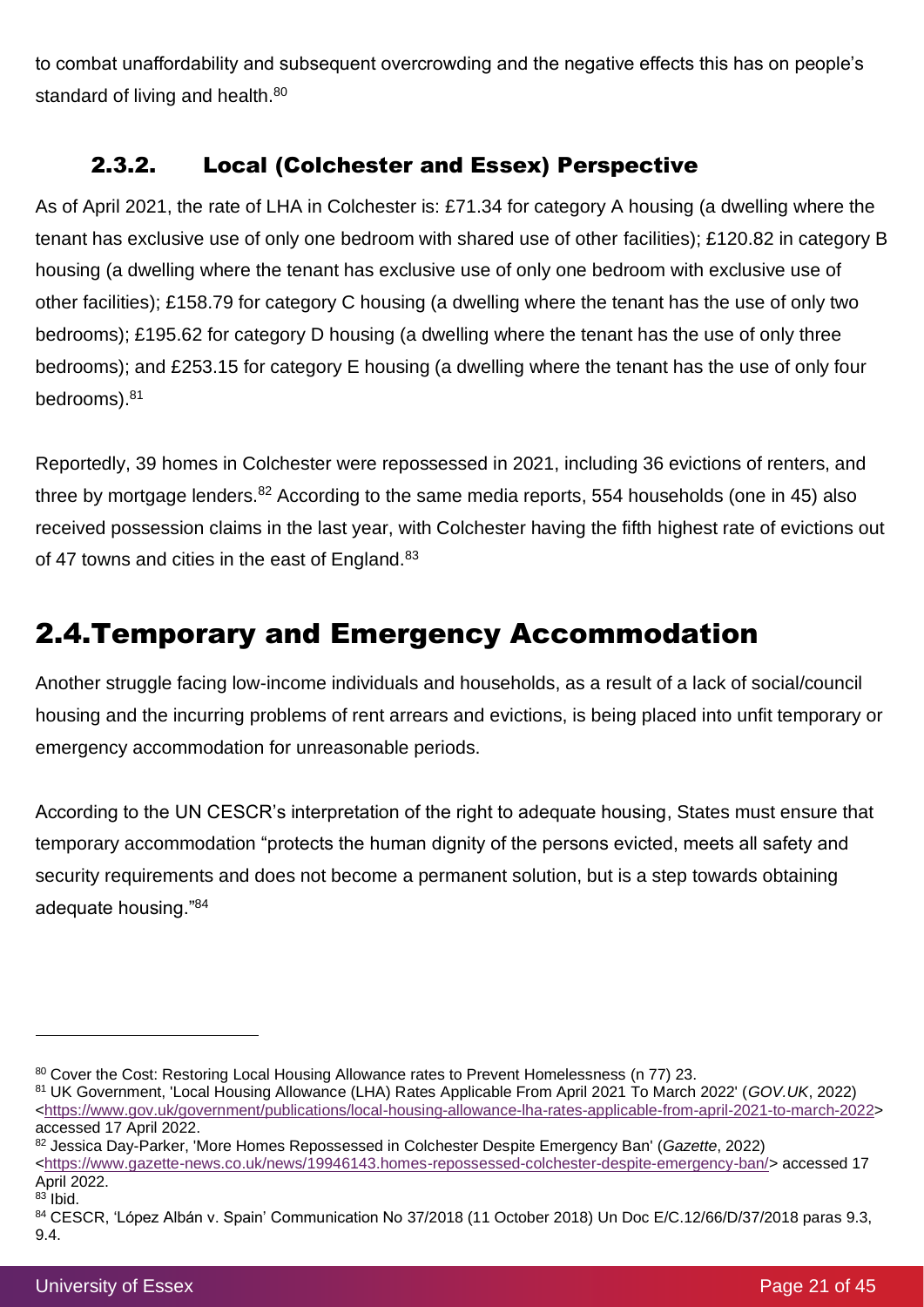#### 2.4.1. National Perspective

In England, there has been gradual rise in the use of temporary accommodation by local authorities since 2011, with a sharp increase in use since the beginning of the pandemic in 2020.<sup>85</sup> According to UK Government data, by the end of September 2021, there were 96,060 households in temporary accommodation in England, an increase of 1.5% from the previous year.<sup>86</sup> This includes 121,680 dependent children housed in temporary accommodation.<sup>87</sup> The number of individuals and households placed in Bed and Breakfast (B&B) temporary accommodation saw a sharp rise in the wake of pandemic, with 9,780 households placed in this type of accommodation by local authorities in September 2021.<sup>88</sup> According to Crisis, 4,000 families with children were housed in B&B accommodation, 24% of all households in such accommodation in March 2021.<sup>89</sup>

Whilst auidance under the Homelessness Code of Guidance for Local Authorities states that "B&B style accommodation should be avoided at all costs and should only house a family for a maximum of six weeks,"<sup>90</sup> the homelessness charity Shelter has denounced that the reality of the situation is extremely different, stating that B&B style temporary accommodation "is far from 'temporary' – with some families living in it for over a decade."<sup>91</sup>

Habitability is one of the key elements of the right to adequate housing under Article 11, meaning that housing must be free from cold, damp, heat, rain, wind, and other threats to health, including structural hazards, and exposure to disease vectors.<sup>92</sup> Human Rights Watch extensively detailed the experiences of people living in temporary accommodation in London, with multiple examples in several boroughs of houses plagued with dampness and toxic mould, insufficiently insulated from the cold and extremely overcrowded.<sup>93</sup>

<sup>85</sup> Wendy Wilson and Cassie Barton, 'Research Briefing: Households in Temporary Accommodation (England)' (House of Commons Library 2022) 4, 10 [<https://researchbriefings.files.parliament.uk/documents/SN02110/SN02110.pdf>](https://researchbriefings.files.parliament.uk/documents/SN02110/SN02110.pdf) accessed 17 April 2022.

 $86$  Ibid.

 $87$  Ibid.

 $88$  Ibid 4 – 5.

<sup>89</sup> Crisis, 'The Homelessness Monitor: England 2022' (Crisis 2022) 20 [<https://www.crisis.org.uk/media/246995/the](https://www.crisis.org.uk/media/246995/the-homelessness-monitor-england-2022_exec-summary.pdf)[homelessness-monitor-england-2022\\_exec-summary.pdf>](https://www.crisis.org.uk/media/246995/the-homelessness-monitor-england-2022_exec-summary.pdf) accessed 17 April 2022.

<sup>90</sup> Research Briefing: Households in Temporary Accommodation (England) (n 85) 136 - 138.

<sup>91</sup> Hannah Rich, 'Temporary Accommodation: The New Social Housing? – Shelter' (*Blog.shelter.org.uk*, 2022) [<https://blog.shelter.org.uk/2022/02/temporary-accommodation-the-new-social-housing/>](https://blog.shelter.org.uk/2022/02/temporary-accommodation-the-new-social-housing/) accessed 17 April 2022.

 $92$  General Comment No. 4: The Right to Adequate Housing (n 20) para 8(d).

<sup>93</sup> Human Rights Watch, "I Want Us to Live Like Humans Again" Families in Temporary Accommodation in London' (HRW 2022) [<https://www.hrw.org/report/2022/01/17/i-want-us-live-humans-again/families-temporary-accommodation-london-uk>](https://www.hrw.org/report/2022/01/17/i-want-us-live-humans-again/families-temporary-accommodation-london-uk) accessed 10 May 2022.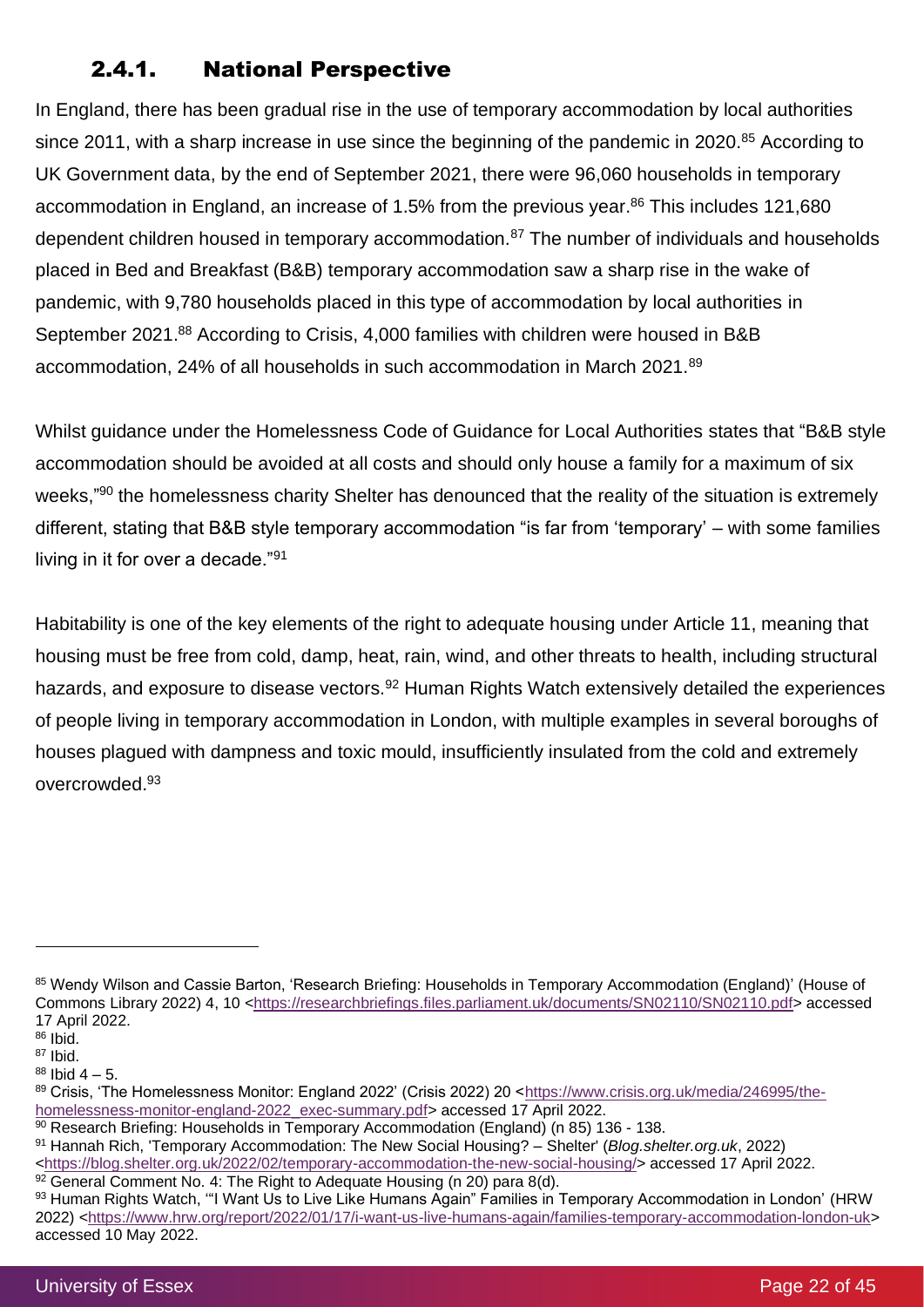Local authorities should do their utmost to avoid the use of temporary accommodation, especially B&B style accommodation, and ensure that any temporary accommodation is habitable and is indeed temporary.

### 2.4.2. Local (Colchester and Essex) Perspective

According to official figures from CBC, the number of households in temporary accommodation in Colchester was 230 as of 31 March 2022,<sup>94</sup> up from 209 as of 31 March 2021,<sup>95</sup> and 156 in 2020.<sup>96</sup> Waiting times in temporary accommodation for permanent accommodation are eight months from date of acceptance for one bed need, 12-15 months for two bed need, 25 months for three bed need, and 36 months for four bed need.<sup>97</sup> According to CBC, in 2020/2021, the Rough Sleeper Co-ordinator and the Outreach Team housed 144 people in rough sleeping homelessness and emergency accommodation.<sup>98</sup> However, it should be noted this was due to the UK Government's policy to "help make sure we get everyone in" during the pandemic – which saw the Government provide £700 million in 2020/21 and £750 million in 2021/22 to ensure local authorities housed (through hostel and hotels) those who are homeless and would not normally receive assistance.<sup>99</sup>

CBH states that "if you need accommodation because you have nowhere to sleep that night and you have a priority need, CBH will place you into emergency accommodation. Most emergency accommodation is bed and breakfast and may not be in Colchester."<sup>100</sup> Thus, this programme of emergency accommodation does not avoid the use of B&B style accommodation. In this regard, CBC and CBH should learn from local authorities, such as Newcastle City Council, who have not used B&B style accommodation since 2006.<sup>101</sup> Furthermore, once CBH can find the individual or household temporary accommodation, it states that "you may be in temporary accommodation for a long time,

 $94$  Information provided by Colchester Borough Council via email (17 May 2022).

<sup>95</sup> Colchester Borough Council, 'Housing and Homelessness Summary Year end 2020 to 2021' (*Colchester.gov.uk*, 2021) [<https://www.colchester.gov.uk/housing-and-homelessness-summary-year-end-2020-to-21/?id=&page=homelessness--and-](https://www.colchester.gov.uk/housing-and-homelessness-summary-year-end-2020-to-21/?id=&page=homelessness--and--housing--advice) [-housing--advice>](https://www.colchester.gov.uk/housing-and-homelessness-summary-year-end-2020-to-21/?id=&page=homelessness--and--housing--advice) accessed 17 April 2022.

<sup>&</sup>lt;sup>96</sup> Colchester Borough Council, 'Colchester Borough Council - Housing and Homelessness Summary Year-end 2019-20' (CBC 2020) 6 < [https://cbccrmdata.blob.core.windows.net/noteattachment/CBC-Housing-Housing-and-](https://cbccrmdata.blob.core.windows.net/noteattachment/CBC-Housing-Housing-and-Homelessness-Summary-Year-end-2019-20-Housing%20and%20Homelessness%20Summary%20Year-end%202019-20.pdf)[Homelessness-Summary-Year-end-2019-20-Housing%20and%20Homelessness%20Summary%20Year-end%202019-](https://cbccrmdata.blob.core.windows.net/noteattachment/CBC-Housing-Housing-and-Homelessness-Summary-Year-end-2019-20-Housing%20and%20Homelessness%20Summary%20Year-end%202019-20.pdf) [20.pdf>](https://cbccrmdata.blob.core.windows.net/noteattachment/CBC-Housing-Housing-and-Homelessness-Summary-Year-end-2019-20-Housing%20and%20Homelessness%20Summary%20Year-end%202019-20.pdf) accessed 17 April 2022.

<sup>97</sup> Colchester Borough Homes, 'Emergency and Temporary Accommodation - Colchester Borough Homes' (*Colchester Borough Homes*, 2021) [<https://cbhomes.org.uk/find-a-home/homelessness/emergency-and-temporary-accommodation/>](https://cbhomes.org.uk/find-a-home/homelessness/emergency-and-temporary-accommodation/) accessed 17 April 2022.

<sup>98</sup> Housing and Homelessness Summary Year end 2020 to 2021 (n 95).

<sup>99</sup> Hannah Cromarty, 'Research Briefing: Coronavirus: Support for Rough Sleepers (England)' (House of Commons Library 2021) 5 [<https://researchbriefings.files.parliament.uk/documents/CBP-9057/CBP-9057.pdf>](https://researchbriefings.files.parliament.uk/documents/CBP-9057/CBP-9057.pdf) accessed 17 April 2022.

<sup>&</sup>lt;sup>100</sup> Emergency and Temporary Accommodation - Colchester Borough Homes (n 97).

<sup>101</sup> Beth Watts, Glen Bramley, Janice Blenkinsopp and Jill McIntyre, 'Homelessness Prevention in Newcastle: Examining the Role of the 'Local State' in the Context of Austerity and Welfare Reforms' (Heriot-Watt University 2019) 9

[<sup>&</sup>lt;https://www.newcastle.gov.uk/sites/default/files/Housing%20and%20homelessness/Homelessness%20Prevention%20Trail](https://www.newcastle.gov.uk/sites/default/files/Housing%20and%20homelessness/Homelessness%20Prevention%20Trailblazer/Homelessness%20prevention%20in%20Newcastle%20-%20Examining%20the%20role%20of%20the%20local%20state%20-%20full%20report.pdf) [blazer/Homelessness%20prevention%20in%20Newcastle%20-](https://www.newcastle.gov.uk/sites/default/files/Housing%20and%20homelessness/Homelessness%20Prevention%20Trailblazer/Homelessness%20prevention%20in%20Newcastle%20-%20Examining%20the%20role%20of%20the%20local%20state%20-%20full%20report.pdf)

[<sup>%20</sup>Examining%20the%20role%20of%20the%20local%20state%20-%20full%20report.pdf>](https://www.newcastle.gov.uk/sites/default/files/Housing%20and%20homelessness/Homelessness%20Prevention%20Trailblazer/Homelessness%20prevention%20in%20Newcastle%20-%20Examining%20the%20role%20of%20the%20local%20state%20-%20full%20report.pdf) accessed 17 April.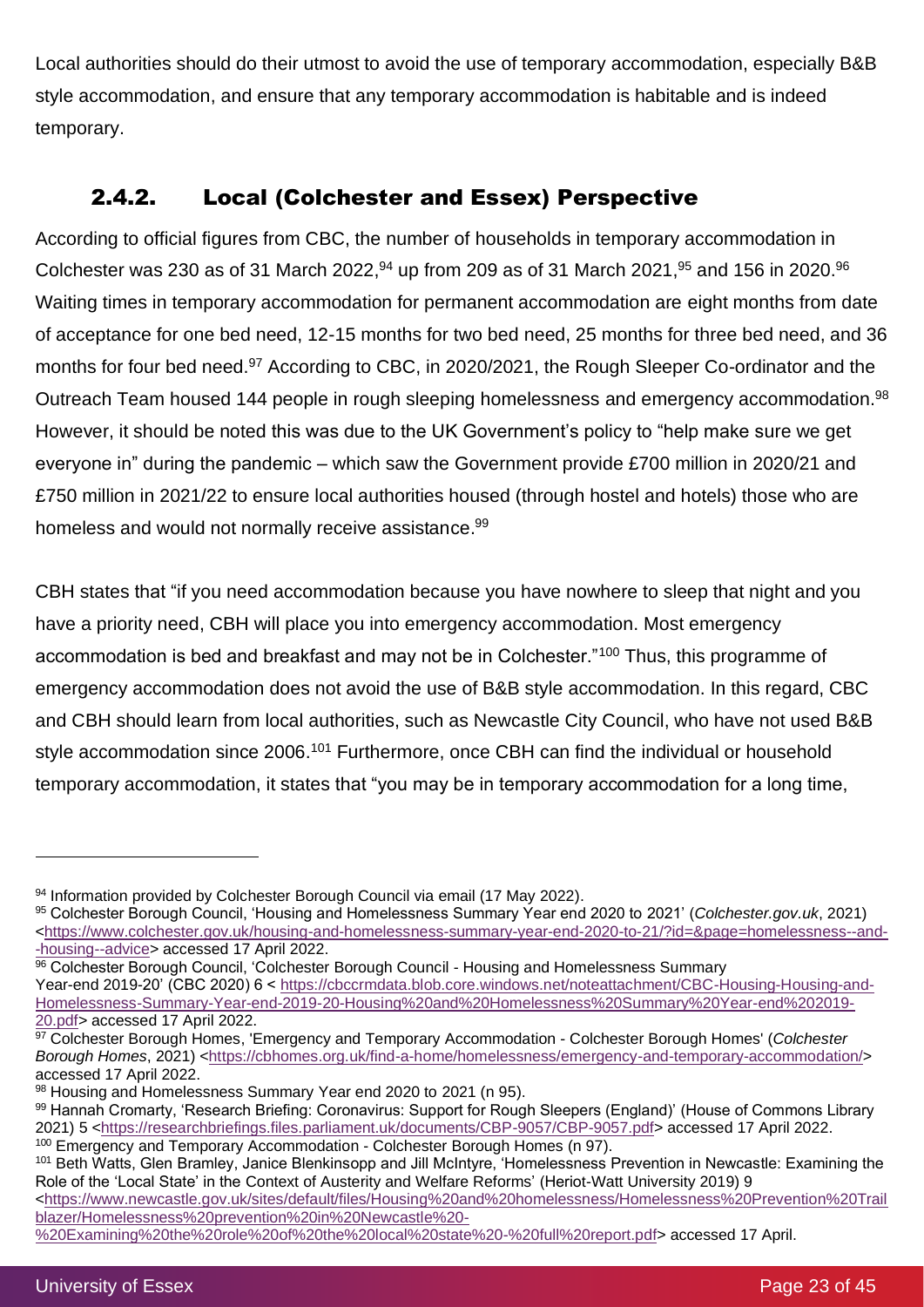depending on your household size."<sup>102</sup> This is further supported by the long waiting periods for permanent accommodation whilst in temporary accommodation. However, with this temporary accommodation being "quite often smaller than the household's bedroom need,"<sup>103</sup> coupled with the long periods, these housing conditions are likely to be incompatible with what is considered habitable under Article 11 ICESCR.

CBH and CBC should work towards making sure emergency and temporary accommodation is indeed temporary and learn from best practice to avoid the use of B&B style accommodation.

## <span id="page-23-0"></span>2.5.Rough Sleeping Homelessness

The unaffordability of housing will often lead to struggles with rent arrears and evictions, which may result in low-income individuals and households being placed into temporary accommodation. However, in the worst cases, people who find themselves homeless end up sleeping rough on the streets, or in sheds, garages and other unconventional buildings after falling through the cracks of public services. Nobody should be forced to sleep rough in a wealthy country such as the UK.<sup>104</sup> Rough sleeping goes against the right to adequate housing, as well as other rights, including the right to life, health, food and non-discrimination.<sup>105</sup>

### 2.5.1. National Perspective

According to UK Government data, 2,440 people in England were estimated to be sleeping rough on a single night in autumn 2021, an increase of 670 people or 38% since 2010.<sup>106</sup>

Nationally, there has been some progress made in helping improve the quality of life for people living rough, such as Crisis being successful in its campaign to get the UK Government to scrap the 200 year-old Vagrancy Act (which criminalised rough sleeping).<sup>107</sup>

On the matter of intentionality, the Scottish Government is currently in the process of amending the Homelessness etc. (Scotland) Act 2003, in order to provide Scotland's local authorities with discretion

 $102$  Ibid.

 $103$  Ibid.

<sup>&</sup>lt;sup>104</sup> Guidelines for the Implementation of the Right to Adequate Housing (n 48) para 30.

<sup>105</sup> UN Special Rapporteur on Adequate Housing 'Report of the Special Rapporteur on Adequate Housing as a Component of the Right to an Adequate Standard of Living, and on the right to Non-Discrimination in this context (2015) UN Doc A/HRC/31/54 para 4.

<sup>106</sup> 'Rough Sleeping Snapshot in England: Autumn 2021' (*GOV.UK*, 2022) [<https://www.gov.uk/government/statistics/rough](https://www.gov.uk/government/statistics/rough-sleeping-snapshot-in-england-autumn-2021/rough-sleeping-snapshot-in-england-autumn-2021)[sleeping-snapshot-in-england-autumn-2021/rough-sleeping-snapshot-in-england-autumn-2021>](https://www.gov.uk/government/statistics/rough-sleeping-snapshot-in-england-autumn-2021/rough-sleeping-snapshot-in-england-autumn-2021) accessed 17 April 2022. <sup>107</sup> Crisis, 'Scrap The Vagrancy Act' (*Crisis*, 2022) [<https://www.crisis.org.uk/get-involved/campaign/scrap-the-vagrancy](https://www.crisis.org.uk/get-involved/campaign/scrap-the-vagrancy-act/#:~:text=In%20December%202021%2C%20we%20supported,of%20Lords%20in%20January%202022)[act/#:~:text=In%20December%202021%2C%20we%20supported,of%20Lords%20in%20January%202022>](https://www.crisis.org.uk/get-involved/campaign/scrap-the-vagrancy-act/#:~:text=In%20December%202021%2C%20we%20supported,of%20Lords%20in%20January%202022) accessed 17 April 2022.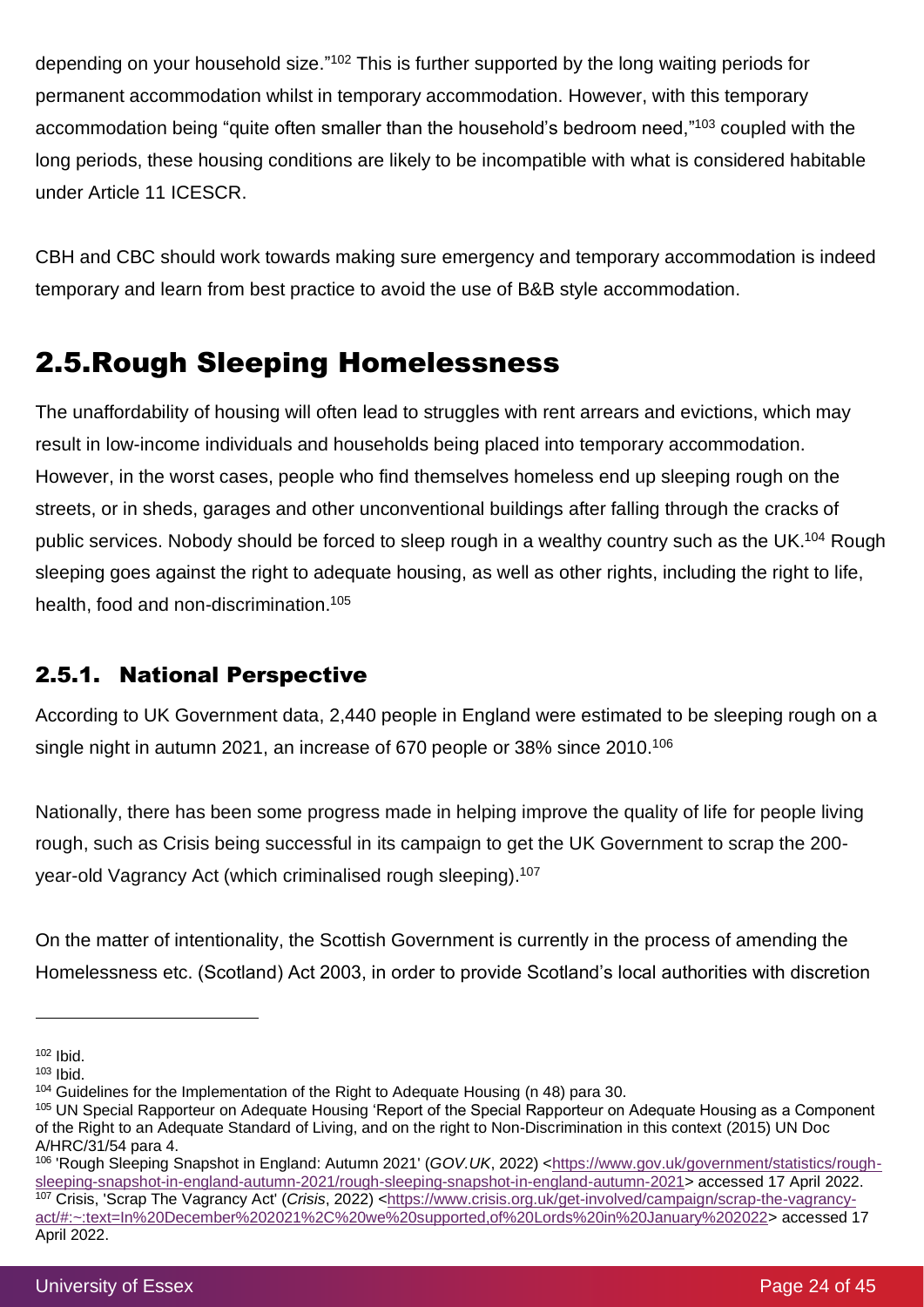to investigate whether an individual or household is intentionally homeless,<sup>108</sup> repealing the previous statutory duty to do so under section 33 of the Housing (Scotland) Act 1987.<sup>109</sup> If this legislation is amended in this way, local authorities in Scotland will no longer have a legal duty to investigate whether someone is intentionally homeless, but will instead have the discretionary power to do this. This would result in a more holistic view of the individual or household's circumstances which is likely to lead to more appropriate support from a better understanding of their homelessness situation. The UK Government should also make a similar commitment to amend Sections 190-196 of the Housing Act 1996, and let local authorities adopt discretion in the assessment of so-called intentional homelessness.

#### 2.5.2. Local (Colchester and Essex) Perspective

In November 2021, it was reportedly estimated by Colchester Borough Council that four people were living on the streets in Colchester.<sup>110</sup> According to media reports, CBC received more than £385,000 from central Government to help rough sleepers find long-term support and accommodation.<sup>111</sup>

Although CBC appears to be generally fulfilling its prevention and relief duties under the Homeless Reduction Act (with CBC helping to prevent or relieve homelessness for 185 of the households that sought help),<sup>112</sup> there is, nonetheless, likely to be an increase in the number of rough sleepers in Colchester since measures to prevent homelessness during the pandemic were lifted.

Colchester Emergency Night Shelter (CENS) was not open during the pandemic for health and safety reasons, and it has struggled with financial support. Speaking to us, the shelter's representatives stated that "CENS has been funded by ECC for over a decade and during their closure their funding was converted into a grant to be used towards the refurbishment so they could re-open and offer a service. CENS receives no continuous financial support from CBC other than applying for funding for specific posts via Central Government pots. The last post funded ended in 2019. It is the opinion of many that CENS brings homelessness to the area and that our closure maybe should have been permanent."<sup>114</sup>

<sup>108</sup> Scottish Government, 'Local Connection and Intentionality Provisions in Homelessness Legislation: Consultation' (*Gov.scot*, 2019) [<https://www.gov.scot/publications/consultation-local-connection-intentionality-provisions-homelessness](https://www.gov.scot/publications/consultation-local-connection-intentionality-provisions-homelessness-legislation/pages/3/)[legislation/pages/3/>](https://www.gov.scot/publications/consultation-local-connection-intentionality-provisions-homelessness-legislation/pages/3/) accessed 17 April 2022.

<sup>109</sup> Housing (Scotland) Act 1987, s 33.

<sup>110</sup> Robbie Bryson, 'Council Given Another £385K To Support Rough Sleepers' (*Clacton and Frinton Gazette*, 2021) [<https://www.clactonandfrintongazette.co.uk/news/north\\_essex\\_news/19321563.colchester-council-receives-385k-support](https://www.clactonandfrintongazette.co.uk/news/north_essex_news/19321563.colchester-council-receives-385k-support-rough-sleepers/)[rough-sleepers/>](https://www.clactonandfrintongazette.co.uk/news/north_essex_news/19321563.colchester-council-receives-385k-support-rough-sleepers/) accessed 17 April 2022.

 $111$  Ibid.

<sup>112</sup> Housing and Homelessness Summary Year end 2020-21 (n 95).

<sup>114</sup> Colchester Emergency Nigh Shelter (CENS) (21 January 2022).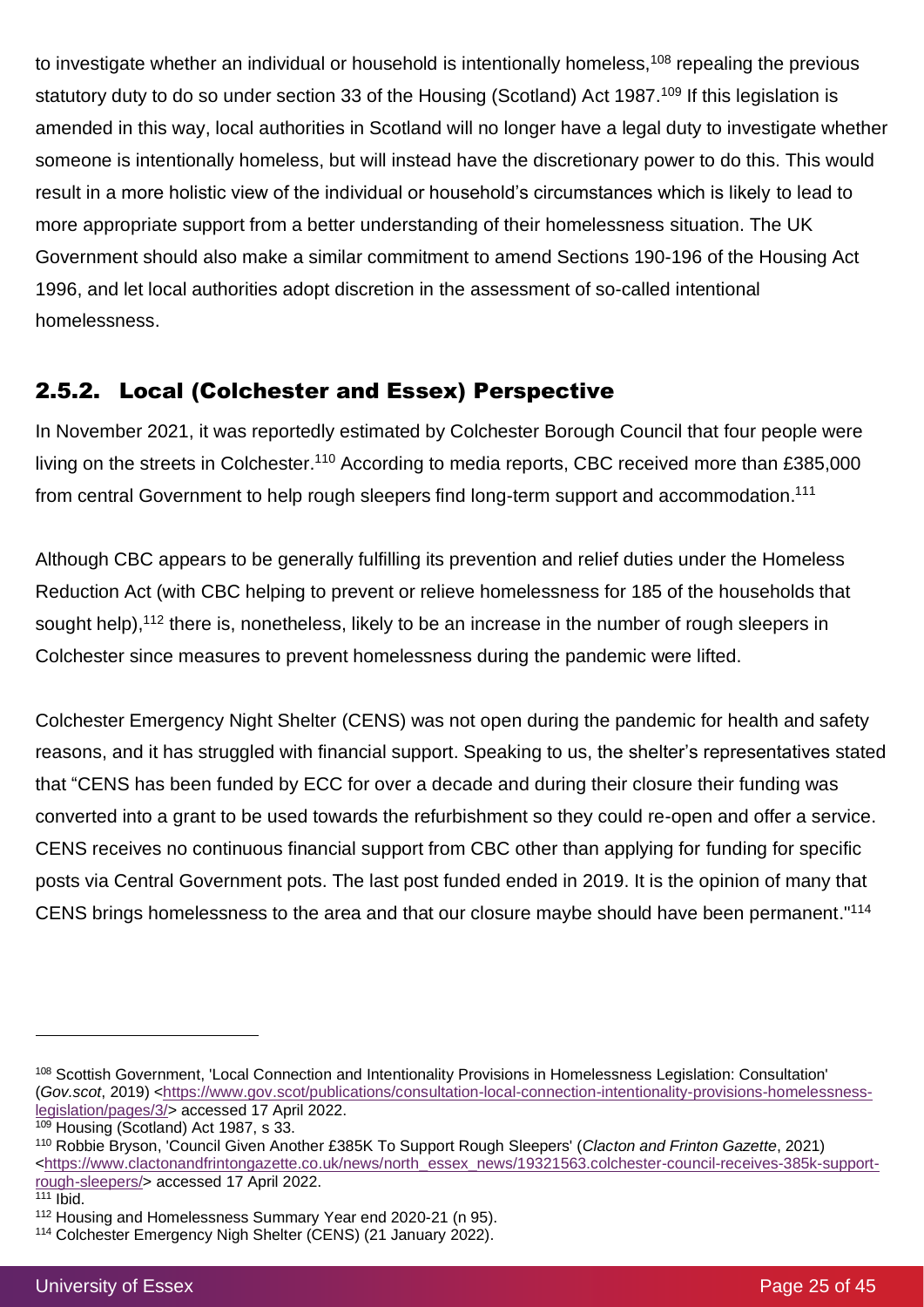CBC should ensure that financial help is provided to local organisations like CENS and continue to uphold its prevention and relief duties under the Homelessness Reduction Act.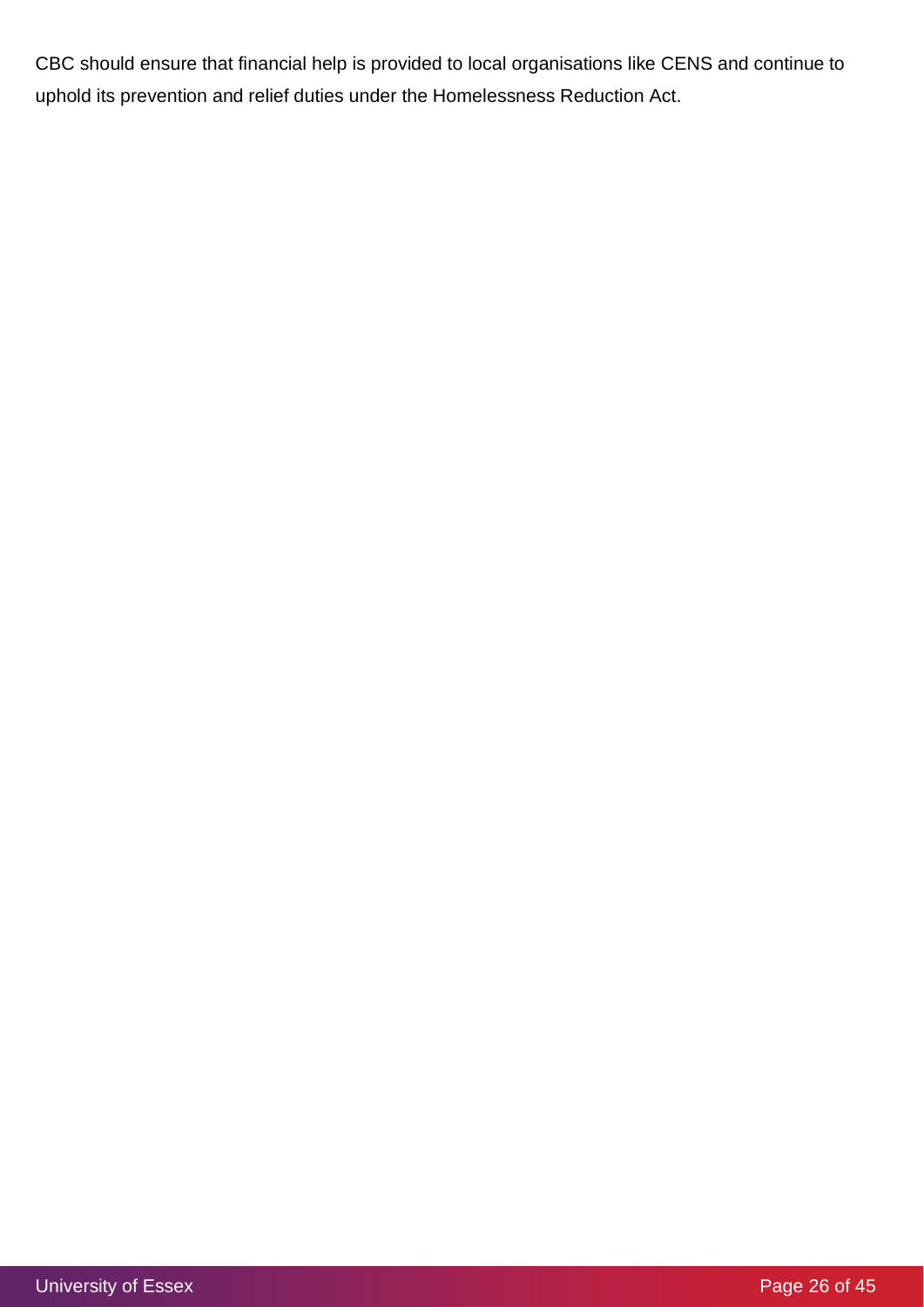# <span id="page-26-0"></span>3. Social Security, Food Banks and Child Poverty

The cost-of-living crisis is a culmination of the effects of the pandemic, soaring energy bills, an unaffordable rental market, cuts to welfare benefits and the UK Government's inaction to increase benefits. The crisis is significantly impacting matters of social security, food bank use and child poverty as issues concerning the right to social security under Article 9 ICESCR and the rights to an adequate standard of living and adequate food under Article 11 ICESCR.

### <span id="page-26-1"></span>3.1.Social Security and the reduction of £20 a week

# uplift of Universal Credit

In the UK, between 2019 and 2020, 11.7 million people, 18% of the population, were in relative low income before housing costs, and 14.5 million, 22%, were in relative low income after housing costs.<sup>115</sup> The relative poverty rate, rose from 8% in 1961 for working-age adults to 20% in 2019/20.<sup>116</sup>

The need for an effective social security system that stops low-income individuals and households from being pulled into poverty, or being trapped in poverty, is needed now more than ever. The Joseph Rowntree Foundation has reported that the pandemic and the reduction of the £20 a week uplift to Universal Credit (UC) pulled an additional half a million more people into poverty, including 200,000 children.<sup>117</sup>

The UK's social security system is currently failing to provide an adequate standard of living for all,<sup>118</sup> with further concerns on the horizon such as rising energy bills and a spiralling cost-of-living crisis.<sup>119</sup>

<sup>116</sup> Mike Brewer, Karl Handscomb, Gavin Kelly, James Smith & Lalitha Try, 'Social Insecurity: Addressing Trends in Social Security to Prepare for the Decade of Change Ahead' (Resolution Foundation 2022) 10

 $118$  Social Insecurity: Addressing Trends in Social Security to Prepare for the Decade of Change Ahead' (n 116). <sup>119</sup> Torsten Bell, 'Spiralling Energy Prices Will Turn The UK's Cost-Of-Living Crisis Into A Catastrophe | Torsten Bell' (*the Guardian*, 2022) [<https://www.theguardian.com/commentisfree/2022/jan/08/energy-prices-cost-of-living-crisis-catastrophe](https://www.theguardian.com/commentisfree/2022/jan/08/energy-prices-cost-of-living-crisis-catastrophe-low-income-bills)[low-income-bills>](https://www.theguardian.com/commentisfree/2022/jan/08/energy-prices-cost-of-living-crisis-catastrophe-low-income-bills) accessed 17 April 2022.

<sup>&</sup>lt;sup>115</sup> Brigid Francis-Devine, 'Research Briefing: Poverty in the UK: Statistics' (housing of Commons Library 2022) 6 [<https://researchbriefings.files.parliament.uk/documents/SN07096/SN07096.pdf>](https://researchbriefings.files.parliament.uk/documents/SN07096/SN07096.pdf) accessed 17 April 2022.

[<sup>&</sup>lt;https://economy2030.resolutionfoundation.org/wp-content/uploads/2022/01/Social-Insecurity.pdf>](https://economy2030.resolutionfoundation.org/wp-content/uploads/2022/01/Social-Insecurity.pdf) accessed 17 April 2022. <sup>117</sup> Calum Masters and Harriet Anderson, 'UK Heading for the Biggest Overnight Cut to the Basic Rate of Social Security Since World War II' (JRF, 2021) [<https://www.jrf.org.uk/press/uk-heading-biggest-overnight-cut-basic-rate-social-security](https://www.jrf.org.uk/press/uk-heading-biggest-overnight-cut-basic-rate-social-security-world-war-ii)[world-war-ii>](https://www.jrf.org.uk/press/uk-heading-biggest-overnight-cut-basic-rate-social-security-world-war-ii) accessed 17 April 2022.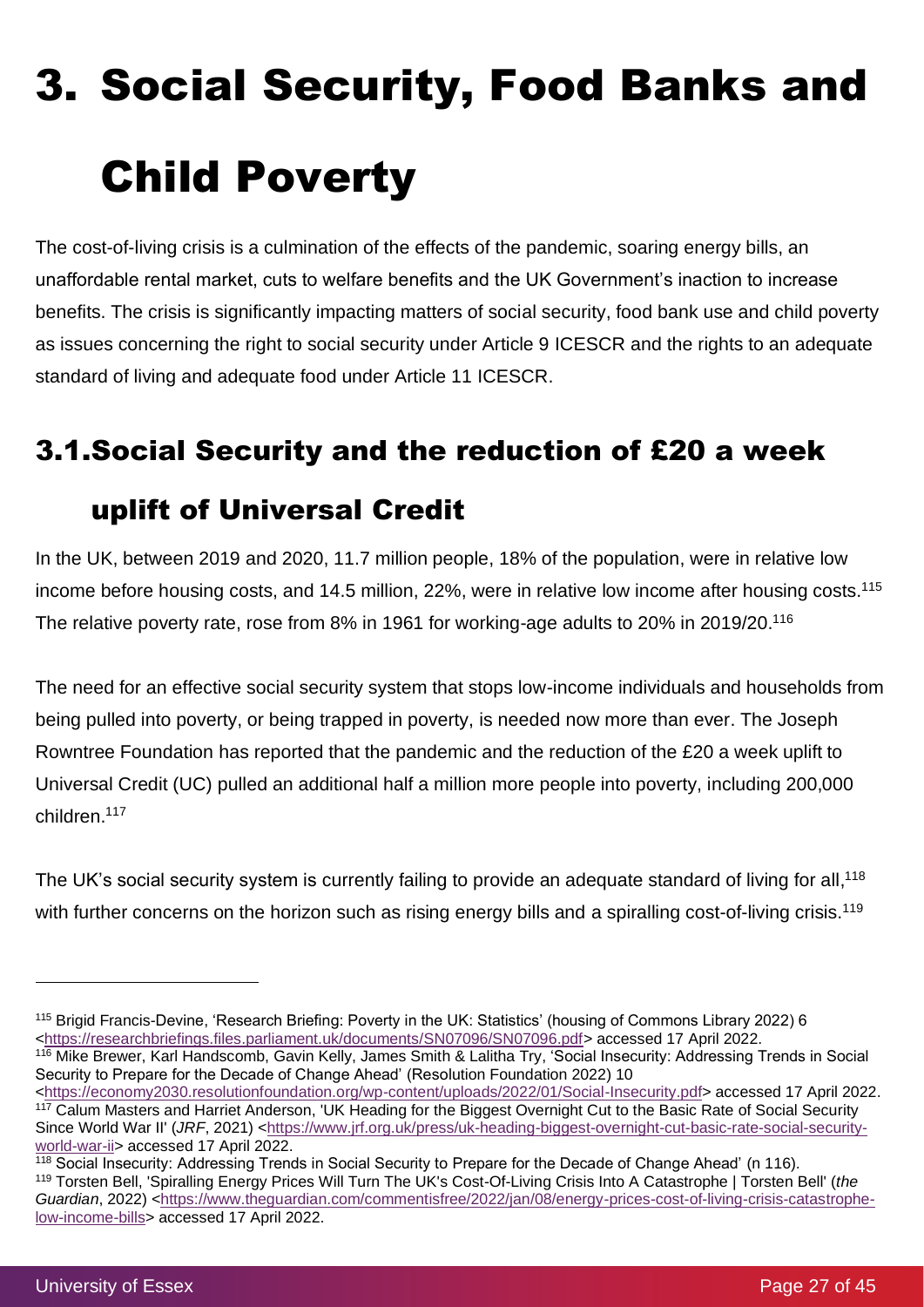Since the 2010s, cuts made under policies of austerity have weakened the UK's social security system to where it cannot effectively support the most vulnerable in society.<sup>120</sup> Those policies undermined "the idea that those with extra needs should be supported, such as the benefit cap, which now affects 165,000 families; and the two-child limit, which now affects 1.25 million children and is expected to affect 3 million when fully rolled-out by 2035," according to the Resolution Foundation.<sup>121</sup> International human rights bodies have denounced that such measures and policies are contrary to the realisation of the right to social security.<sup>122</sup>

Whilst the UK Government has produced a "levelling up agenda" to "transform" and improve the lives of people in the UK,<sup>123</sup> this agenda fails to acknowledge the need for reform of the UK's social security system. The Government is failing to take the necessary steps to increase social security benefits; 1.3 million people, including 600,000 children, will fall into poverty as a result of this inaction, according to Resolution Foundation and Joseph Rowntree Foundation estimations. 124

Under Article 9 ICESCR, the UK Government has an obligation to use the maximum of available resources to progressively realise the right to access and maintain benefits "from (a) lack of workrelated income caused by sickness, disability, maternity, employment injury, unemployment, old age, or death of a family member; (b) unaffordable access to health care; (c) insufficient family support, particularly for children and adult dependents."<sup>125</sup> The right to adequate social security plays an important role in poverty reduction and alleviation.<sup>126</sup> Moreover, the right to social security must also be realised so that other rights, such as the right to an adequate standard of living, can also be fulfilled.<sup>127</sup> As recognised under the Social Security (Scotland) Act 2018, social security is itself a human right and essential to the realisation of other human rights.<sup>128</sup>

<sup>120</sup> Miranda Bryant, 'Britain's Welfare System 'Unfit for Purpose' With Millions Struggling, Experts Warn' (*the Guardian*, 2022) [<https://www.theguardian.com/society/2022/jan/23/britains-welfare-system-unfit-for-purpose-urgent-reform-experts-](https://www.theguardian.com/society/2022/jan/23/britains-welfare-system-unfit-for-purpose-urgent-reform-experts-regardless)

[regardless>](https://www.theguardian.com/society/2022/jan/23/britains-welfare-system-unfit-for-purpose-urgent-reform-experts-regardless) accessed 17 April 2022; Daniel Edmiston, 'Plumbing The Depths: The Changing (Socio-Demographic) Profile Of UK Poverty' (2021) 51 Journal of Social Policy [<doi:10.1017/S0047279421000180>](doi:10.1017/S0047279421000180) accessed 5 May 2022. <sup>121</sup> Social Insecurity: Addressing Trends in Social Security to Prepare for the Decade of Change Ahead' (n 116) 11.

<sup>&</sup>lt;sup>122</sup> CESCR, Concluding Observations on the Sixth Periodic Report of the United Kingdom of Great Britain and Northern Ireland' (2016) (n 50) paras 18, 19, 40, 41, 42; OHCHR, 'Report on Austerity Measures and Economic and Social Rights' (2013) UN Doc E/2013/82 paras 35, 36.

<sup>123</sup> UK Government, 'Levelling Up: Levelling Up the United kingdom Executive Summary' (UK Government 2022) [<https://assets.publishing.service.gov.uk/government/uploads/system/uploads/attachment\\_data/file/1052046/Executive\\_Su](https://assets.publishing.service.gov.uk/government/uploads/system/uploads/attachment_data/file/1052046/Executive_Summary.pdf) [mmary.pdf>](https://assets.publishing.service.gov.uk/government/uploads/system/uploads/attachment_data/file/1052046/Executive_Summary.pdf) accessed 17 April 2022.

<sup>124</sup> Resolution Foundation, 'Lack Of Support for Low-Income Families Will See 1.3 million People Pushed Into Absolute Poverty Next Year • Resolution Foundation' (*Resolutionfoundation.org*, 2022) [<https://www.resolutionfoundation.org/press](https://www.resolutionfoundation.org/press-releases/33284/)[releases/33284/>](https://www.resolutionfoundation.org/press-releases/33284/) accessed 17 April 2022; Grace Hetherington, '600,000 Will Be Pulled Into Poverty As A Result Of Chancellor's Inaction' (*JRF*, 2022) [<https://www.jrf.org.uk/press/600000-will-be-pulled-poverty-result-chancellors-inaction>](https://www.jrf.org.uk/press/600000-will-be-pulled-poverty-result-chancellors-inaction) accessed 17 April 2022.

<sup>125</sup> CESCR, 'General Comment No. 19: The Right to Social Security' (2008) UN Doc E/C.12/GC/19 paras 2, 12 – 27.  $126$  Ibid 3.

 $127$  Ibid para 1.

<sup>&</sup>lt;sup>128</sup> Social Security (Scotland) Act 2018, Section 1(b).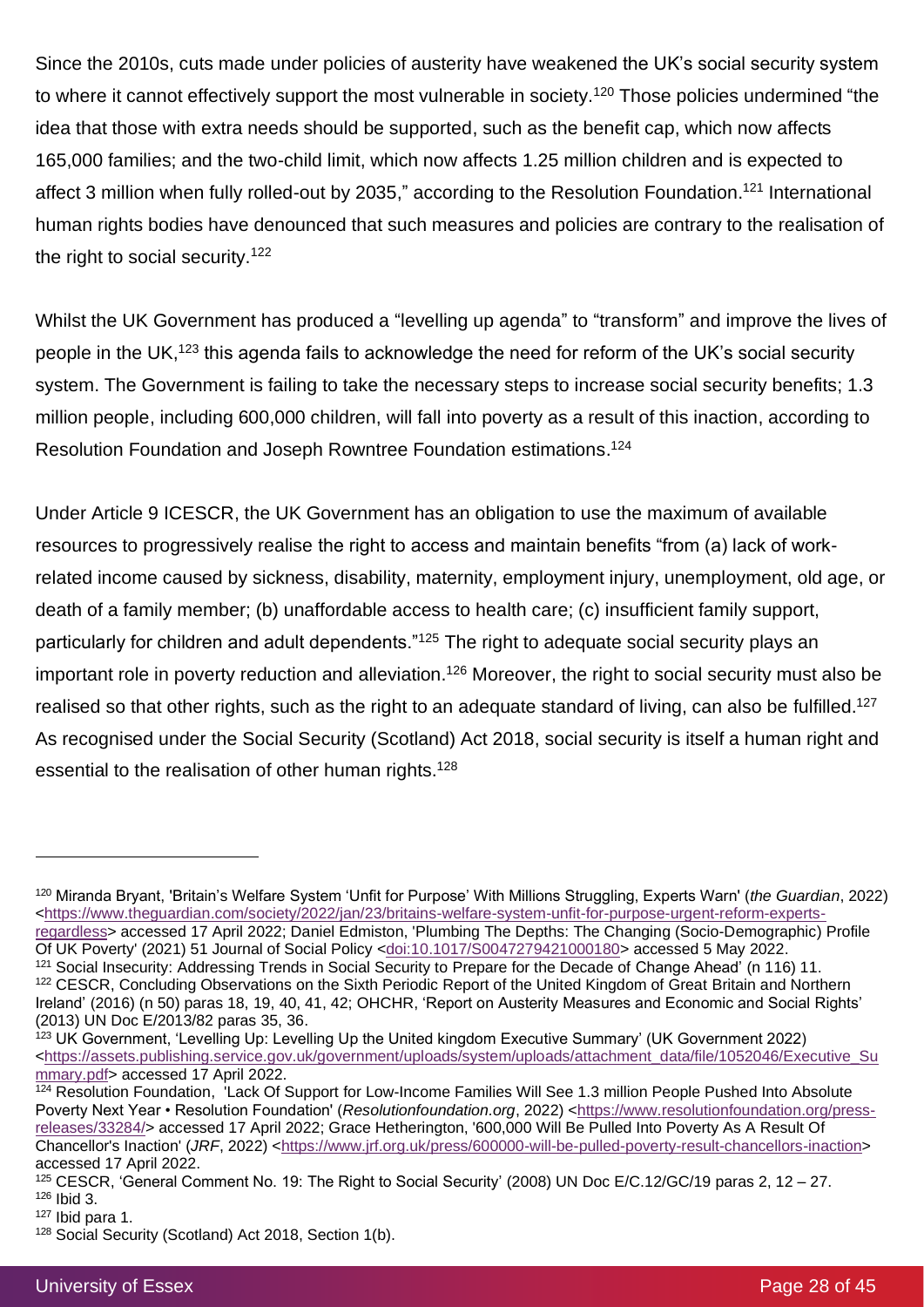The Welfare Reform Act 2012 introduced a system of Universal Credit (UC), replacing six so-called legacy benefits. The declared idea was to streamline and simplify the system for both the claimant and the administration. It applied to those living in the UK, aged over 18 but under the State Pension age and who have £16,000 or less in money, savings and investments.<sup>129</sup>

In May 2021, 5 million households were claiming UC; 42,000 claims were made to UC per week in the four weeks to 8 July 2021; there were 130,000 starts on UC in the four weeks to 8 July 2021; 9 million people were on UC on 8 July 2021; and 2 million households received a payment in May 2021.<sup>130</sup>

On 20 March 2020, the UK Government announced that the standard allowance of UC would be increased by £1,000 a year, or £20 a week, in order to "strengthen the safety net" during the pandemic.<sup>131</sup> In 2021, the Legatum Institute reported that, whilst the overall number of people in poverty had risen due to the pandemic, the uplift on UC protection safeguarded an additional 650,000 from being pulled into poverty.<sup>132</sup> However, this £20 a week uplift on UC ended on 6 October 2021 (after an initial extension),<sup>133</sup> with an estimated 840,000 more people being pulled into poverty after this reduction.<sup>134</sup>

#### 3.1.1. National Perspective

In February 2021, the Fabian Society calculated that as a result of the withdrawal of the uplift "in all 540,000 (71%) of the people falling into poverty live in families with children; 360,000 (47%) live in a household with at least one disabled adult; and 100,000 (13%) live in a household with a carer."<sup>135</sup> "In January 2021, the Resolution Foundation projected that the withdrawal of the UC uplift would mean an increase in poverty in the UK by 1.2 million people in 2021/22, then remain relatively flat until 2024-

131 The Social Security (Coronavirus) (Further Measures) Regulations 2020, ss 1 – 10; UK Government, 'The Chancellor Rishi Sunak Provides an Updated Statement on Coronavirus.' (*GOV.UK*, 2022)

[<https://www.gov.uk/government/speeches/the-chancellor-rishi-sunak-provides-an-updated-statement-on-coronavirus>](https://www.gov.uk/government/speeches/the-chancellor-rishi-sunak-provides-an-updated-statement-on-coronavirus) accessed 18 April 2022.

<sup>132</sup> Legatum Institute, 'Briefing: Nowcasting Poverty – Quarter 1, 2021' (Legatum Institute 2021) 4

[<https://li.com/reports/nowcasting-poverty-covid-uc-q1-2021/>](https://li.com/reports/nowcasting-poverty-covid-uc-q1-2021/) accessed 18 April 2022.

<sup>&</sup>lt;sup>129</sup> Welfare Reform Act 2012, pt 1; Frank Hobson 'Research Briefing: The Aims of Ten Years of Welfare Reform (2010-2020) (House of Commons Library 2020) 8 [<https://researchbriefings.files.parliament.uk/documents/CBP-9090/CBP-](https://researchbriefings.files.parliament.uk/documents/CBP-9090/CBP-9090.pdf)[9090.pdf>](https://researchbriefings.files.parliament.uk/documents/CBP-9090/CBP-9090.pdf) accessed 17 April 2022; UK Government 'Universal Credit' (*GOV.UK*, 2022) [<https://www.gov.uk/universal](https://www.gov.uk/universal-credit/eligibility)[credit/eligibility>](https://www.gov.uk/universal-credit/eligibility) accessed 17 April 2022.

<sup>130</sup> UK Government 'Universal Credit Statistics, 29 April 2013 To 8 July 2021' (*GOV.UK*, 2022) [<https://www.gov.uk/government/statistics/universal-credit-statistics-29-april-2013-to-8-july-2021/universal-credit-statistics-](https://www.gov.uk/government/statistics/universal-credit-statistics-29-april-2013-to-8-july-2021/universal-credit-statistics-29-april-2013-to-8-july-2021)[29-april-2013-to-8-july-2021>](https://www.gov.uk/government/statistics/universal-credit-statistics-29-april-2013-to-8-july-2021/universal-credit-statistics-29-april-2013-to-8-july-2021) accessed 17 April 2022.

<sup>&</sup>lt;sup>133</sup> The Universal Credit (Extension of Coronavirus Measures) Regulations 2021, ss  $1-3$ ; Poverty in the UK; Statistics (n 112) 26.

<sup>134</sup> Legatum Institute, 'Briefing: Impact of Universal Credit on Poverty – Quarter 2, 2021 (Legatum Institute 2021) 2 [<https://li.com/reports/the-impact-of-universal-credit-cut-sept-2021/>](https://li.com/reports/the-impact-of-universal-credit-cut-sept-2021/) accessed 18 April 2022.

<sup>&</sup>lt;sup>135</sup> Andrew Harrop, 'Who Loses? The Impacts of Planned Universal Credit Cuts Across Society' (Fabian Society 2021) 4 [<https://fabians.org.uk/wp-content/uploads/2021/02/Who-loses-final.pdf>](https://fabians.org.uk/wp-content/uploads/2021/02/Who-loses-final.pdf) accessed 18 April 2022; Poverty in the UK: Statistics (n 115) 26.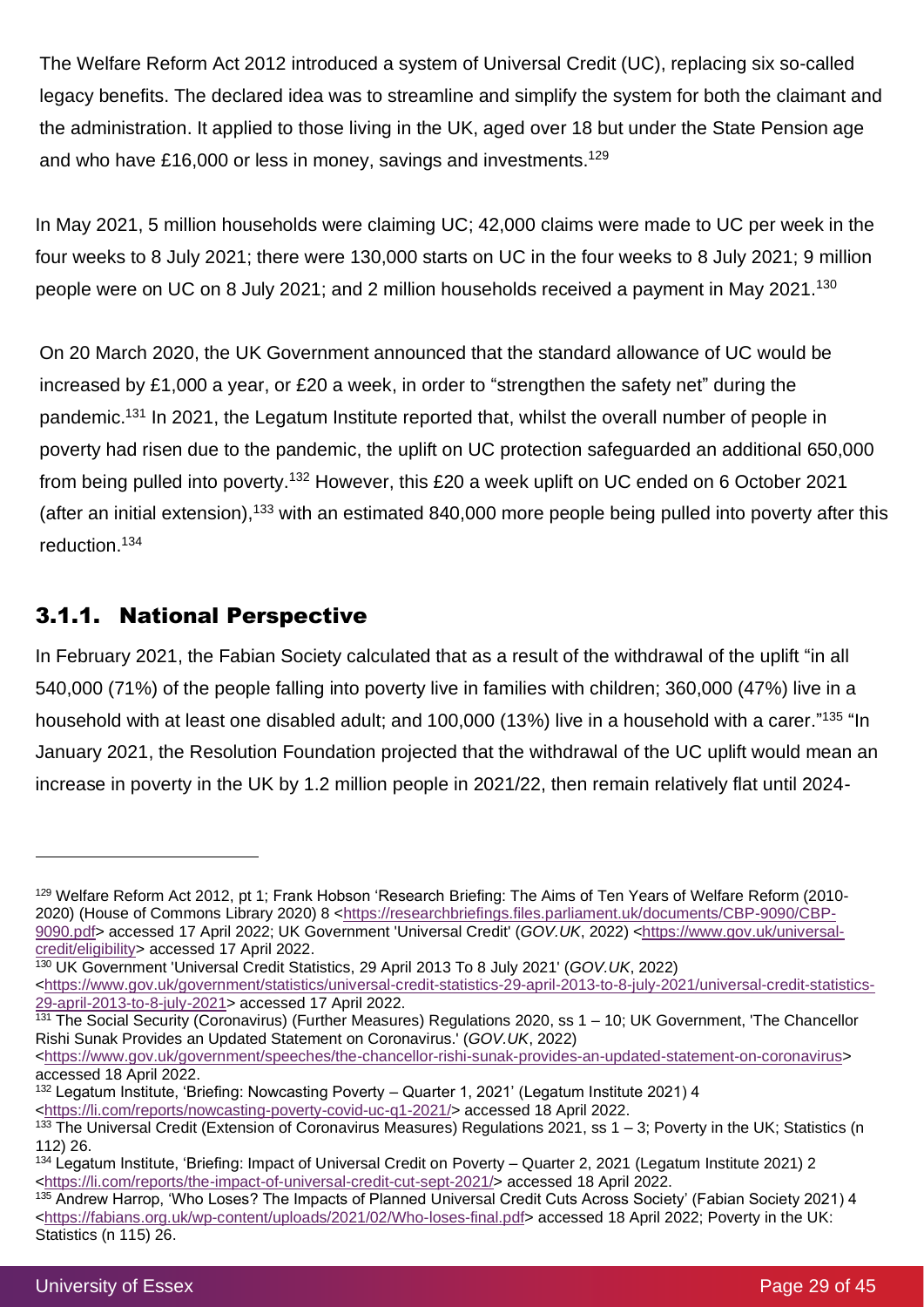25.<sup>136</sup> Even with the uplift, according to Resolution Foundation, poverty would have still risen in 2021/22 due to the rise in unemployment.<sup>137</sup>

Furthermore, the £20 a week uplift to UC was only granted to the standard allowance of Universal Credit, with the uplift not being extended to personal allowance of legacy benefits such as Employment and Support Allowance, Jobseekers' Allowance and Income Support.<sup>138</sup> There were 2.6 million households still receiving legacy benefits in April 2022.<sup>139</sup>

This failure to extend the uplift was challenged at the High Court in London.<sup>140</sup> However, while the court acknowledged discrimination due to a greater proportion of disabled people in receipt of legacy benefits compared to disabled people on Universal Credit,<sup>141</sup> it ultimately held that the Government's decision not to extend the uplift to such legacy benefits was justified.<sup>142</sup> It should be noted that the court did not take the right to social security itself into account, due to this right not being protected in English domestic legislation.

The impact of this reduction to the uplift, coupled with effects of the pandemic, an unaffordable rental market and spiralling energy prices<sup>143</sup> will plunge the UK into a cost-of-living crisis.<sup>144</sup> With low-income individuals and households facing an increase in energy bills of 40% to 47% from April 2021,<sup>145</sup> the Joseph Rowntree Foundation reports that many will have to make decisions on whether to heat their homes or skip meals.<sup>146</sup> The Resolution Foundation estimates that 5 million English households will fall into fuel stress (defined as spending 10% or more of their household budgets on energy bills) due to

[<https://assets.publishing.service.gov.uk/government/uploads/system/uploads/attachment\\_data/file/1070847/completing](https://assets.publishing.service.gov.uk/government/uploads/system/uploads/attachment_data/file/1070847/completing-the-move-to-universal-credit.pdf)[the-move-to-universal-credit.pdf>](https://assets.publishing.service.gov.uk/government/uploads/system/uploads/attachment_data/file/1070847/completing-the-move-to-universal-credit.pdf) accessed 2 May 2022.

<sup>136</sup> <https://researchbriefings.files.parliament.uk/documents/SN07096/SN07096.pdf> 26;

<https://www.resolutionfoundation.org/app/uploads/2021/01/Living-standards-outlook-2021.pdf> 44.  $137$  Ibid.

<sup>&</sup>lt;sup>138</sup> The Social Security (Coronavirus) (Further Measures) Regulations 2020, ss  $1 - 10$ ; [https://www.gardencourtchambers.co.uk/news/high-court-rules-it-was-lawful-to-restrict-20-a-week-covid-uplift-for-universal](https://www.gardencourtchambers.co.uk/news/high-court-rules-it-was-lawful-to-restrict-20-a-week-covid-uplift-for-universal-credit-claimants-with-no-backdating-for-legacy-benefits-claimants)[credit-claimants-with-no-backdating-for-legacy-benefits-claimants](https://www.gardencourtchambers.co.uk/news/high-court-rules-it-was-lawful-to-restrict-20-a-week-covid-uplift-for-universal-credit-claimants-with-no-backdating-for-legacy-benefits-claimants)

<sup>139</sup> UK Government, 'Completing the Move to Universal Credit: Our 2022-24 Strategy for implementing the Final Phase of Universal Credit' (UK Government 2022) 4

<sup>140</sup> *T & Ors, R (On the Application Of) v Secretary of State for Work and Pensions [2022] EWHC 351 (Admin) (18 February 2022)*.

 $141$  Ibid [25].

<sup>142</sup> Ibid [30].

<sup>&</sup>lt;sup>143</sup> Harriet Anderson, 'Rising Energy Bills To 'Devastate' Poorest Families' (JRF, 2022) [<https://www.jrf.org.uk/press/rising](https://www.jrf.org.uk/press/rising-energy-bills-devastate-poorest-families)[energy-bills-devastate-poorest-families>](https://www.jrf.org.uk/press/rising-energy-bills-devastate-poorest-families) accessed 18 April 2022.

<sup>&</sup>lt;sup>144</sup> Spiralling Energy Prices Will Turn the UK's Cost-Of-Living Crisis into a Catastrophe (n 119).

<sup>145</sup> Rising Energy Bills To 'Devastate' Poorest Families (n 143).

<sup>146</sup> Jackie Long, 'Heat or Eat: Many Forced To Ration Food And Heating Amid Surging Energy Prices' (*Channel 4 News*, 2022) [<https://www.channel4.com/news/heat-or-eat-many-forced-to-ration-food-and-heating-amid-surging-energy-prices>](https://www.channel4.com/news/heat-or-eat-many-forced-to-ration-food-and-heating-amid-surging-energy-prices) accessed 18 April 2022.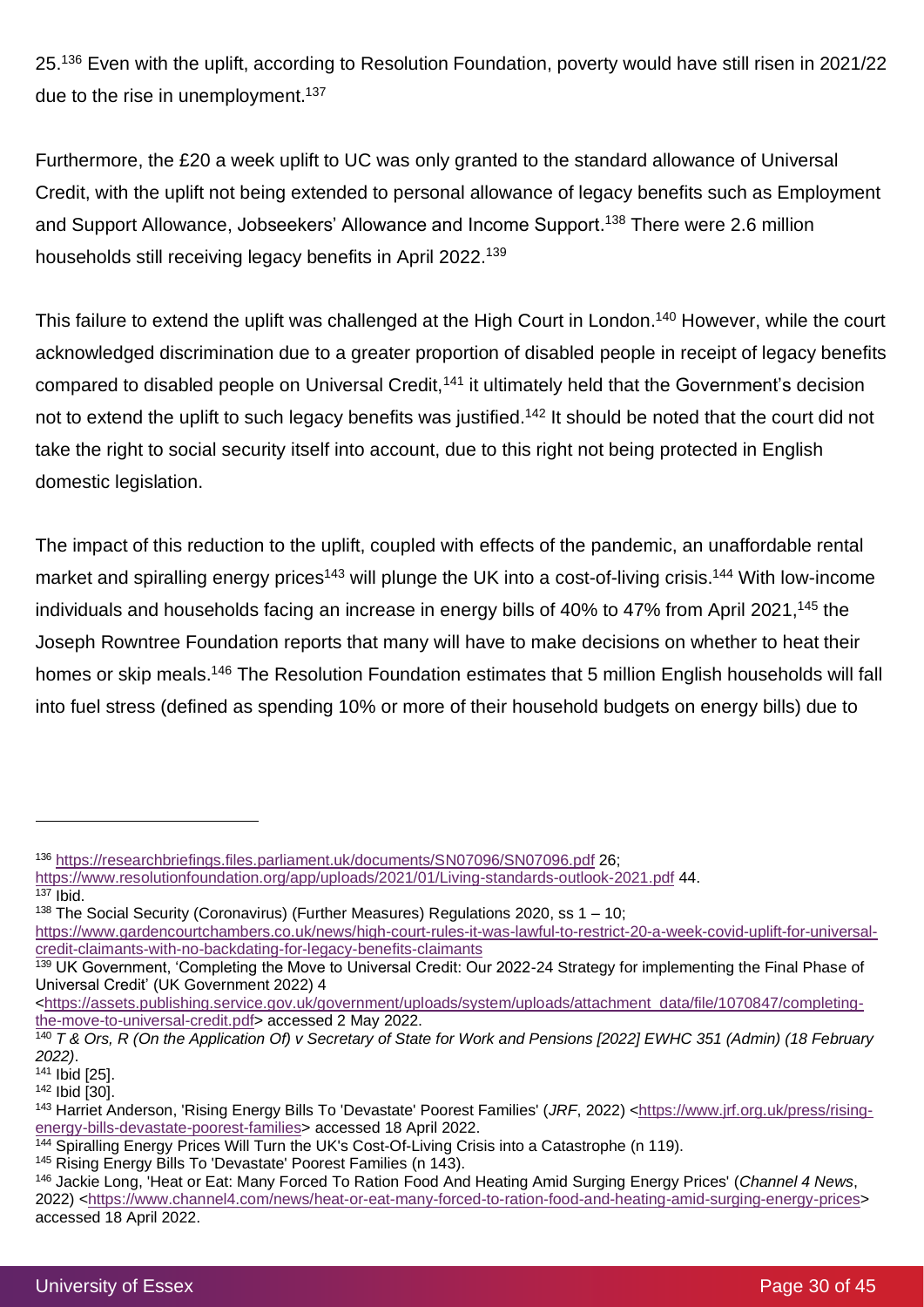the UK Government's inaction to tackle the cost-of-living crisis by raising benefits.<sup>147</sup> Many will also have similar decisions around paying rent, which is likely to lead to a rise in homelessness across the country, according to Crisis.<sup>148</sup> Citizens Advice has also reported that more than "one in six people are struggling to afford their internet (broadband) in the wake of the cost-of-living crisis."<sup>149</sup> The Food Foundation has also found that "10.8% of UK households (5.7 million adults) were struggling with food security between August 2021 and January 2022, compared to 7.3% in July 2021,"<sup>150</sup> with "over 2.5 million children living in households that have experienced food insecurity between August 2021 and January 2022."<sup>151</sup> Housing costs, bills and food will not be the only struggles for low-income families, with the New Economic Foundation stating that low-income families will be £8,600 worse off per year as a result of the cost-of-living crisis.<sup>152</sup> Despite all of this, the UK Government, in the announcement of its Spring 2022 Budget Statement, failed to adequately address the cost-of-living crisis.<sup>153</sup> According to the Resolution Foundation, this inaction will plunge 1.3 million people into poverty by 2024.<sup>154</sup>

As previously stated, 600,000 children are at risk of falling into poverty in the UK as a result of the Government's inaction to increase benefits in the wake of the cost-of-living crisis. Along with this inaction, the CESCR in its previous review of ESCR in the UK stated that the UK Government must reverse its decision to repeal the duty to meet national and time-bound targets on child poverty under the Child Poverty Act 2010 through the Welfare Reform and Work Act 2016.<sup>155</sup> To meaningfully alleviate and prevent child poverty in the wake of the cost-of-living crisis, the UK Government must reinstate these time-bound targets so that it understands the effects of this crisis and its inaction.

As advocated by a number of policy actors and civil society groups, the Department for Work and Pensions (DWP) should reinstate the £20 a week uplift on UC to reduce and alleviate poverty, in order to contribute to realise the right to social security under Article 9 ICESCR. Moreover, the uplift should

<sup>148</sup> The Homelessness Monitor: England 2022 (n 89) 126.

<sup>150</sup> Food Foundation, 'Food Insecurity Tracking' (*Foodfoundation.org.uk*, 2022) <https://foodfoundation.org.uk/initiatives/food-insecurity-tracking> accessed 18 April 2022; Food Foundation, 'New Data Shows Food Insecurity Major Challenge to Levelling Up Agenda' (*Foodfoundation.org.uk*, 2022) [<https://foodfoundation.org.uk/press-release/new-data-shows-food-insecurity-major-challenge-levelling-agenda>](https://foodfoundation.org.uk/press-release/new-data-shows-food-insecurity-major-challenge-levelling-agenda) accessed 18 April 2022.

<sup>&</sup>lt;sup>147</sup> Adam Corlett and Jonathan Marshall, 'Stressed Out: April brings an Acute Squeeze on UK Living Standards as Higher Energy Bills lead to Widespread Fuel Stress' (Resolution Foundation 2022) 1 – 4 [<https://www.resolutionfoundation.org/app/uploads/2022/04/Stressed-out.pdf>](https://www.resolutionfoundation.org/app/uploads/2022/04/Stressed-out.pdf) accessed 1 April 2022.

<sup>149</sup> Citizens Advice, 'More Than One in Six Struggling to Afford Broadband' (*Citizensadvice.org.uk*, 2021) [<https://www.citizensadvice.org.uk/about-us/about-us1/media/press-releases/more-than-one-in-six-struggling-to-afford](https://www.citizensadvice.org.uk/about-us/about-us1/media/press-releases/more-than-one-in-six-struggling-to-afford-broadband/)[broadband/>](https://www.citizensadvice.org.uk/about-us/about-us1/media/press-releases/more-than-one-in-six-struggling-to-afford-broadband/) accessed 18 April 2022.

<sup>&</sup>lt;sup>151</sup> Concluding Observations on the Sixth Periodic Report of the United Kingdom of Great Britain and Northern Ireland' (2016) (n 50) para 47; Child Poverty Act 2010, ss 1 – 11, 15, 17 and 19- 25; Welfare Reform and Work Act 2016. <sup>152</sup> Dominic Caddick, Sam Tims and Alfie Stirling, '23.4 million People Unable To Afford The Cost Of Living This Spring' (*New Economics Foundation*, 2022) [<https://neweconomics.org/2022/03/23-4-million-people-unable-to-afford-the-cost-of](https://neweconomics.org/2022/03/23-4-million-people-unable-to-afford-the-cost-of-living)[living>](https://neweconomics.org/2022/03/23-4-million-people-unable-to-afford-the-cost-of-living) accessed 18 April 2022.

<sup>153</sup> Lack Of Support for Low-Income Families Will See 1.3 million People Pushed into Absolute Poverty Next Year (n 124). <sup>154</sup> Ibid.

 $155$  Ibid.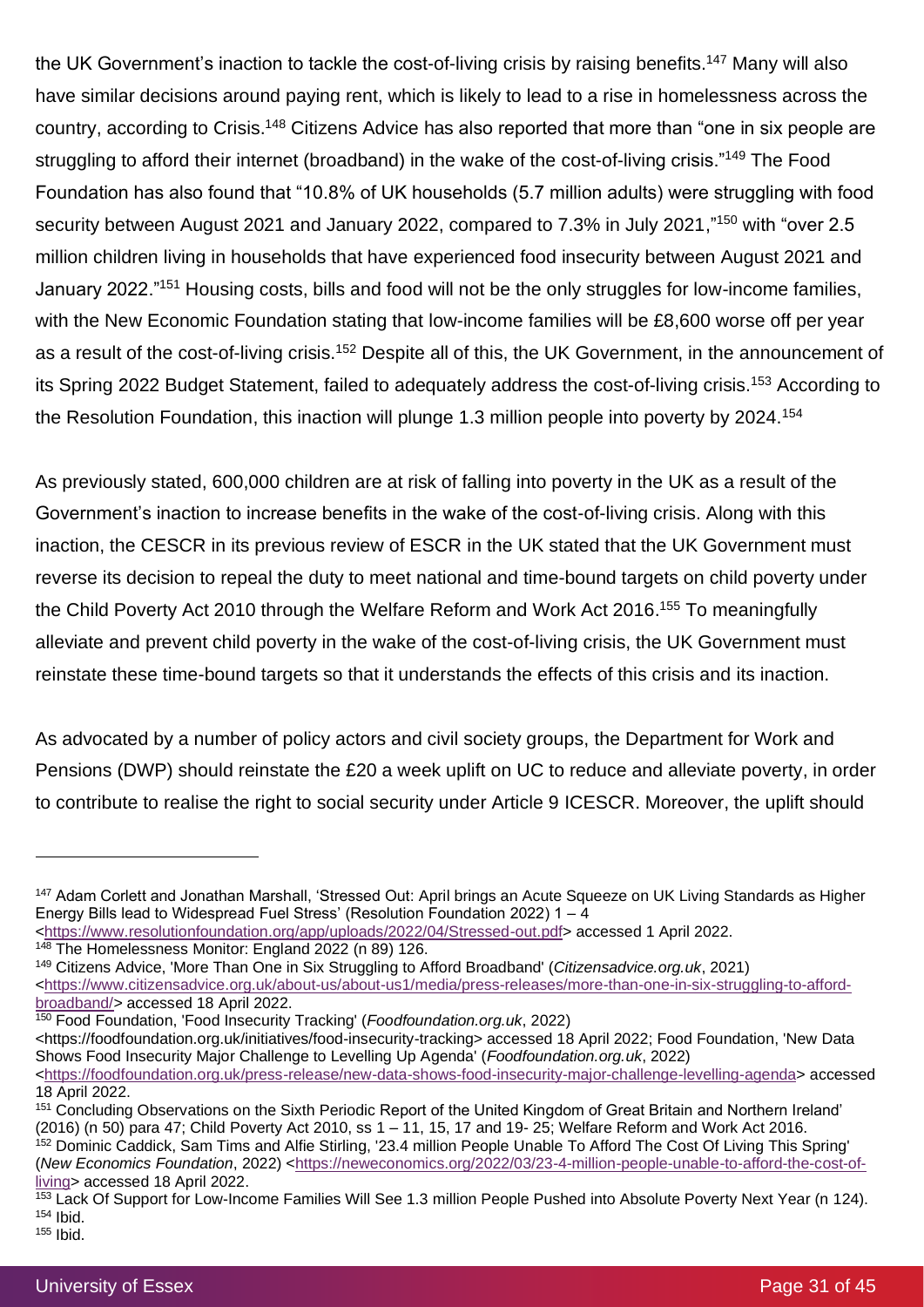be extended to legacy benefits so that there is no discrimination between recipients of social security,<sup>156</sup> and the right to non-discrimination under Article 2(2) ICESCR is upheld. The UK Government, and the DWP, should also use the maximum available resources to reform the UK's social security system so that it can effectively protect the most vulnerable in society from poverty, so the State can progressively realise the rights to social security and an adequate standard of living under Articles 9 and 11. The UK Government should adopt the recommendation of Child Poverty Action Group, along with thirty other civil society organisations, to increase benefits by the consumer prices index in order to meaningfully address the cost-of-living crisis in the UK and comply with Articles 9 and 11 ICESCR. 157

#### 3.1.2. Local (Colchester and Essex) Perspective

According to CBC, 14,492 people (approximately 12% of the population of Colchester) were receiving UC in Colchester as of 13 January 2022.<sup>158</sup> We do not have statistics available for the number of people that will be pulled into poverty in Colchester due to the £20 reduction on UC.

According to Turn2Us and the End Child Poverty Coalition, between 2019 and 2020, 5,739 children (23%) were living in poverty in Colchester.<sup>159</sup> Although there was a child poverty strategy provided by ECC for 2015 to 2020,<sup>160</sup> there does not appear to be an updated strategy available online. ECC and CBC should make use of the maximum of available resources to progressively realise the right to an adequate standard of living under Article 11 ICESCR and other relevant rights contained within ICESCR to prevent and alleviate child poverty.

The £20 reduction on UC is likely to have a significant adverse impact on the standard of living for lowincome residents in Colchester, with decisions having to be made on whether to heat their home, miss meals or not pay rent as a result of the cut.

Speaking about the effect that the £20 reduction on UC has had on people's lives in Essex, Les Nicoll from North Essex Support Team (NEST), a small charity taking direct action to help struggling families and individuals of local communities in North Essex, stated that "people can't afford to heat homes and

<sup>156</sup> CESCR 'General Comment No. 19: The Right to Social Security' (n 125) paras 2, 4.

<sup>157</sup> Child Poverty Action Group**,** 'Organisations Call For 6% Increase To Benefits' (*CPAG*, 2022) [<https://cpag.org.uk/news](https://cpag.org.uk/news-blogs/news-listings/organisations-call-6-increase-benefits)[blogs/news-listings/organisations-call-6-increase-benefits>](https://cpag.org.uk/news-blogs/news-listings/organisations-call-6-increase-benefits) accessed 18 April 2022.

<sup>158</sup> Information provided by Colchester Borough Council via email (21 Dec 2021).

<sup>159</sup> End Child Poverty Coalition, 'Child Poverty in Your Area 2014/15 – 2019/20 – End Child Poverty'

<sup>(</sup>*Endchildpoverty.org.uk*, 2020) [<https://www.endchildpoverty.org.uk/local-child-poverty-data-2014-15-2019-20/>](https://www.endchildpoverty.org.uk/local-child-poverty-data-2014-15-2019-20/) accessed 18 April 2022.

<sup>160</sup> Benjamin Mann, Ellie Sapsed and Nicola Park, 'Child Poverty Strategy 2015 – 2020' (ECC 2014) [<https://tdcdemocracy.tendringdc.gov.uk/Data/Community%20Leadership%20and%20Partnerships%20Committee/2015011](https://tdcdemocracy.tendringdc.gov.uk/Data/Community%20Leadership%20and%20Partnerships%20Committee/201501191930/Agenda/att2410.pdf) [91930/Agenda/att2410.pdf>](https://tdcdemocracy.tendringdc.gov.uk/Data/Community%20Leadership%20and%20Partnerships%20Committee/201501191930/Agenda/att2410.pdf) accessed 17 April 2022.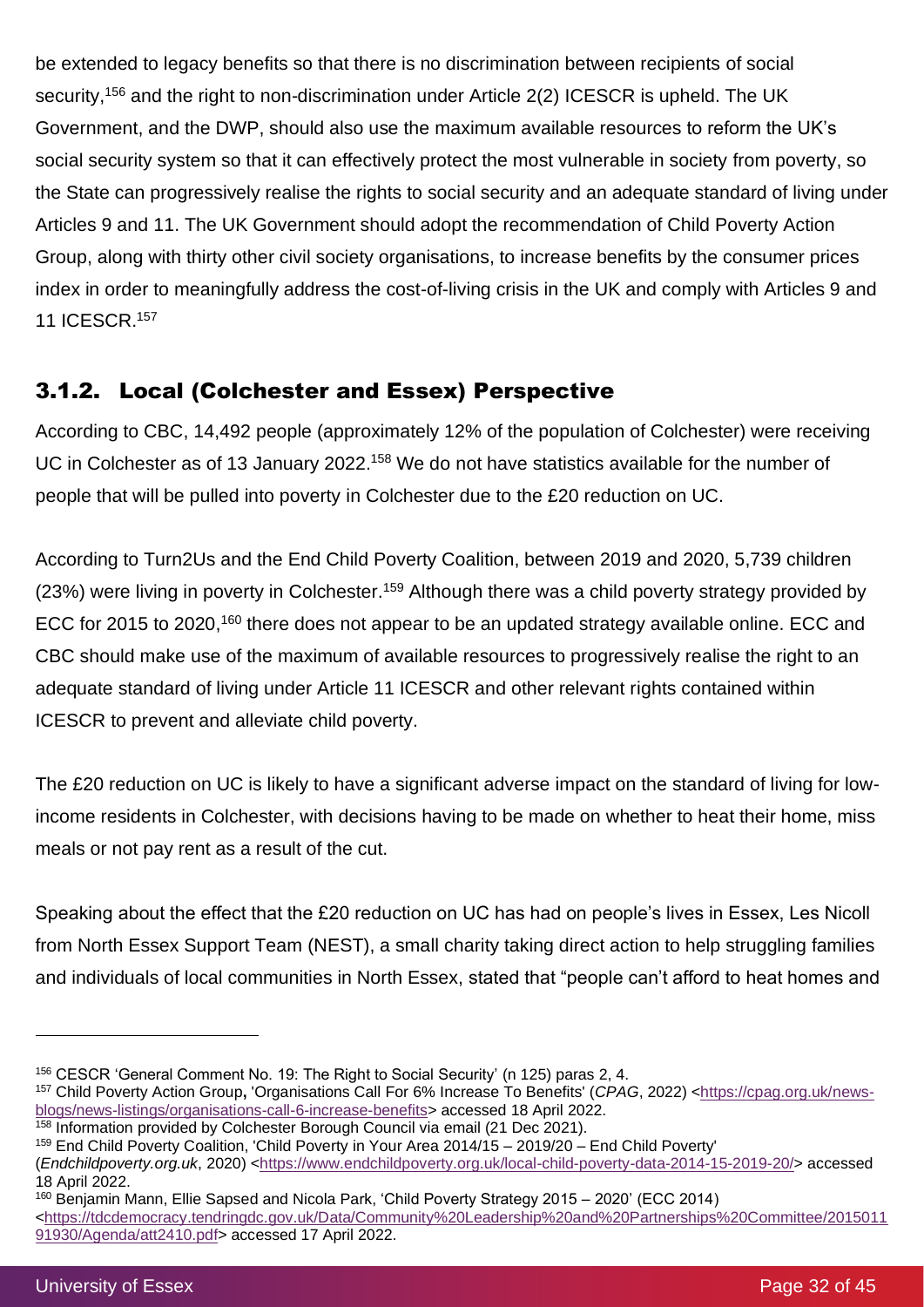buy food."<sup>161</sup> Nicoll and his organisation receive requests "for help to heat home and food", with families often having to make a "horrible choice" as to whether they can only heat their home or eat as a result of the £20 reduction on UC.<sup>162</sup> He also went on to mention that in some cases families would "walk the street because of no heating and lighting" in their home.<sup>163</sup> Nicoll also stated that he runs a "regular initiative giving out second-hand clothing, bedding and household items free of charge to struggling families through a pop-up shop system over five days in Harwich, Clacton and Colchester… giving away over 14,000 items to over 2,000."<sup>164</sup>

Rightly, many people receiving UC in Essex see themselves as rights-holders that are owed an adequate standard of living.<sup>165</sup> Local organisations and charities have also condemned the decision by the UK Government and the DWP to put an end to the £20 uplift. Nicoll also stated that the "human ability to live is being taken away" and that he has to provide clothing and blankets as "third world solutions to first world problems."

# <span id="page-32-0"></span>3.2.The Use of Food Banks

In the UK, food bank use has exponentially increased due to policies of austerity and welfare cuts taking place since 2010.<sup>166</sup> The pandemic has resulted in even more use of food banks in the UK, with Trussell Trust food banks, representing 1,300 food banks in the UK, providing 2.5 million emergency three-day food supply parcels between 1 April 2020 and 31 March 2021, compared to 1.9 million parcels (a 33% increase) in this previous year – with 980,000 of these going to children.<sup>167</sup> The Independent Food Aid Network (IFAN), which represents 900 independent food banks, reported a 177% increase between May 2019 and May 2020 in the number of emergency food parcels distributed

<sup>161</sup> Les Nicoll, North Essex Support Team (NEST) (13 January 2021).

 $162$  Ibid.

 $163$  Ibid.

<sup>164</sup> Les Nicoll, North Essex Support Team (NEST) via email (4 May 2022).

<sup>165</sup> Darren Thiel, "It Isn't Charity Because We've Paid Into It': Social Citizenship And The Moral Economy Of Welfare Recipients In The Wake Of 2012 UK Welfare Reform Act' [2022] 45 Qualitative Sociology [<https://doi.org/10.1007/s11133-](https://doi.org/10.1007/s11133-021-09505-z) [021-09505-z>](https://doi.org/10.1007/s11133-021-09505-z) accessed 4 March 2022.

<sup>166</sup> Human Rights Watch, 'Nothing Left In The Cupboards' (*Human Rights Watch*, 2020)

[<sup>&</sup>lt;https://www.hrw.org/report/2019/05/20/nothing-left-cupboards/austerity-welfare-cuts-and-right-food-uk>](https://www.hrw.org/report/2019/05/20/nothing-left-cupboards/austerity-welfare-cuts-and-right-food-uk) accessed 18 April 2022.

<sup>167</sup> Trussell Trust, 'The Trussell Trust - End of Year Stats' (*The Trussell Trust*, 2022) [<https://www.trusselltrust.org/news](https://www.trusselltrust.org/news-and-blog/latest-stats/end-year-stats/)[and-blog/latest-stats/end-year-stats/>](https://www.trusselltrust.org/news-and-blog/latest-stats/end-year-stats/) accessed 18 April 2022; Gloria Tyler, 'Research Briefing: Food Banks in the UK' (House of Commons Library 2021) 5 [<https://researchbriefings.files.parliament.uk/documents/CBP-8585/CBP-8585.pdf>](https://researchbriefings.files.parliament.uk/documents/CBP-8585/CBP-8585.pdf) accessed 18 April 2022.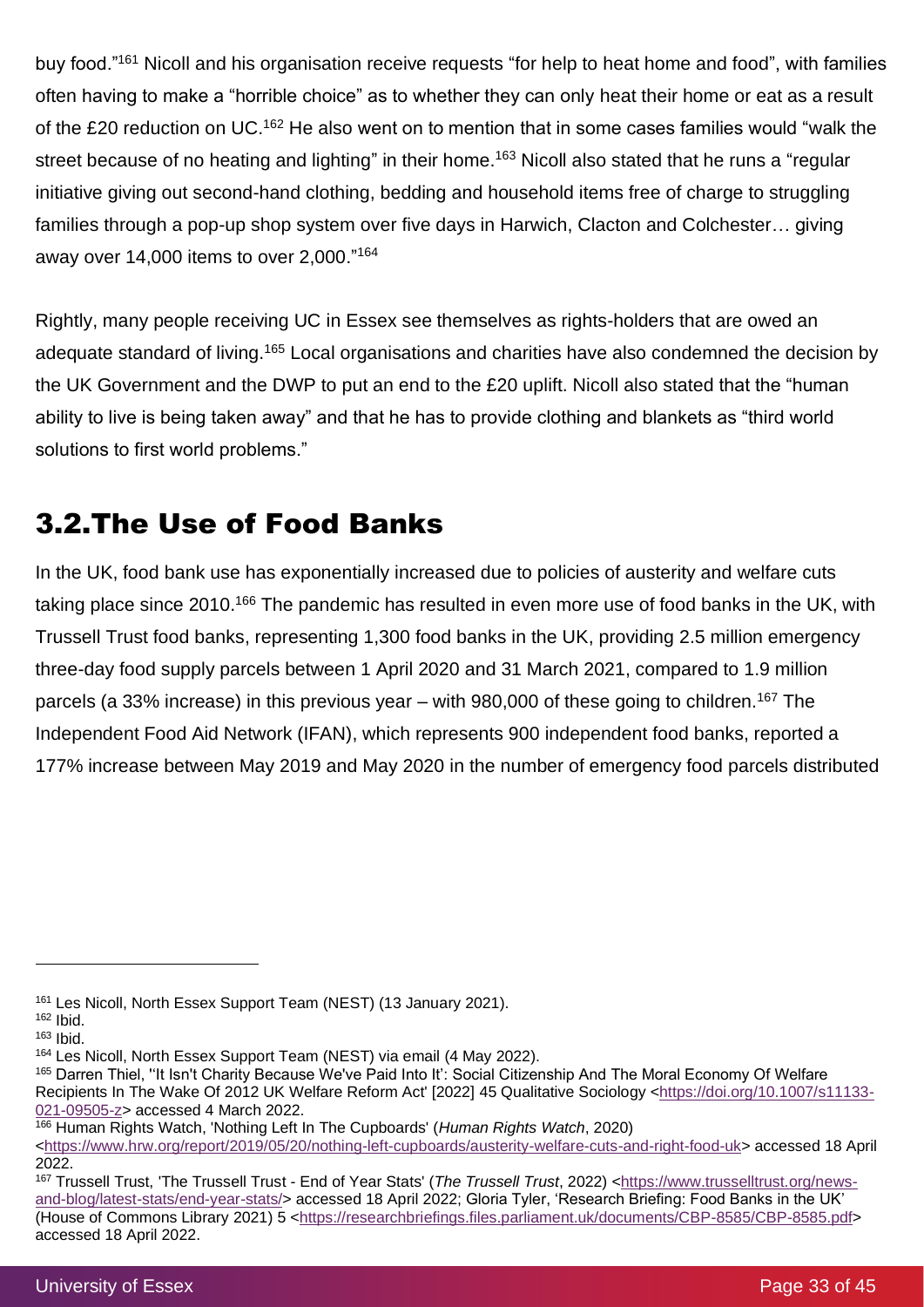by 191 independent food banks surveyed.<sup>168</sup> This increase in the use of food banks is likely to continue in the wake of the cost-of-living crisis.<sup>169</sup>

Under the UK Government's responsibility to provide an adequate standard of living under Article 11 ICESCR, it has the specific obligation to use its maximum available resources to progressively realise the right to adequate food for every person. The CESCR has further clarified the duty of States to provide adequate food stating that "[t]he right to adequate food is realized when every man, woman and child, alone or in community with others, have physical and economic access at all times to adequate food or means for its procurement. The right to adequate food shall therefore not be interpreted in a narrow or restrictive sense which equates it with a minimum package of calories, proteins and other specific nutrients. The right to adequate food will have to be realised progressively."<sup>170</sup> It goes on to further clarify that "[t]he availability of food [must be provided] in a quantity and quality sufficient to satisfy the dietary needs of individuals, free from adverse substances, and acceptable within a given culture."<sup>171</sup> The CESCR also stresses that the right to adequate food is inextricably linked to broader requirements of States to eradicate poverty and realise other rights.

The UN Office of the High Commissioner for Human Rights emphasised that "[t]he right to food is not a right to be fed, but primarily the right to feed oneself in dignity... The right to food requires States to provide an enabling environment in which people can use their full potential to produce or procure adequate food for themselves and their families."<sup>172</sup>

The use of food banks ultimately highlights the need to fill in gaps in the welfare state, caused by welfare cuts, and represents a failure of the UK Government to respect, protect and fulfil the right to an adequate standard of food under Article 11 ICESCR.

<sup>168</sup> Independent Food Aid Network, Independent Food Bank Emergency Food Parcel Distribution in the UK: Comparing February – May 2019 with February – May 2020 (Independent Food Aid Network 2020) 1 [<https://uploads.strikinglycdn.com/files/0f6e2f2c-8b8a-4149-8eab-](https://uploads.strikinglycdn.com/files/0f6e2f2c-8b8a-4149-8eab-053693cc3104/INDEPENDENT%20FOOD%20BANK%20EMERGENCY%20FOOD%20PARCEL%20DISTRIBUTION_FEB-MAY_2019_20_FINAL_PUBLISHED_9.7.20..pdf)

[<sup>053693</sup>cc3104/INDEPENDENT%20FOOD%20BANK%20EMERGENCY%20FOOD%20PARCEL%20DISTRIBUTION\\_FEB-](https://uploads.strikinglycdn.com/files/0f6e2f2c-8b8a-4149-8eab-053693cc3104/INDEPENDENT%20FOOD%20BANK%20EMERGENCY%20FOOD%20PARCEL%20DISTRIBUTION_FEB-MAY_2019_20_FINAL_PUBLISHED_9.7.20..pdf)[MAY\\_2019\\_20\\_FINAL\\_PUBLISHED\\_9.7.20..pdf>](https://uploads.strikinglycdn.com/files/0f6e2f2c-8b8a-4149-8eab-053693cc3104/INDEPENDENT%20FOOD%20BANK%20EMERGENCY%20FOOD%20PARCEL%20DISTRIBUTION_FEB-MAY_2019_20_FINAL_PUBLISHED_9.7.20..pdf) accessed 18 April 2022.

<sup>169</sup> Euro News, 'UK Cost of Living Crisis: More Turn To Food Banks In England As Inflation Soars' (*EuroNews*, 2022) [<https://www.euronews.com/2022/01/24/uk-cost-of-living-crisis-more-turn-to-food-banks-in-england-as-inflation-soars>](https://www.euronews.com/2022/01/24/uk-cost-of-living-crisis-more-turn-to-food-banks-in-england-as-inflation-soars) accessed 18 April 2022.

<sup>170</sup> CESCR 'General Comment No. 12: The Right to Adequate Food' (1999) Un Doc E/C.12/1999/5 para 6.  $171$  Ibid para 8.

<sup>172</sup> OHCHR, 'Fact Sheet, No. 34: The Right to Adequate Food' (OHCHR 2010) 3 – 4

[<sup>&</sup>lt;http://www.ohchr.org/Documents/Publications/FactSheet34en.pdf>](http://www.ohchr.org/Documents/Publications/FactSheet34en.pdf) accessed 29 March 2022.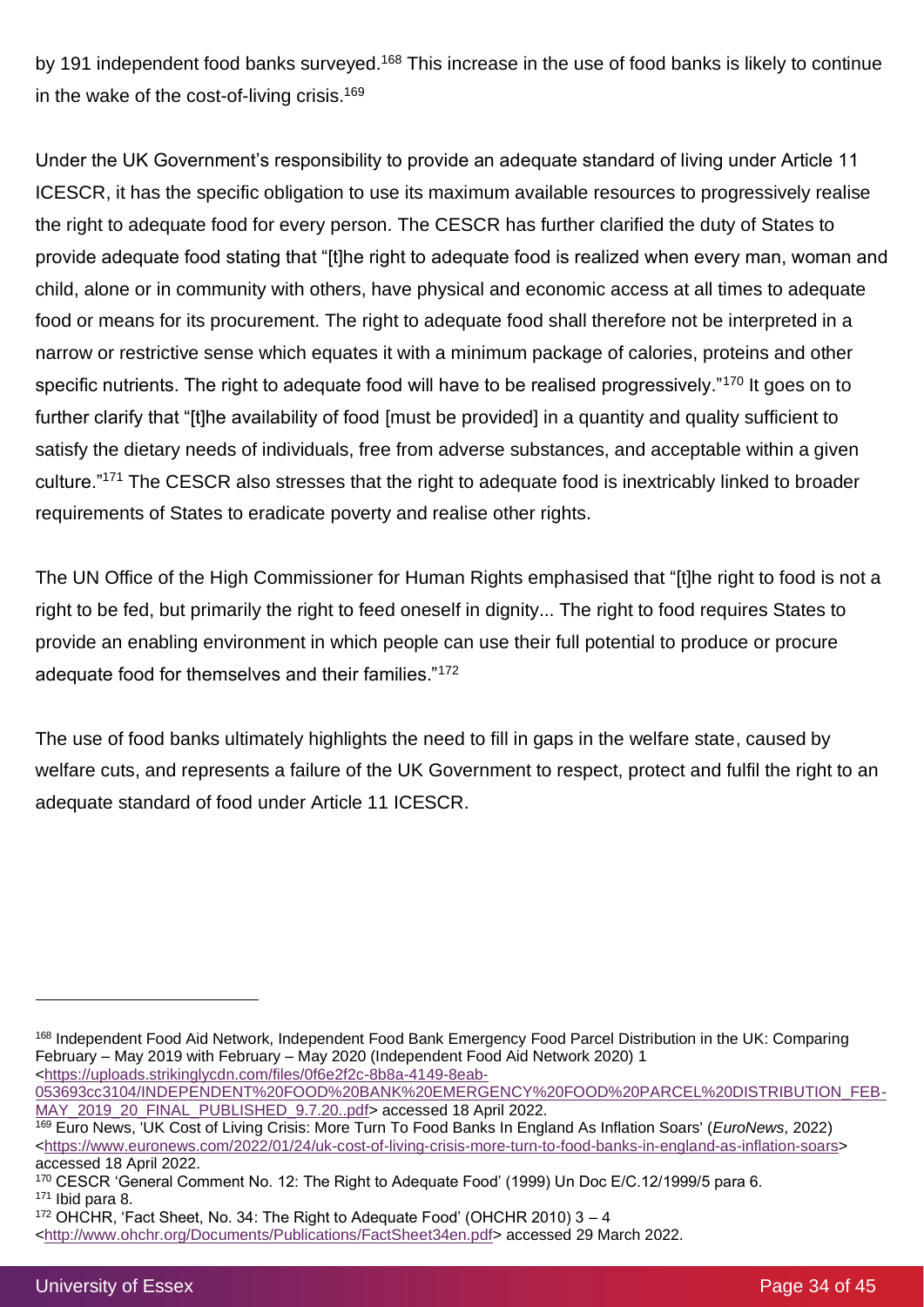#### 3.2.1. National Perspective

The Trussell Trust has estimated that 2.5% of all UK Households (700,000 households) used a food bank in 2019/20, prior to the outbreak of the pandemic.<sup>173</sup> Additionally, the Food Standards Agency found that, by October 2021, 11% of the people it surveyed said that they had used a food bank or food charity.<sup>174</sup> The Trussell Trust has stated that "[h]unger in the UK isn't about food. It's about a lack of income. We know the main drivers of food bank use in our network are problems with the benefits system (delays, inadequacy and reductions); challenging life experiences or ill-health; and a lack of informal or formal support."<sup>175</sup> Without any increases to welfare benefits, the numbers of households using food banks is likely to exponentially increase due to the cost-of-living crisis. The UK Government must adopt the UK civil societies' recommendation to increase benefits by the consumer prices index to combat food bank use and realise the right to adequate food under Article 11. Moreover, with demand only increasing for food bank parcels, there is a risk that food banks will begin to run out of food supply, which could result in another violation of the right to adequate food due to dietary and cultural needs for food not being met.

In the UK, food banks are run by volunteers, churches and charities and generally source their funding through grants and donations from charities, businesses and individuals. In May 2021, the UK Government announced £16 million for food charities, to provide meals for those in need as a result of the pandemic.<sup>176</sup> However, the UK Government has subsequently failed to deliver such support to food banks in light of the cost-of-living crisis, which is ultimately another failure by the State to adequately support the safety net of food banks, which should not exist in the first place under the State's obligations to realise the right to adequate food.

In 2018, the DWP was found to have been ordering Jobcentre staff to use the term "signpost," and avoid the words "referral" or "voucher," when referring people to a food bank.<sup>177</sup> As evidenced below,

<sup>173</sup> Trussell Trust, 'State of Hunger: Building the Evidence on Poverty, Destitution, and Food insecurity in the UK' (Trussell Trust 2021) 11 [<https://www.trusselltrust.org/wp-content/uploads/sites/2/2021/05/State-of-Hunger-2021-Report-Final.pdf>](https://www.trusselltrust.org/wp-content/uploads/sites/2/2021/05/State-of-Hunger-2021-Report-Final.pdf) accessed 18 April 2022.

<sup>174</sup> Food Standards Agency, 'COVID-19 Consumer Tracker Survey' (Food Standards Agency 2022) 21 [<https://www.food.gov.uk/sites/default/files/media/document/COVID-](https://www.food.gov.uk/sites/default/files/media/document/COVID-19%20consumer%20tracker%20survey%20summary%20report%20-%20waves%201%20to%2019.pdf)

[<sup>19%20</sup>consumer%20tracker%20survey%20summary%20report%20-%20waves%201%20to%2019.pdf>](https://www.food.gov.uk/sites/default/files/media/document/COVID-19%20consumer%20tracker%20survey%20summary%20report%20-%20waves%201%20to%2019.pdf) accessed 18 April 2022.

<sup>175</sup> The Trussell Trust - End of Year Stats (n 167); State of Hunger: Building the Evidence on Poverty, Destitution, and Food insecurity in the UK (n 173) 25 - 89.

<sup>176</sup> UK Government, '£16 million For Food Charities To Provide Meals For Those In Need' (*GOV.UK*, 2020) [<https://www.gov.uk/government/news/16-million-for-food-charities-to-provide-meals-for-those-in-need>](https://www.gov.uk/government/news/16-million-for-food-charities-to-provide-meals-for-those-in-need) accessed 18 April 2022.

<sup>177</sup> Connor Parker, 'Jobcentre Staff Told by DWP Not to Record Number of People They Send to Foodbanks' (*HuffPost UK*, 2018) [<https://www.huffingtonpost.co.uk/entry/foodbanks-records-jobcentre-dwp\\_uk\\_5b61c1bde4b0b15aba9ebcc9>](https://www.huffingtonpost.co.uk/entry/foodbanks-records-jobcentre-dwp_uk_5b61c1bde4b0b15aba9ebcc9) accessed 18 April 2022; 'Foodbank Signposting - A Freedom Of Information Request To Department For Work And Pensions' (*WhatDoTheyKnow*, 2018)

[<sup>&</sup>lt;https://www.whatdotheyknow.com/request/foodbank\\_signposting?unfold=1#incoming-1097298>](https://www.whatdotheyknow.com/request/foodbank_signposting?unfold=1#incoming-1097298) accessed 18 April 2022.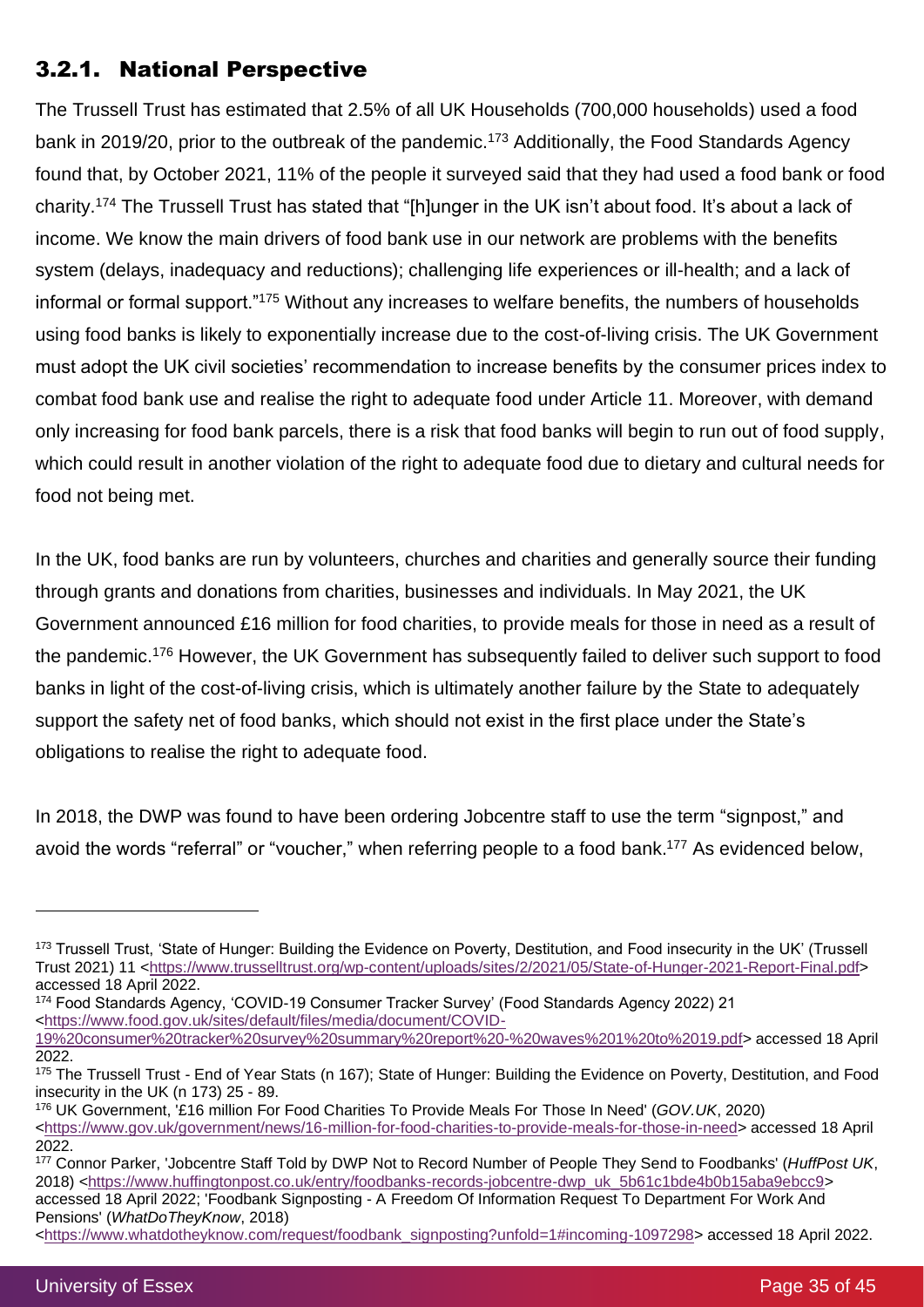there are no major differences between the previous "referral" form and the "signpost" form. This change in policy by the DWP suggests that it does not want the Jobcentre to keep a record of how many people it is referring to food banks due the impact of welfare cuts through attempting to amend the referral system to be less formal, even though it is still the same system.<sup>178</sup>

| <b>Avves</b> 1<br><b>Jobsentre Plus Referral Silg</b>                                                                                            | ment Jubianies Plus Address Statep Here:                                                                                      |
|--------------------------------------------------------------------------------------------------------------------------------------------------|-------------------------------------------------------------------------------------------------------------------------------|
| Free! Alcores Flui Alettos<br><b>Harry</b><br><b>Jobcentreption</b>                                                                              | jobcentreplus<br>Department for                                                                                               |
| Bendt Dange<br><b>Benzil</b> Date:<br>Returns Cress 100%                                                                                         | Work and Pensions                                                                                                             |
|                                                                                                                                                  | <b>Claims/d Name:</b>                                                                                                         |
| ×<br><b>Claimant Nation</b><br>Clament<br>Address                                                                                                | Clamare Address                                                                                                               |
| No. Adults<br><b>Cups</b><br>No Chiave.<br>Name of JCP<br><b>Thomas Park</b><br>Court Ave<br>Other.<br><b>J.J. Ohan</b><br>fightive.<br>and con- | Number of Adults<br><b>Common</b><br>(in worde);<br><b>Number of Children</b><br>(it would).<br>Nata of Joseph's<br>n.<br>746 |
| Andrews Information                                                                                                                              | Pos Officer<br>œ<br>Albemitte Plus Officer                                                                                    |
| FassbankDrgwtouth aims.                                                                                                                          | Tonshire                                                                                                                      |
| Adduse<br>Telephone R.                                                                                                                           | <b>William Childrenow</b><br>Fourthern 7<br>Organisation frame                                                                |
| Opening Human                                                                                                                                    | Akbers                                                                                                                        |
|                                                                                                                                                  | Temple<br>Openny kassa                                                                                                        |
|                                                                                                                                                  | Oner Useful<br>Information (A. McDolle)                                                                                       |

#### Referral' Form<sup>179</sup>

'Signpost' From<sup>180</sup>

### 3.2.2. Local (Colchester and Essex) Perspective

In 2021, Colchester Foodbank (a Trussell Trust food bank) fed 16,500 people, with this figure increasing from 13,950 in 2020. The food bank expects to feed 20,000 to 25,000 people in 2022 due to the cost-of-living crisis and a lack of required welfare support.<sup>181</sup> In 2021, the food bank stocked

[<https://www.theguardian.com/society/patrick-butler-cuts-blog/2013/sep/06/welfare-cuts-trussell-trust-tale-of-two-food](https://www.theguardian.com/society/patrick-butler-cuts-blog/2013/sep/06/welfare-cuts-trussell-trust-tale-of-two-food-banks-jobcentres)[banks-jobcentres>](https://www.theguardian.com/society/patrick-butler-cuts-blog/2013/sep/06/welfare-cuts-trussell-trust-tale-of-two-food-banks-jobcentres) accessed 18 April 2022.

<sup>178</sup> Jobcentre Staff Told by DWP Not to Record Number of People They Send to Foodbanks (n 177). <sup>179</sup> Patrick Butler, 'Welfare Cuts: A Tale of Two Food Bank Vouchers' (*the Guardian*, 2018)

 $180$  Ibid.

<sup>181</sup> Chart provided by Michael Beckett, CEO of Colchester Foodbank; Michael Beckett, CEO at Colchester Foodbank (11 January 2022)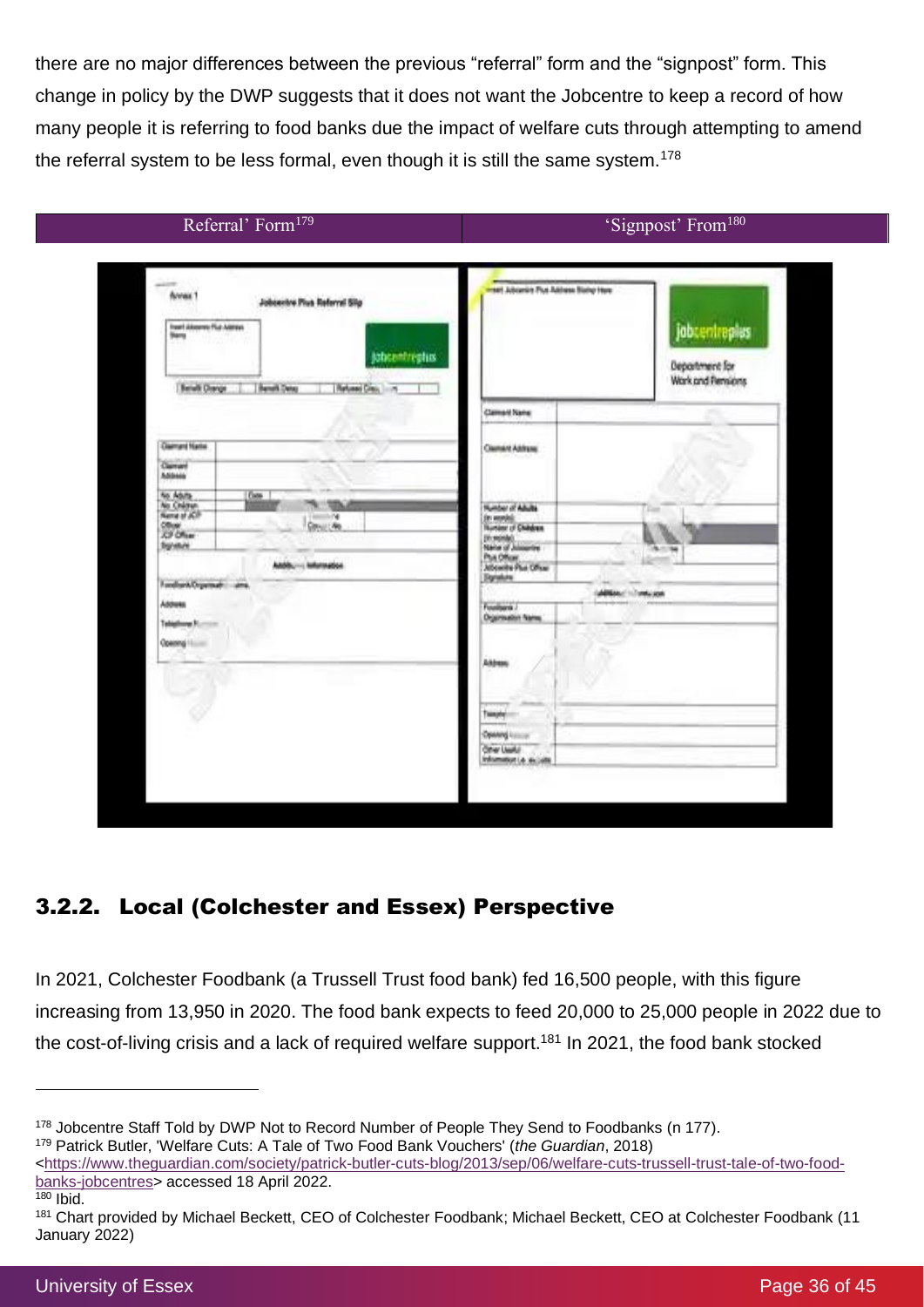165,000 kilograms of food, also an increase from 130,900 in 2020.<sup>182</sup> The food bank expects to stock around 200,000 kilograms of food to keep up with demand created by the cost-of-living crisis and lack of welfare reform.<sup>183</sup> Colchester Foodbank is the second busiest in the east of England.<sup>184</sup> and will have around 300 volunteers in 2022.<sup>185</sup> The food bank provides more than just food, supplying goods such as toiletries, cleaning products and sanitary products.<sup>186</sup> However, whilst a range of foods and items are available at Colchester Foodbank, CEO Michael Beckett has noted that the "first casualty of poverty is choice," meaning that those suffering in poverty and food insecurity can only take what is offered by food charities; at the food bank, however, "we do our best to provide a choice" when it comes to dietary and cultural needs of food.<sup>187</sup>

Beckett also stated that demand created by the cost-of-living crisis is a result of "holes within the welfare system,"<sup>188</sup> going on to note that "Colchester Foodbank are campaigning to end the two-child limit, the reduction to the six-week wait and reinstate benefits" as a solution to this crisis.<sup>189</sup> Beckett also expressed that "historically there was no money supporting food banks pre-pandemic."<sup>190</sup> Further providing that "some pots of money have come from Essex (Essex County Council; ECC) and CBC – £500 or £1000 here or there… [the] government want to be seen to be doing something… though [this is] popular for now, but how long will this last?"<sup>191</sup> Beckett stated that he would like the "food bank to close by 2030, in an effort to pressure the UK Government to do more" to tackle this crisis.

ECC and CBC should use the maximum of available resources and provide as much funding as possible to Colchester Foodbank, and other local food charities, to help alleviate the toll it will take on food charities as a result of the cost-of-living crisis and fulfil the right to adequate food.

<sup>182</sup> Ibid.

<sup>183</sup> Ibid.

<sup>184</sup> Colchester Foodbank, 'About | Colchester Foodbank' (*Colchester.foodbank.org.uk*, 2022) [<https://colchester.foodbank.org.uk/about/>](https://colchester.foodbank.org.uk/about/) accessed 18 April 2022.

<sup>185</sup> Chart provided by Michael Beckett (n 181)

<sup>186</sup> Michael Beckett, CEO of Colchester Foodbank (11 January 2022).

<sup>187</sup> Ibid.

<sup>188</sup> Ibid.

<sup>189</sup> Ibid.

<sup>190</sup> Ibid.

<sup>191</sup> Ibid.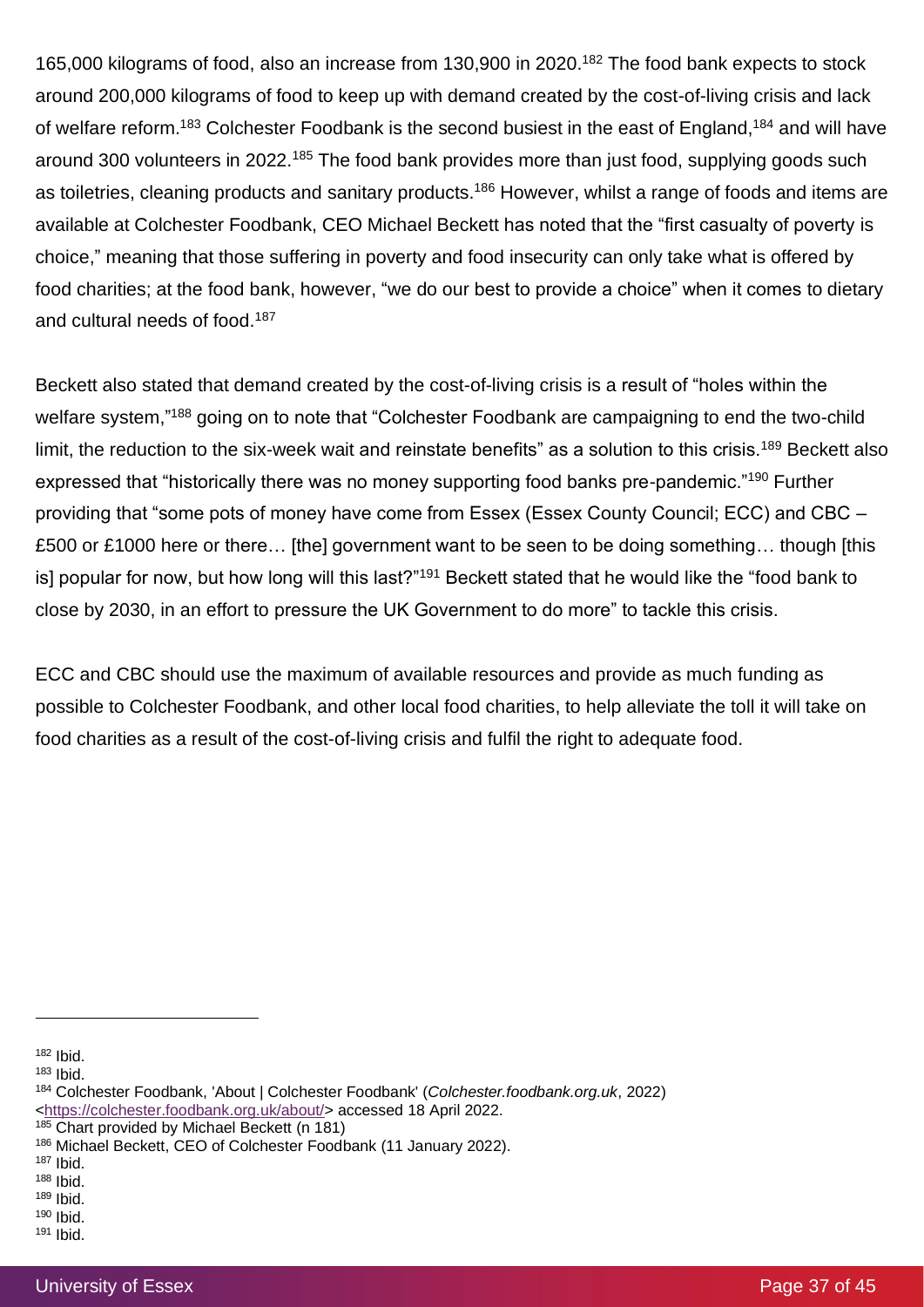# <span id="page-37-0"></span>4. Libraries

Due to policies of austerity pursued throughout the 2010s, there has been a drop of 30% on library services across the UK.<sup>192</sup> This has not only resulted in a reduction of services function,<sup>193</sup> but as reported by the Chartered Institute of Public Finance and Accountancy (CIPFA), it also led to the closure of 800 libraries across the UK by 2019.<sup>194</sup>

Public libraries play a key role in facilitating access to culture and information and promoting human rights without discrimination. In line with Article 15 ICESCR, the right to take part in cultural life and to enjoy the benefits of scientific progress and artistic productions means that the State needs to take steps to conserve, develop and promote science and culture. The closure of libraries and the dramatic reduction in the services they provide are steps backwards in the protection and promotion of this human right.

In Essex, there has been huge success in protecting the right of access to culture and libraries through Save Our Libraries Essex's (SOLE) campaign. In 2018/2019, SOLE prevented the closure of 19 libraries and the attempted move by ECC to have 24 more run by community/volunteers or other groups. <sup>195</sup> More recently, the temporary closure of libraries during lockdown, while potentially necessary as a public health measure, highlighted the important role they play. The general closure had unintended consequences for children in low-income families and for people in homelessness who only had access to the internet through the libraries.<sup>196</sup> SOLE has also expressed concerns over ECC's future plans for libraries in Essex, stating that they are concerned with "closures by stealth."<sup>197</sup> In response to our request for more information, ECC assured us that "no libraries in Essex have closed, nor will close and they will be run by ECC funded staff. We're keeping all libraries open."<sup>198</sup>

<sup>192</sup> Decade Of Austerity Sees 30% Drop in Library Spending | CIPFA' (*Cipfa.org*, 2019) [<https://www.cipfa.org/about](https://www.cipfa.org/about-cipfa/press-office/latest-press-releases/decade-of-austerity-sees-30-drop-in-library-spending)[cipfa/press-office/latest-press-releases/decade-of-austerity-sees-30-drop-in-library-spending>](https://www.cipfa.org/about-cipfa/press-office/latest-press-releases/decade-of-austerity-sees-30-drop-in-library-spending) accessed 27 March 2022; Alison Flood, 'Britain Has Closed Almost 800 Libraries Since 2010, Figures Show' (*the Guardian*, 2019) [<https://www.theguardian.com/books/2019/dec/06/britain-has-closed-almost-800-libraries-since-2010-figures-show>](https://www.theguardian.com/books/2019/dec/06/britain-has-closed-almost-800-libraries-since-2010-figures-show) accessed 19 April 2022.

<sup>193</sup> Ibid.  $194$  Ibid.

<sup>195</sup> Sian Cain, 'Essex Drops Library Closure Plans Following Sustained Public Protests' (*the Guardian*, 2019) [<https://www.theguardian.com/books/2019/jul/09/essex-drops-library-closure-plans-following-sustained-public-protests>](https://www.theguardian.com/books/2019/jul/09/essex-drops-library-closure-plans-following-sustained-public-protests) accessed 18 April 2022.

<sup>196</sup> Frank Catalano, 'How Library Closures Hurt Adult Learners as Kids Doubled Down On Digital Reading - Edsurge News' (*EdSurge*, 2021) [<https://www.edsurge.com/news/2021-03-08-how-library-closures-hurt-adult-learners-as-kids-doubled](https://www.edsurge.com/news/2021-03-08-how-library-closures-hurt-adult-learners-as-kids-doubled-down-on-digital-reading)[down-on-digital-reading>](https://www.edsurge.com/news/2021-03-08-how-library-closures-hurt-adult-learners-as-kids-doubled-down-on-digital-reading) accessed 18 April 2022.

<sup>197</sup> Wendy Brading, 'Campaigners Set Out Ten-Point Plan to Revive Libraries Across Essex' (*Gazette*, 2021) [<https://www.gazette-news.co.uk/news/19579869.sole-sets-ten-point-plan-future-essex-libraries/>](https://www.gazette-news.co.uk/news/19579869.sole-sets-ten-point-plan-future-essex-libraries/) accessed 18 April 2022. <sup>198</sup> Information provided by Essex County Council via email (18 May 2022).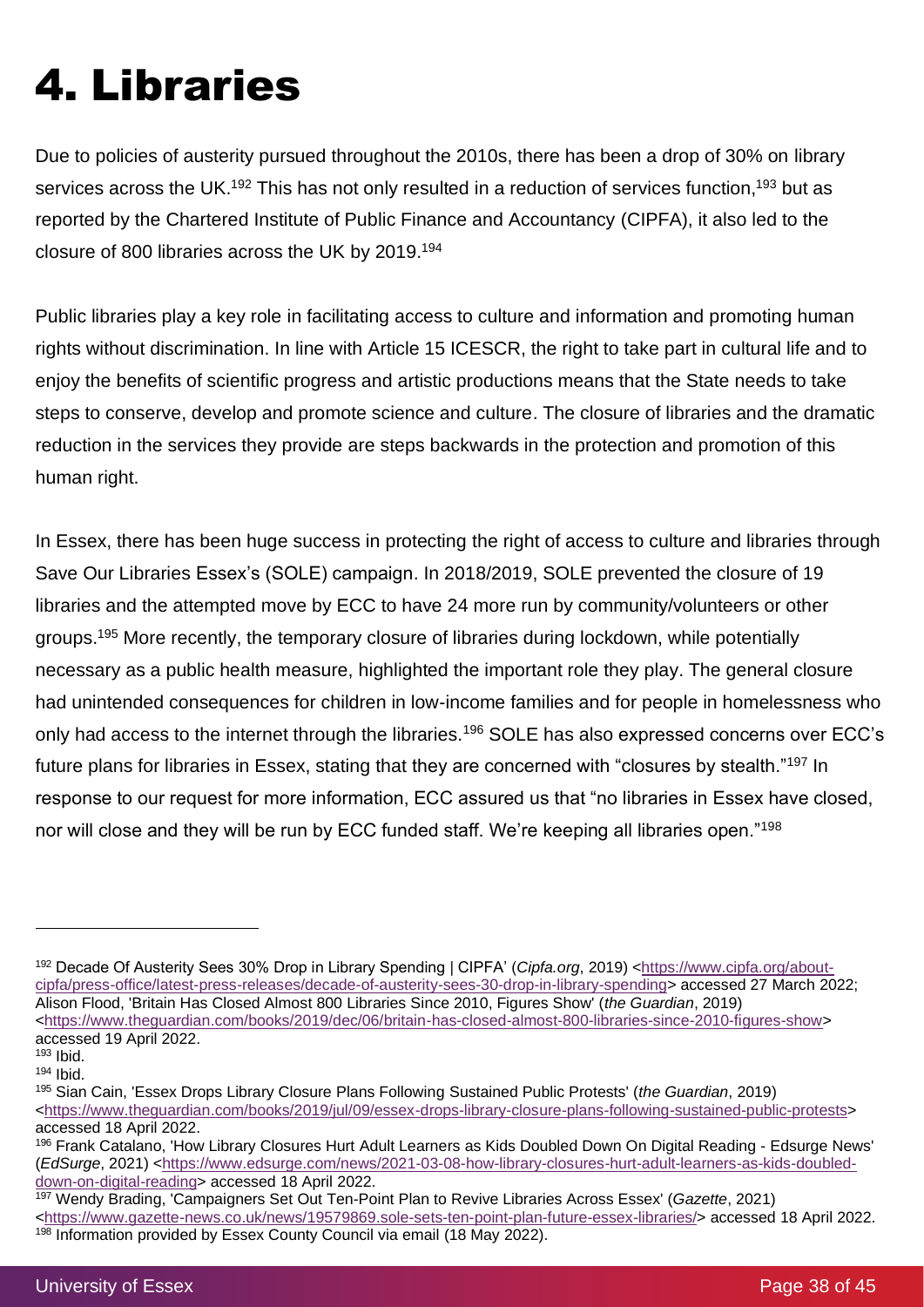# <span id="page-38-0"></span>4.1. Success of SOLE Campaign

SOLE opposes public library closures or libraries being handed over to volunteers or groups. SOLE was successful in its advocacy and campaigning when it forced ECC to make a U-turn on its proposal to close 19 libraries and to have 24 more run by community/volunteers or other groups in 2018/2019.<sup>199</sup> SOLE also campaigns to ensure that all libraries are run by paid, trained staff employed by ECC and was similarly successful in pressuring ECC to reverse its proposal to offer all 44 libraries to be run by community and voluntary groups in 2019.<sup>200</sup>

SOLE campaigns for increased paid, trained staff; real, open consultation with the public; improvement of printed book stock in all libraries; extension of open hours; a fines amnesty; protection of existing public library space – not allowing it to be used for profit or inappropriate services; developing appropriate activities linked to education/culture for all; publishing a local development plan for every library; and investing in library buildings.<sup>201</sup>

ECC announced its plan to close 19 libraries and offer 24 to be run by community/volunteers or other groups in 2018.<sup>202</sup> These plans were met with fierce opposition from SOLE. The group believed the plans would infringe the basic needs of many in the community and began a campaign against them. SOLE also commissioned Dr Tarek Al Baghal, Deputy Director of Understanding Society at the University of Essex, to analyse the surveys that formed the basis of ECC's plan, with the report concluding that the design of these surveys was "questionable" and included misleading and complex questions.<sup>203</sup>

SOLE made the campaign to prevent library closures in 2018 as broad and inclusive as possible, agreeing from the outset it would be non-party political.<sup>204</sup> Starting with a handful of concerned people in various towns, it used social media not only to get its point across (public and group Facebook pages at county and local level, Twitter) but to connect campaigners across the county.<sup>205</sup> It shared data, local knowledge, freedom of information requests, campaigning ideas, professional skills, helped each other

<sup>200</sup> Andy Abbot and Liz Miles, SOLE (17 December 2021).

<sup>199</sup> Essex Drops Library Closure Plans Following Sustained Public Protests (n 192); BBC News, 'Essex Library U-Turn After Celebrity-Backed Campaign' (*BBC News*, 2019) [<https://www.bbc.co.uk/news/uk-england-essex-48922247>](https://www.bbc.co.uk/news/uk-england-essex-48922247) accessed 18 April 2022.

<sup>201</sup> Ibid.

<sup>&</sup>lt;sup>202</sup> ECC, 'Essex Future Library Services Consultation Summary and Survey Form: 2019 - 20224

[<sup>&</sup>lt;https://libraries.essex.gov.uk/media/1015667/draft-essex-library-services-strategy-summary.pdf>](https://libraries.essex.gov.uk/media/1015667/draft-essex-library-services-strategy-summary.pdf) accessed 18 April 2022. <sup>203</sup> Dr Tarek Al Baghal, 'A Methodological Critique of Essex County Council's Essex future Library Services 2019-2024 Survey' (University of Essex, 2019) [<https://www.dropbox.com/s/qwt18emh4g1jkxv/Library%20Consultation%20Report%20-](https://www.dropbox.com/s/qwt18emh4g1jkxv/Library%20Consultation%20Report%20-%20Dr%20Al%20Baghal.pdf?dl=0&fbclid=IwAR0wHMZgwMN7_lE0Y2DyvNleiyiEP3jspLuaS-rOMWCxC02SIMgDQbEJB9) %20Dr%20Al%20Baghal.pdf?dl=0&fbclid=IwAR0wHMZgwMN7\_IE0Y2DyvNleiviEP3ispLuaS-rOMWCxC02SIMgDQbEJB9> accessed 27 March 2022.

<sup>204</sup> Andy Abbot and Liz Miles, SOLE (n 200).  $205$  Ibid.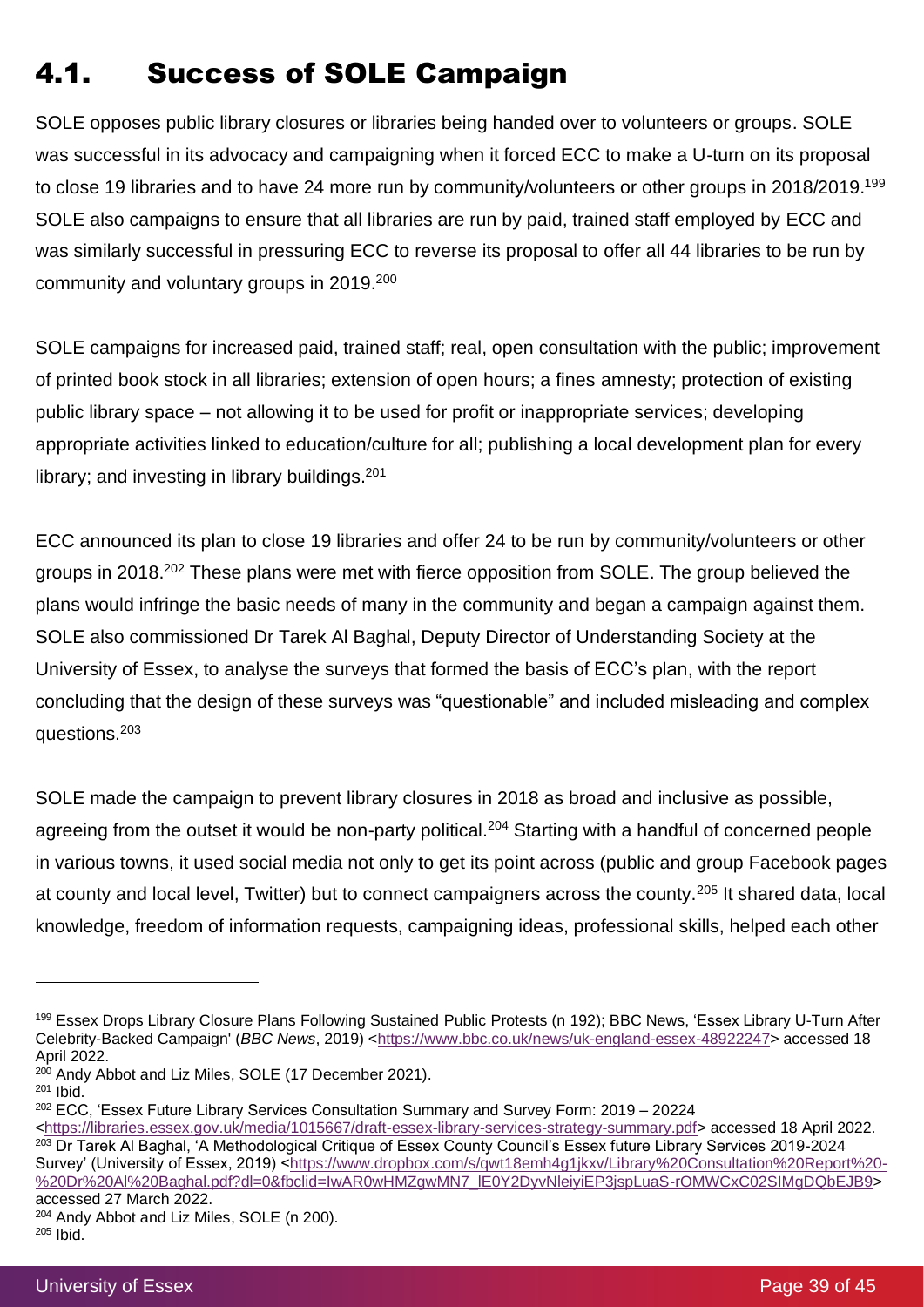analyse complicated documents, and created a community with a common purpose that encouraged each other's local actions and co-ordinated county-level actions.<sup>206</sup> Campaigners approached the author Jacqueline Wilson and the comedian David Walliams, who endorsed their campaign publicly; campaigners also sent out regular press releases and encouraged waves of letters and emails to newspapers and to politicians.<sup>207</sup>

As part of the campaign, SOLE held public events and marches at county level. The marches and demonstrations in individual locations often focused on children, some of the main library users. It also launched local online petitions and held public meetings and Q&A sessions about council plans, sending speakers to county, town and parish council meetings, setting up stalls outside individual libraries, and distributing T-shirts, bags, posters and badges.<sup>208</sup>

According to some of the organisers, the campaign was a people's campaign without leaders or any hierarchy or even a bank account, but instead was comprised of individuals from all generations and broad-ranging backgrounds working both together and in small groups across the county.<sup>209</sup> Specific campaign tasks were taken up voluntarily and usually completed in collaboration with others.<sup>210</sup>

SOLE's actions turned the libraries into a high-profile issue in the media.<sup>211</sup> Local politicians said their mailboxes were swamped by objections to ECC plans.<sup>212</sup> Its emphasis on listening and talking to people face to face, while gathering petition signatures and at public meetings, meant SOLE was able to understand in depth the reasons people valued libraries, challenging ECC's assertions about the need for closures and encouraging consultation responses.<sup>213</sup> Its pooled research enabled SOLE to help people question what they were told by politicians, and its constant presence and conversations encouraged the public to believe that it was possible to change the outcome.

Local organisations and councils within Essex withdrew offers to run so-called community libraries after SOLE published information about pitfalls and negative outcomes of other community libraries, and encouraged residents to question local plans.<sup>214</sup> SOLE submitted the largest petition (60,000), and provoked the largest ever result, for an ECC survey (over 21,000 responses).<sup>215</sup> Finally, ECC

<sup>206</sup> Ibid.

<sup>207</sup> Ibid.

<sup>208</sup> Ibid.

<sup>209</sup> Ibid.

<sup>210</sup> Ibid.

<sup>&</sup>lt;sup>211</sup> Essex Drops Library Closure Plans Following Sustained Public Protests (n 199); Essex Library U-Turn After Celebrity-Backed Campaign (n 199).

<sup>&</sup>lt;sup>212</sup> Andy Abbot and Liz Miles, SOLE (n 200).

<sup>213</sup> Ibid.

<sup>214</sup> Ibid.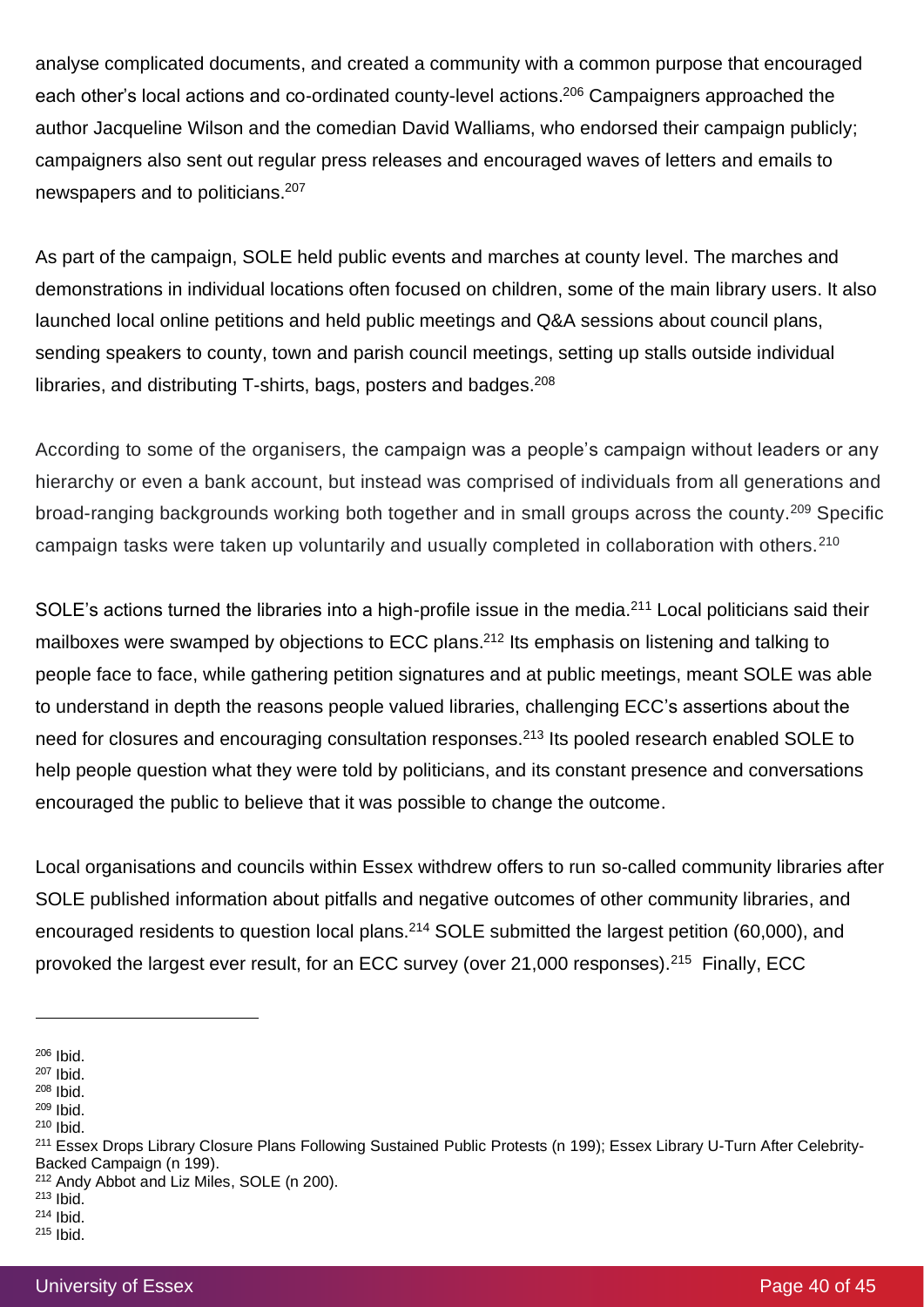announced a U-turn, promising every library would remain open for at least five years.<sup>216</sup> A new plan for the future of libraires in Essex between 2022 and 2026, published by ECC in November 2021, does not contain any specific ambition to see libraries run by groups such as town councils.<sup>217</sup>

Overall, SOLE's campaign highlights the effectiveness of grassroots advocacy and campaigning as an empowering factor for rights holders to realise and protect their human rights, such as access of libraries under the right to take part in cultural life under Article 15 ICESCR.

## <span id="page-40-0"></span>4.2. The Temporary Closure of Libraries During the

# Covid-19 Pandemic Across the UK

Reportedly, more than 80% of all UK libraries were closed during the pandemic to stop the spread of the coronavirus.<sup>218</sup> The Chartered Institute of Public Finance and Accountancy (CIPFA) reported that "physical library visits fell from 214.6m to 59.7m in the year to March 2021, a drop of 72%, as Covid-19 restrictions shut branches for much of the 12-month period," and "the number of web visits for library resources grew by 18% to 154.7m over the same period."<sup>219</sup> Furthermore, "65% of UK library services saw a reduction in physical loans of between 70% and 90% of pre-pandemic borrowing levels."<sup>220</sup> "The cumulative data also revealed that almost 120 million books that were issued in pre-pandemic years were not issued in the 2020/21 lockdown period. Meanwhile, 47% of library services saw their e-loan provision rise between 100% and 200% on pre-pandemic levels."<sup>221</sup>

Whilst accessing library resources online may have sufficed as a suitable alternative for most people, 1.5 million households do not have access to the internet in the UK. 222

<sup>217</sup> ECC, 'Everyone's Library Service: 2022 – 2026 (ECC 2022) [<https://libraries.essex.gov.uk/media/1590621/9216-essex](https://libraries.essex.gov.uk/media/1590621/9216-essex-library-plan-v4-accessible-1.pdf)[library-plan-v4-accessible-1.pdf>](https://libraries.essex.gov.uk/media/1590621/9216-essex-library-plan-v4-accessible-1.pdf) accessed 18 April 2022.

 $221$  Ibid.

<sup>216</sup> Ibid; Essex Drops Library Closure Plans Following Sustained Public Protests (n 199).

<sup>218</sup> '80%+ UK Public Libraries Closed' (*PublicLibrariesNews:WhatsHappeninginYourLibrary*, 2020) [<https://www.publiclibrariesnews.com/2020/03/80-uk-public-libraries-closed.html>](https://www.publiclibrariesnews.com/2020/03/80-uk-public-libraries-closed.html) accessed 18 April 2022.

<sup>219</sup> Alison Flood, 'Library Use Plummeted In 2021, But E-Visits Showed 18% Rise During Lockdown' (*the Guardian*, 2022) [<https://www.theguardian.com/books/2022/feb/10/library-use-plummeted-in-2021-but-e-visits-showed-18-rise-during](https://www.theguardian.com/books/2022/feb/10/library-use-plummeted-in-2021-but-e-visits-showed-18-rise-during-lockdown)[lockdown>](https://www.theguardian.com/books/2022/feb/10/library-use-plummeted-in-2021-but-e-visits-showed-18-rise-during-lockdown) accessed 18 April 2022.

<sup>&</sup>lt;sup>220</sup> David McMenemy, Elaine Robinson and Ian Ruthven, 'The Impact Of COVID-19 Lockdowns on Public Libraries in the UK: Findings from A National Study' [2022] Public Library Quarterly [<https://doi.org/10.1080/01616846.2022.2058860>](https://doi.org/10.1080/01616846.2022.2058860) accessed 5 May 2022.

<sup>222</sup> Ofcom, 'Digital Divide Narrowed by Pandemic, But Around 1.5M Homes Remain Offline' (*Ofcom*, 2021) [<https://www.ofcom.org.uk/about-ofcom/latest/media/media-releases/2021/digital-divide-narrowed-but-around-1.5m-homes](https://www.ofcom.org.uk/about-ofcom/latest/media/media-releases/2021/digital-divide-narrowed-but-around-1.5m-homes-offline)[offline>](https://www.ofcom.org.uk/about-ofcom/latest/media/media-releases/2021/digital-divide-narrowed-but-around-1.5m-homes-offline) accessed 18 April 2022.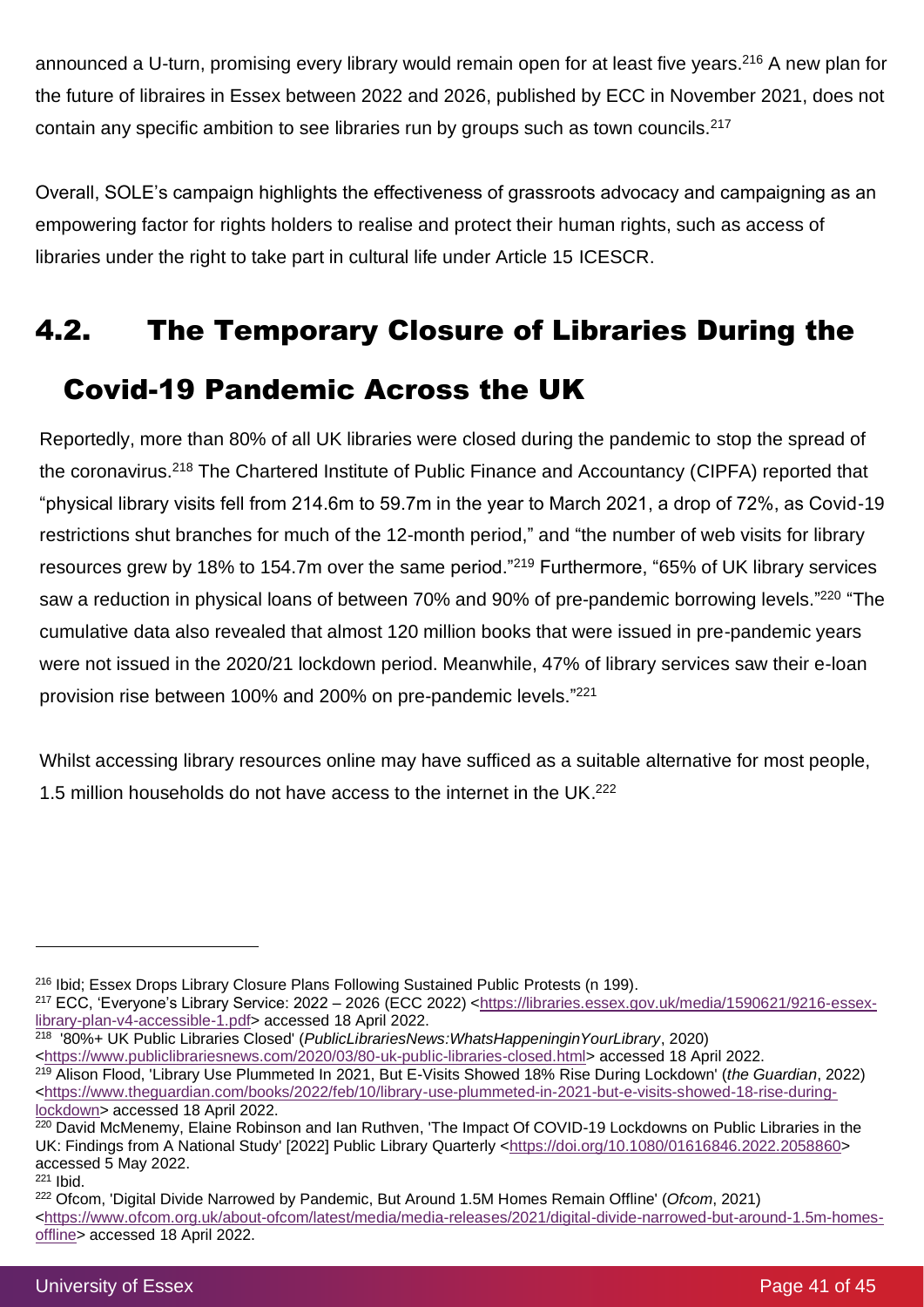The furthering of the digital divide due to the pandemic locked children out of education.<sup>223</sup> Libraries provide a range of necessary services, such as adequate internet access, study spaces and hardware (such as laptops and tablets), that many low-income families do not have. Library closures during the pandemic forced families to seek these necessities to learn online.<sup>224</sup> Children are not the only group likely to have been affected by the closure of libraries during the pandemic. Due to benefit claims application moving to a purely or primarily online process,<sup>225</sup> low-income individuals and households that do not have internet access faced significant difficulties in accessing their social security.

According to the UK's Library and Information Association Chief Executive, Nick Poole, "the Department for Digital, Culture, Media and Sport has made it clear that councils cannot use Covid disruption as a pretext for cuts to services, and that volunteers should not be used to replace paid professional staff."<sup>226</sup>

While the closure of libraries during the lockdown was a temporary and necessary public health measure, it also brought to light the dangers and negative consequences of longer-term closures.

<sup>223</sup> BBC News, 'Digital Divide 'Locking Children Out of Education' (*BBC News*, 2021) [<https://www.bbc.co.uk/news/uk](https://www.bbc.co.uk/news/uk-england-55816686)[england-55816686>](https://www.bbc.co.uk/news/uk-england-55816686) accessed 18 April 2022.

 $224$  Ibid.

<sup>&</sup>lt;sup>225</sup> UN Special Rapporteur on Extreme Poverty and Human Rights, Visit to the United Kingdom of Great Britain and Northern Ireland (n  $7$ ) paras 59 – 66.

<sup>226</sup> Library Use Plummeted In 2021, But E-Visits Showed 18% Rise During Lockdown (n 219).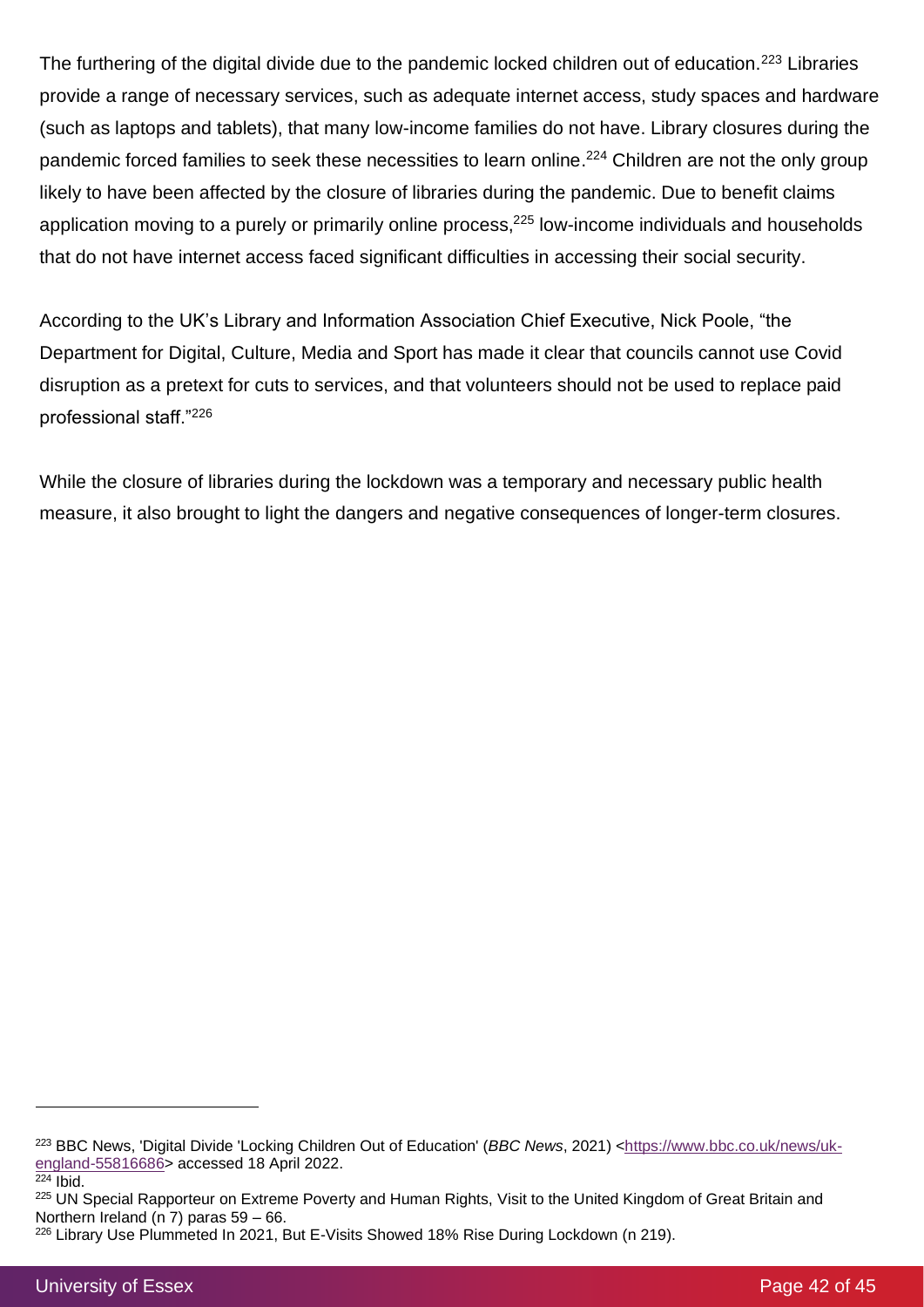# <span id="page-42-0"></span>5. Conclusions and Recommendations

# <span id="page-42-1"></span>5.1.Access to Housing

Overall, the unaffordability problem, and the resulting issues of social/council housing, evictions and rent arrears, temporary and emergency accommodation and rough sleeping homelessness all raise concerns from the perspective of the right to adequate housing of Article 11 ICESCR. Unaffordability, evictions, rent arrears, and homelessness drag low-income individuals and households deeper into poverty, and local and national authorities should take steps to prevent this as part of their human rights obligations under ICESCR.

#### Recommendations

- CBH and CBC should build and buy more social/council housing so that individuals and households at greater risk of harm, disadvantage or discrimination are not living in unsafe, overcrowded or unfit housing conditions for unreasonable extended periods.
- The UK Government must afford more assistance to prevent evictions, occurring through rent arrears, by restoring Local Housing Allowance rates to cover the 30<sup>th</sup> percentile of local rents, and increase the supply of social/council housing to comply with the rights to an adequate standard of living and adequate housing.
- The UK Government must urgently abolish no-fault evictions under section 21 of the Housing Act 1988.
- CBH and CBC should work towards making sure emergency and temporary accommodation is indeed temporary and learn from best practice to avoid the use of B&B style accommodation.
- The UK Government should amend Sections 190-196 of the Housing Act 1996 so that local authorities may adopt discretion in their assessment of so-called intentional homelessness.
- CBC should ensure that financial help is provided to local organisations and continue to uphold its prevention and relief duties under the Homelessness Reduction Act 2017.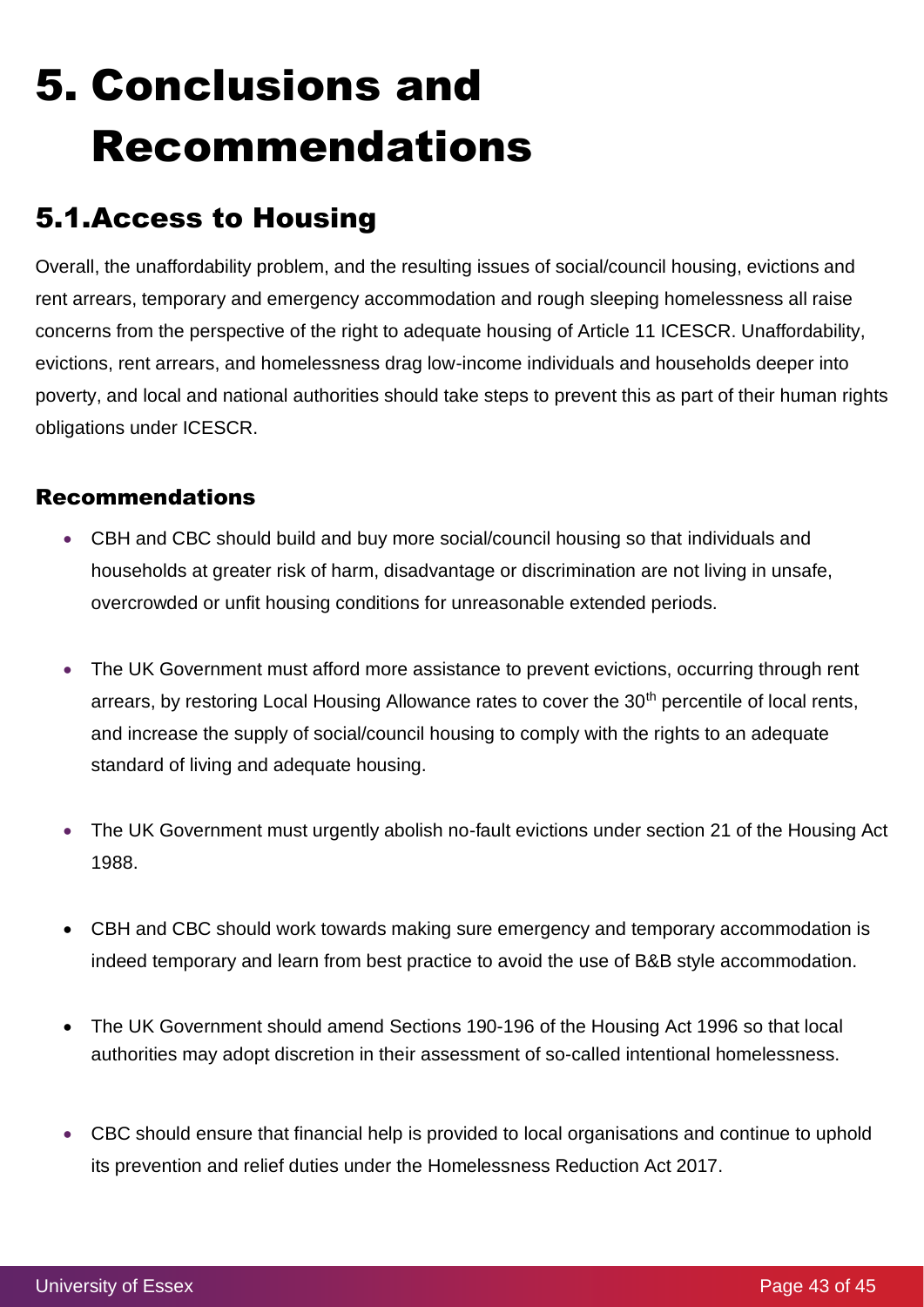# <span id="page-43-0"></span>5.2.Social Security, Food, and Child Poverty

A UK social security system that supports the most vulnerable in society is needed now more than ever due to the effects of the pandemic, an unaffordable rental market, soaring energy prices and the overall spiralling cost-of-living crisis. So far, the UK Government has failed to take appropriate action in light of this crisis. The UK Government must make use of its maximum available resources to progressively realise the rights to social security, adequate food and an adequate standard of living under Articles 9 and 11 ICESCR, in order to prevent and alleviate poverty and combat the cost-of-living crisis.

#### Recommendations

- UK law should recognise that social security is a human right and essential for the satisfaction of all other rights.
- The UK Government's Department of Work and Pensions should reinstate the £20 a week uplift on UC to reduce and alleviate poverty.
- The £20 a week uplift on UC should be extended to legacy benefits so that there is no discrimination between recipients of social security.
- The UK Government should increase benefits by the consumer prices index to meaningfully address the cost-of-living crisis.
- The UK Government should ensure that a record of individuals and households referred to food banks is kept, to allow the State to understand the impact of its cuts to welfare benefits.
- The UK Government must reinstate time-bound targets of child poverty to assess and keep track of the effects of the cost-of-living crisis.
- ECC and CBC should use their maximum available resources and provide as much funding as possible to Colchester Foodbank and other local food charities to help alleviate the toll it will take on food charities as a result of the cost-of-living crisis.

### <span id="page-43-1"></span>5.3.Libraries

Public libraries play a key role in facilitating access to culture and information and promoting human rights without discrimination. In line with Article 15 ICESCR, UK authorities need to take steps to